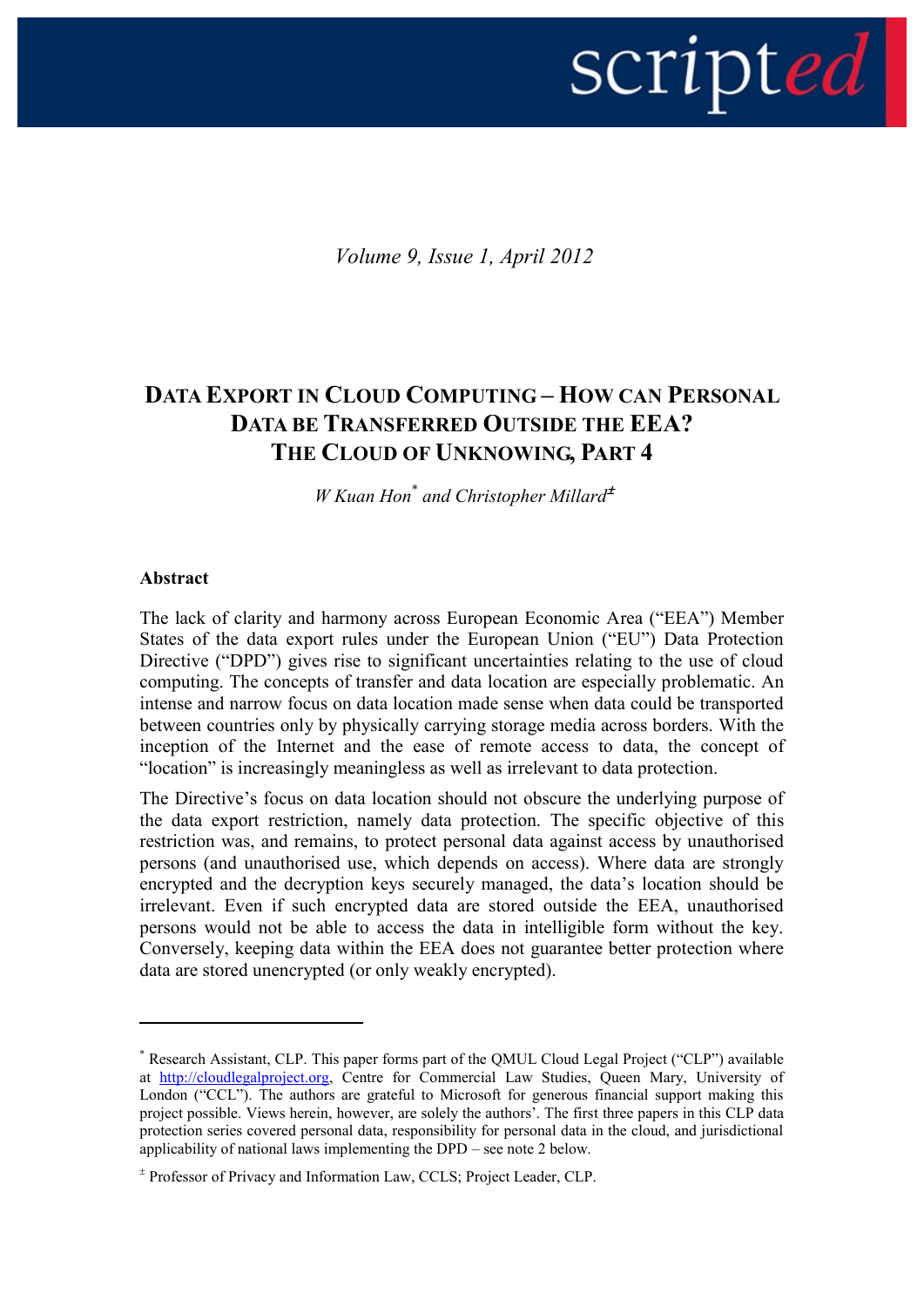In this paper, we argue that the focus should be on restricting unauthorised access to intelligible data, rather than restricting data export. We suggest that the data export restriction should be replaced by requirements regarding accountability, transparency and security.

#### DOI: 10.2966/scrip.090112.25

**CO OSS**<br>EXTERNS ON Kuan Hon and Christopher Millard 2012. This work is licensed under a [Creative Commons Licence.](http://creativecommons.org/licenses/by-nc-nd/2.5/scotland/) Please click on the link to read the terms and conditions.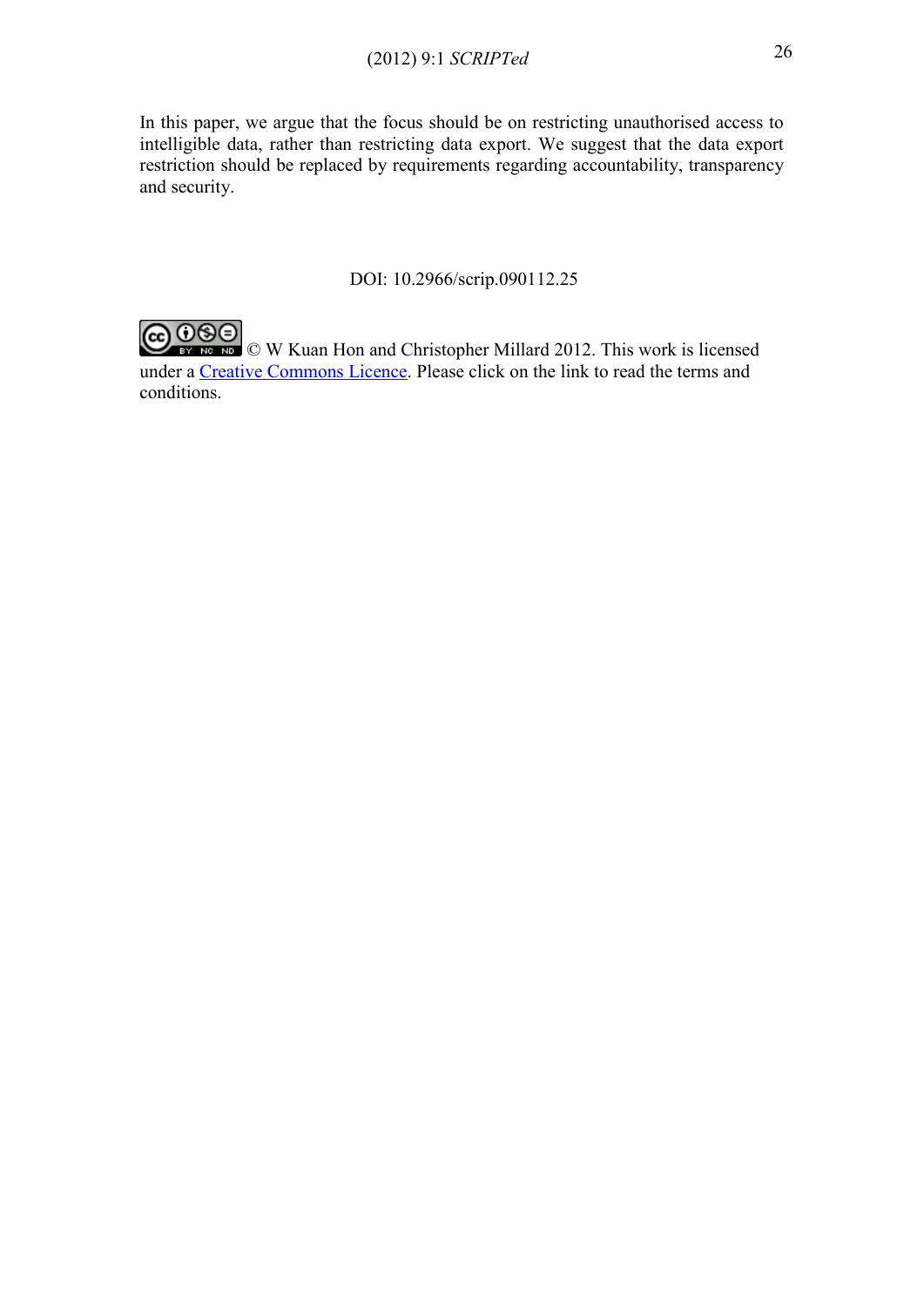#### <span id="page-2-2"></span>**1. Introduction**

1

<span id="page-2-1"></span>This paper considers how cloud computing is affected by the restrictions on transferring personal data outside the European Economic Area ("EEA") under art 25 of the Data Protection Directive  $95/46/\overline{EC}^1$  ("DPD"), which we shall term "data export". We also suggest possible solutions to comply with or work around the data export restrictions, and make recommendations for future reform of the DPD. Various other key data protection law issues raised by cloud computing environments are addressed in related papers.<sup>2</sup>

<span id="page-2-0"></span>The DPD aims to encourage the free movement of personal data within the EEA by harmonising national data protection provisions, while protecting the rights and freedoms of individuals ("data subjects") when their "personal data" is processed "wholly or partly by automatic means". It requires Member States to impose certain obligations on a data "controller" (who determines purposes and means of processing personal data) provided it has the requisite EEA connection.<sup>3</sup> A controller may use a

[http://papers.ssrn.com/sol3/papers.cfm?abstract\\_id=1924240](http://papers.ssrn.com/sol3/papers.cfm?abstract_id=1924240) (accessed 22 March 2012).

<sup>3</sup> This paper will not discuss the DPD's applicability to an entity through its having the requisite EEA connection – discussed in the CLP Applicability Paper, see note 2 above.

<sup>1</sup> *Directive 95/46/EC of the European Parliament and of the Council of 24 October 1995 on the protection of individuals with regard to the processing of personal data and on the free movement of such data* [1995] OJ L281/31. The DPD extends to non-EU countries within the EEA, namely Iceland, Liechtenstein or Norway, by virtue of Joint Committee Decision of the EEA Joint Committee No 83/1999 of 25 June 1999 amending Protocol 37 and Annex XI (Telecommunication services) to the EEA Agreement OJ L296/41, 23.11.2000. Hence, we generally use the broader "EEA" instead of "EU" in this paper.

<sup>&</sup>lt;sup>2</sup> This paper forms part three of a four-part series of related CLP papers on key foundational data protection issues relevant to cloud computing, namely: what information is regulated under the DPD; who is regulated; which country's laws apply and which authorities are competent to regulate; and how can restrictions on transferring personal data outside the EEA be addressed? The first three papers covered:

personal data: W Hon, C Millard and I Walden, "The Problem of 'Personal Data' in Cloud Computing: What Information is Regulated?—The Cloud of Unknowing" (2011) ("CLP Personal Data Paper") available at [http://papers.ssrn.com/sol3/papers.cfm?abstract\\_id=1783577](http://papers.ssrn.com/sol3/papers.cfm?abstract_id=1783577) (accessed 22 March 2012) and W Hon, C Millard and I Walden, "The Problem of 'Personal Data' in Cloud Computing: What Information Is Regulated?--the Cloud of Unknowing." (2011) 1/4 *International Data Privacy Law* 211–228;

responsibility for personal data in the cloud: W Hon, C Millard and I Walden, "Who is Responsible for 'Personal Data' in Cloud Computing?—The Cloud of Unknowing, Part 2" ("CLP Controllers/Processors Paper") [http://papers.ssrn.com/sol3/papers.cfm?abstract\\_id=1794130](http://papers.ssrn.com/sol3/papers.cfm?abstract_id=1794130) (accessed 22 March 2012) and W Hon, C Millard and I Walden, "Who is Responsible for 'Personal Data' in Cloud computing?--The Cloud of Unknowing, Part 2." (2011) 2/1 *International Data Privacy Law* 3-18; and

the applicability of the DPD to cloud computing actors and the jurisdiction of data protection authorities to regulate them: W Hon, J Hörnle and C Millard, "Data Protection Jurisdiction and Cloud Computing – When are Cloud Users and Providers Subject to EU Data Protection Law? The Cloud of Unknowing, Part 3" (2011) ("CLP Applicability Paper"), available at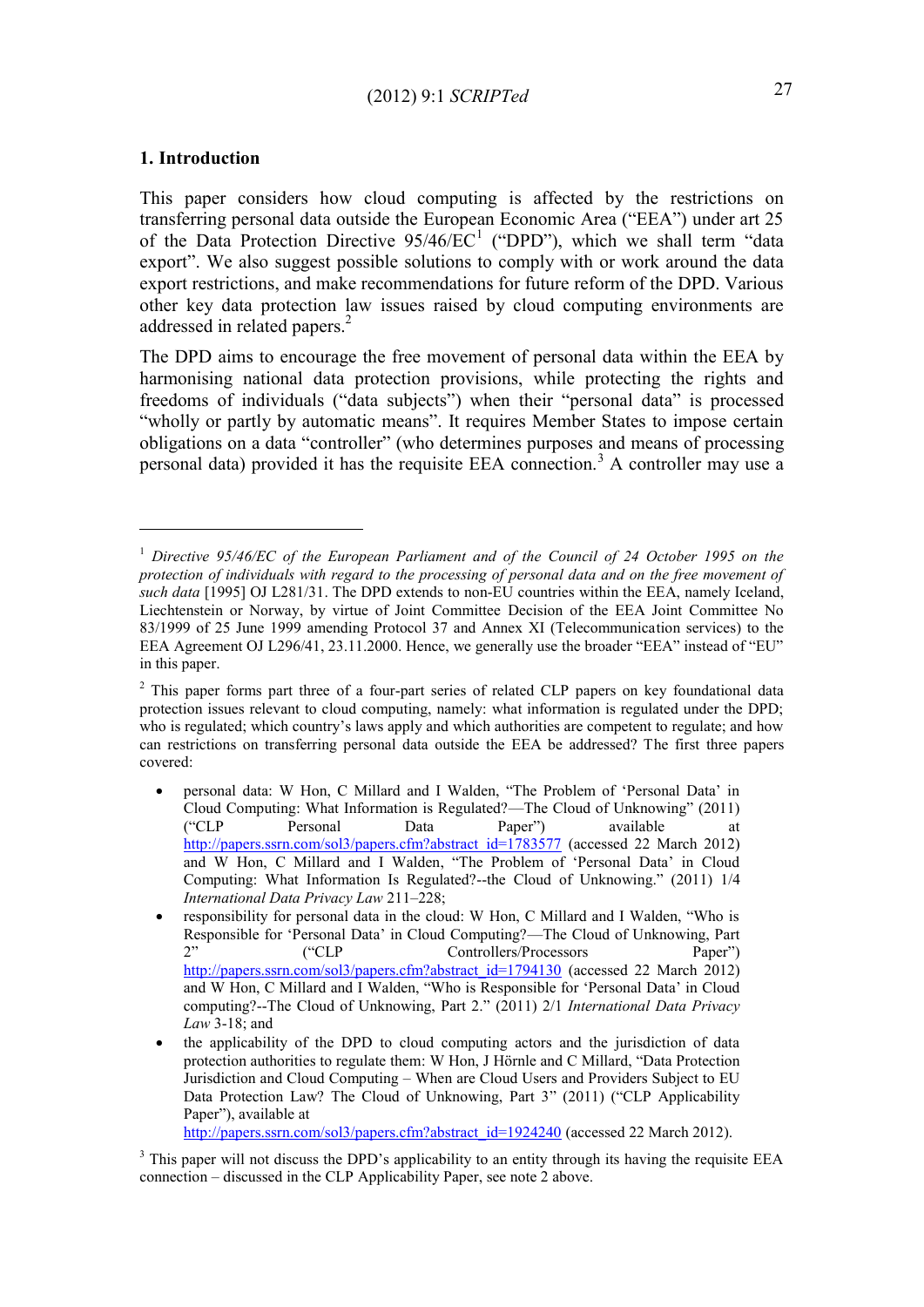"processor" to process data on its behalf. The DPD does not apply to certain matters,  $4\overline{4}$ where member states' national implementations may, for example, allow exemptions from certain obligations. Important national differences in data protection laws exist, such as on civil liability and penalties for non-compliance.<sup>5</sup> We address the DPD only at an EU level, although illustrative national examples will be given.<sup>6</sup>

<span id="page-3-1"></span>In January 2012 the European Commission published a package of proposals including a draft General Data Protection Regulation (the "Regulation") which would replace the DPD. Cloud computing was cited as one of the factors driving reform, with the aim of producing a robust and coherent EU regulatory regime to ensure effectiveness of data protection and engender trust for cloud services providers.<sup>7</sup> The proposed reforms will take time to be enacted, take effect only another two years thereafter, and are likely to be amended in the legislative process. Our analyses will therefore continue to be relevant for some time. This paper refers to the proposed Regulation, in its originally-issued form, as the "draft Regulation".

This paper argues that the restriction on data export is not appropriate in the internet age, and should be abolished and replaced by other more suitable controls.

<span id="page-3-0"></span>For non-lawyers, there are a few preliminary points to note. An EU Directive must be implemented into a Member State's own national law, through legislation enacted locally (and references in this paper to "EU Data Protection Laws" are to the relevant national legislation, unless otherwise stated). This means that data protection laws may be, and indeed have been, implemented inconsistently in different Member States. The data export restriction is one key area where neither implementation of the DPD nor application of its requirements has led to adequate harmonisation, leading to practical difficulties.<sup>8</sup> Our analysis below is complicated by this lack of harmonisation. Space does not permit coverage of all Member States; we focus on the DPD and EU regulators' collective views (in the form of the Article 29 Working Party  $("A29WP")^9$ , but some examples of national laws will be given. Also, it should be noted that the A29WP's views, while persuasive, are not legally binding, and indeed, as it approves decisions by simple majority, an individual Member State's regulator

 $4$  E.g. national security, defence - art 3(2).

<sup>5</sup> C Kuner, *European Data Protection Law: Corporate Compliance and Regulation* 2nd ed (Oxford: OUP, 2007), at ch 1 pt G.

<sup>&</sup>lt;sup>6</sup> For the text in English of various EU and other countries' national legislation governing transborder data flows, see C Kuner, *Table of Data Protection and Privacy Law Instruments Regulating Transborder Data Flows* (2011) available at [http://papers.ssrn.com/sol3/papers.cfm?abstract\\_id=1783782](http://papers.ssrn.com/sol3/papers.cfm?abstract_id=1783782) (accessed 22 March 2012).

<sup>7</sup> European Commission, "Data Protection Reform: Frequently Asked Questions" (2012) MEMO/12/41. The draft Regulation is "Proposal for a Regulation of the European Parliament and of the Council on the Protection of Individuals with Regard to the Processing of Personal Data and on the Free Movement of such Data (General Data Protection Regulation)" COM (2012) 11 final 2012/0011 (COD).

<sup>8</sup> LRDP Kantor Ltd in association with Centre for Public Reform, *New Challenges to Data Protection-Final Report* (European Commission, 2010) 36-44.

<sup>9</sup> Established under art 29 DPD, comprising national EU data protection regulators and the European Data Protection Supervisor (who supervises compliance by EU institutions with data protection requirements).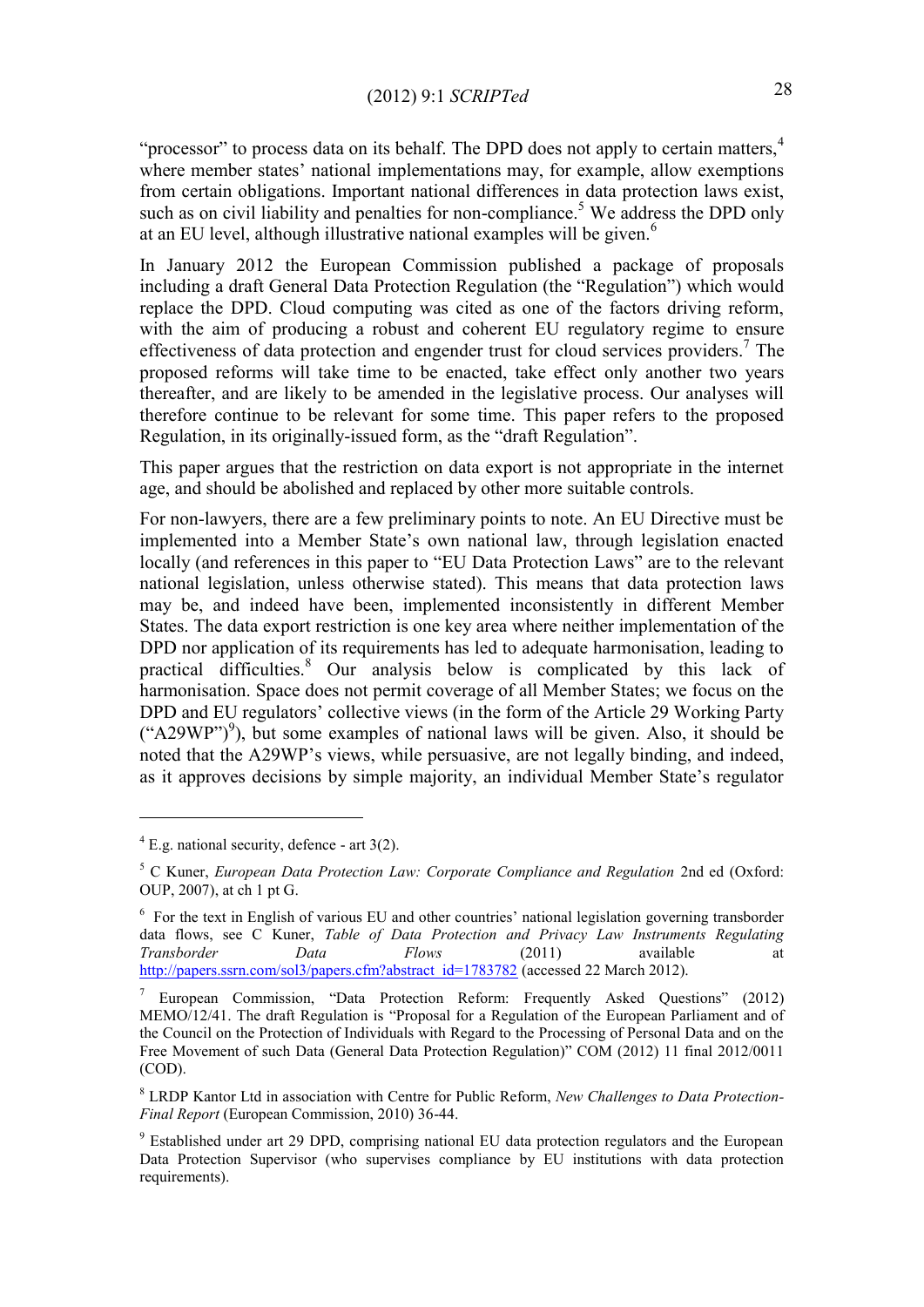may well disagree with the majority view and choose not to apply the interpretations of the A29WP.

Cloud computing definitions vary, but our definition is as follows:<sup>10</sup>

<span id="page-4-0"></span> Cloud computing provides flexible, location-independent access to computing resources that are quickly and seamlessly allocated or released in response to demand.

 Services (especially infrastructure) are abstracted and typically virtualised, generally being allocated from a pool shared as a fungible resource with other customers.

 Charging, where present, is commonly on an access basis, often in proportion to the resources used.

Cloud computing activities are often classified under three main service models: $<sup>11</sup>$ </sup>

 Infrastructure as a Service ("IaaS") - computing resources such as processing power and/or storage;<sup>12</sup>

 Platform as a Service ("PaaS") - tools for constructing (and usually deploying) custom applications;<sup>1</sup>

Software as a Service ("SaaS") - end-user application functionality.14

These services form a spectrum, from low-level (IaaS) to high-level (SaaS) functionality, with PaaS in between. One cloud service may involve layers of providers, not always to the customer's knowledge, and perspective affects classification. For example, customers of storage service DropBox may consider it a SaaS; while for DropBox, which uses Amazon's IaaS infrastructure to provide its service, Amazon provides IaaS.<sup>15</sup> Furthermore, PaaS may be layered on IaaS, and SaaS may be layered on PaaS or IaaS. So, for example, PaaS service Heroku is based on Amazon's EC2 IaaS.<sup>16</sup> In a "layered" situation, where the provider with whom the cloud user/controller has the direct contract is a "processor" on behalf of the cloud

1

<sup>15</sup> CLP Contracts Paper, see note [10](#page-4-0) above, at s 3, 8.

<sup>&</sup>lt;sup>10</sup> S Bradshaw, C Millard and I Walden, "Contracts for Clouds: Comparison and Analysis of the Terms and Conditions of Cloud Computing Services" (2010) ("CLP Contracts Paper") available at [http://papers.ssrn.com/sol3/papers.cfm?abstract\\_id=1662374](http://papers.ssrn.com/sol3/papers.cfm?abstract_id=1662374) (accessed 22 March 2012) and S Bradshaw, C Millard and I Walden, "Contracts for Clouds: Comparison and Analysis of the Terms and Conditions of Cloud Computing Services." (2011) 19/3 *International Journal of Law and Information Technology* 187–223.

<sup>&</sup>lt;sup>11</sup> CLP Applicability Paper, see note [2](#page-2-0) above.

<sup>&</sup>lt;sup>12</sup> E.g. Rackspace; Amazon's EC2 and S3.

<sup>&</sup>lt;sup>13</sup> E.g. Google's App Engine; Microsoft's Windows Azure.

<sup>&</sup>lt;sup>14</sup> E.g. webmail services like Yahoo! Mail, social networking sites like Facebook, Salesforce's online customer relationship management service (enterprise SaaS).

<sup>16</sup> Heroku, "Can I Connect to Services Outside of Heroku?" available at <http://devcenter.heroku.com/articles/external-services> (accessed 22 March 2012). Heroku's acquisition by SaaS (and, increasingly, PaaS) provider Salesforce.com was completed in January 2011. Salesforce.com, "Salesforce.com Completes Acquisition of Heroku" (2011).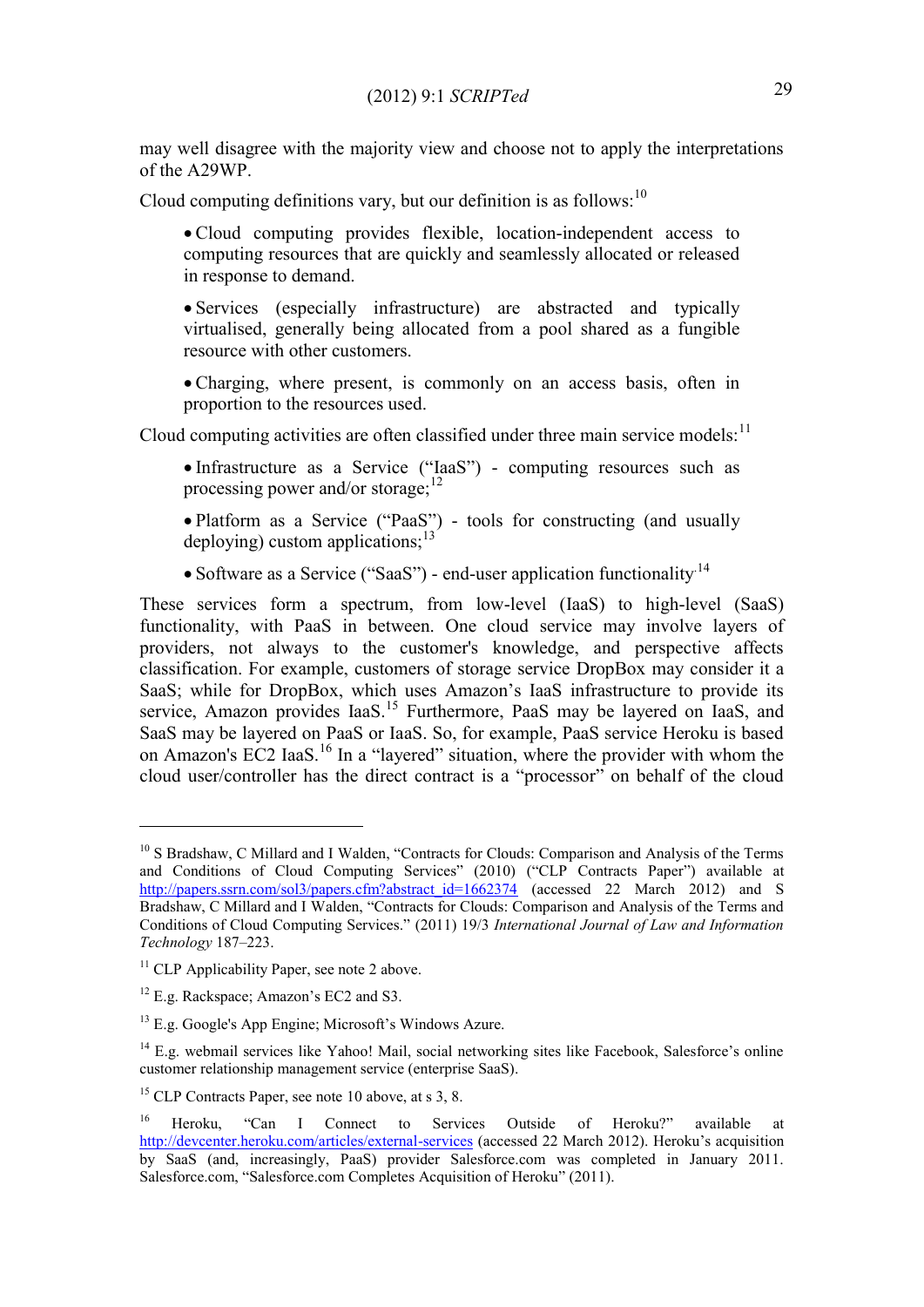<span id="page-5-0"></span>user, any sub-provider whose services are used by the provider, such as an underlying IaaS or PaaS service may be considered by some to be a sub-processor. However, we would argue that generally such a sub-provider (including data centre operator) is not a sub-processor, as it does not actively process data but only provides resources for use by the provider in servicing its cloud computing customers. In some cases, we argue that even the direct provider itself may not be a processor, although it is uncertain to what extent the provider's choice of sub-provider or data centre(s) used may render it a "controller".<sup>1</sup>

Cloud computing may also be analysed according to different deployment models:

 private cloud - where the relevant infrastructure is owned by, or operated for the benefit of, a single large customer (or group of related entities);

 public cloud – where infrastructure is shared amongst different, varying, users or "tenants" (hence the term "multi-tenancy"), so that different users may be serviced using the same hardware or even same application software instance, and/or have their data stored in the same database;

• community cloud - where infrastructure is owned by or operated for, and shared amongst, a specific limited set of users with common interests, e.g. US government users, or UK local government), and hybrid cloud – involving a mixture, e.g. a corporation with a private cloud may "cloud burst" certain processing activities to the public cloud in times of peak demand<sup>18</sup>

#### **2. Data export restriction**

Art 25(1) provides that Member States must not allow a data controller to export data to a country that does not provide for an adequate level of protection for personal data, meaning a standard in keeping with the main principles of the DPD:

The Member States shall provide that the transfer to a third country of personal data which are undergoing processing or are intended for processing after transfer may take place only if, without prejudice to compliance with the national provisions adopted pursuant to the other provisions of this Directive, the third country in question ensures an adequate level of protection.

This applies whether the data are kept within the same entity, such as a branch in that country, or whether the export is to a company in the same group in that country, or to a third party in that country. It appears that this provision was intended to put third countries under some pressure to adopt data protection standards similar to those of the EEA $19$ 

Note that this is a specific additional requirement under the Directive. A data export or transfer still constitutes "processing", for which a legal justification is required in

<u>.</u>

<sup>&</sup>lt;sup>17</sup> CLP Controllers/Processors Paper, see note [2](#page-2-0) above.

<sup>&</sup>lt;sup>18</sup> CLP Applicability Paper, see note [2](#page-2-0) above.

 $19$  DPD, see note [1](#page-2-1) above, at art 25(5).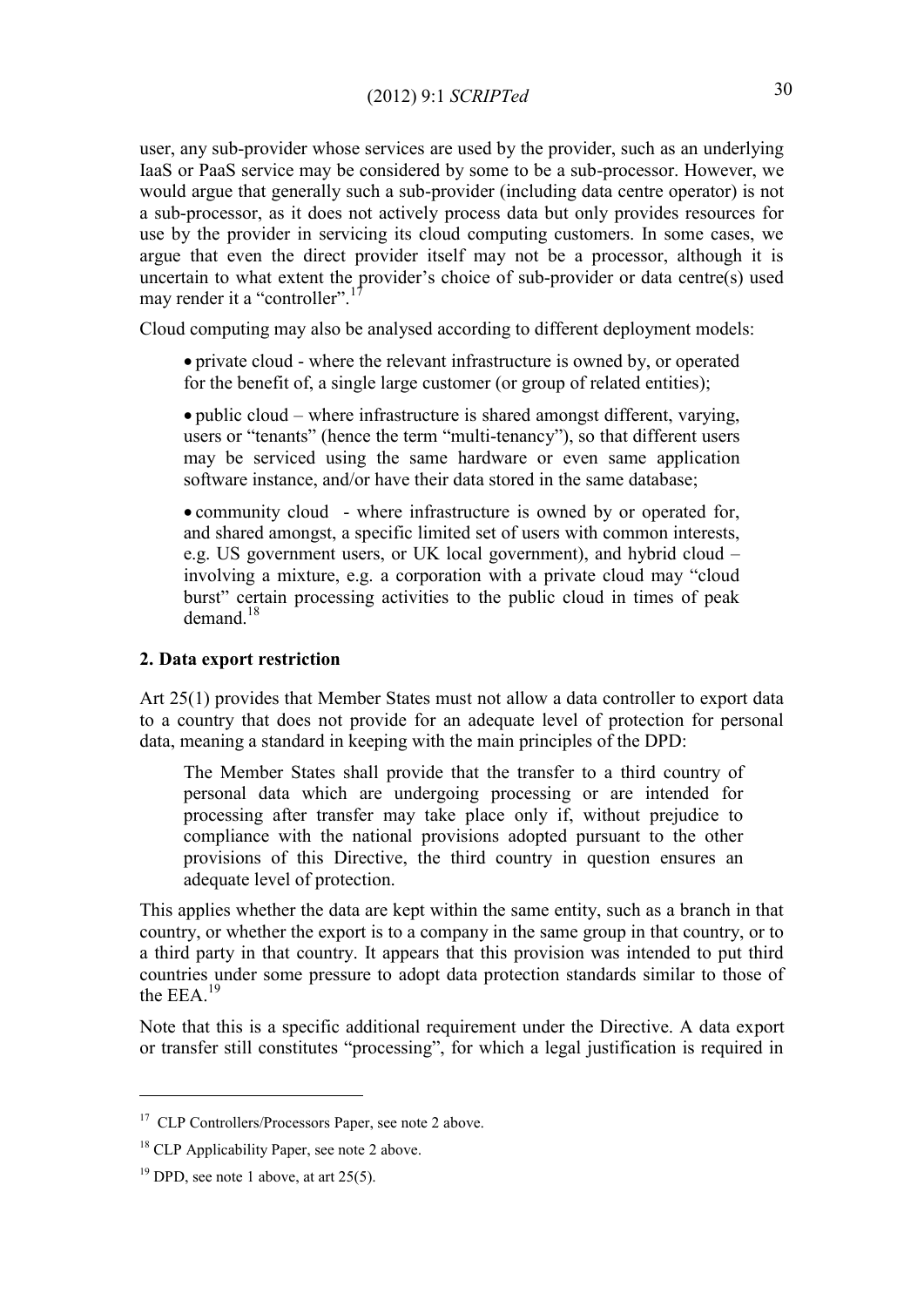the normal way, e.g. data subject consent to the processing, even where export is permitted under art 25 or art 26.

<span id="page-6-2"></span>The European Commission may declare that certain countries provide such adequate protection with the consequence that personal data may be exported freely to these countries.<sup>20</sup> So far only a few countries, of which several are small territories in Europe, have been declared to provide an adequate standard in this way: Andorra, Argentina, Canada (where the *Canadian Personal Information Protection and Electronic Documents Act 2000* applies), Switzerland, Faroe Islands, Guernsey, Israel, Isle of Man and Jersey. $2<sup>1</sup>$ 

<span id="page-6-1"></span>France, Portugal and Spain allow the national data protection authority to make its own adequacy findings, and in Belgium, the Netherlands, and Sweden the Ministry of Justice or government may do so, but such findings are rare, while other Member States do not even empower national authorities to make adequacy findings.<sup>22</sup> In practice, Member States simply confirm locally the European Commission's adequacy findings, $23$  and have never issued adequacy findings for countries not already found adequate by the Commission.<sup>24</sup>

In essence therefore the DPD prohibits the export of personal data from the EEA to third countries (other than those listed above) unless exceptions apply or special arrangements are made to assure adequacy. The A29WP considers that this includes the transfer of personal data to a server outside the EEA.<sup>25</sup>

<span id="page-6-0"></span>The essence of many cloud computing arrangements is remote data storage and other data processing in such a way that the geographic location of the data and/or operations on data may change and easily be replicated to other countries, including countries outside the EEA. Therefore, the rules on data export create significant challenges for cloud computing, which by its very nature is based on data transfers from the user to the cloud (and vice versa), and automated data transfers within the cloud.

This causes problems for data controllers established in the EEA, but can be even more problematic where the data controller is not established in the EEA. This is because the DPD applies by virtue of art  $4(1)(c)$  not only to processing in the context of an EU establishment but also where a data controller based outside the EU is using "equipment" or "means" such as a cookie on the user's computer, or is using an EEA

<sup>21</sup> For the relevant Decisions see [http://ec.europa.eu/justice/policies/privacy/thridcountries/index\\_en.htm](http://ec.europa.eu/justice/policies/privacy/thridcountries/index_en.htm) (accessed 22 March 2012).

<u>.</u>

<sup>20</sup> *Ibid,* art 25(6).

<sup>&</sup>lt;sup>22</sup> European Commission, *Analysis and Impact Study on the Implementation of Directive EC 95/46 in Member States* (2003), at 32.

<sup>23</sup> *Ibid*.

<sup>24</sup> LRDP Kantor Ltd, see note [8](#page-3-0) above, at 78.

<sup>25</sup> A29WP, "Opinion 2/2010 on Online Behavioural Advertising" (2010) *WP 171*, at 5.4; and see A29WP, "Opinion 10/2006 on the Processing of Personal Data by the Society for Worldwide Interbank Financial Telecommunication (SWIFT)" (2006) *WP 128* ("SWIFT"), where the A29WP considered that mirroring (automatically copying) personal data to a Belgian entity's US-located server was a "transfer". See note [105](#page-25-0) below.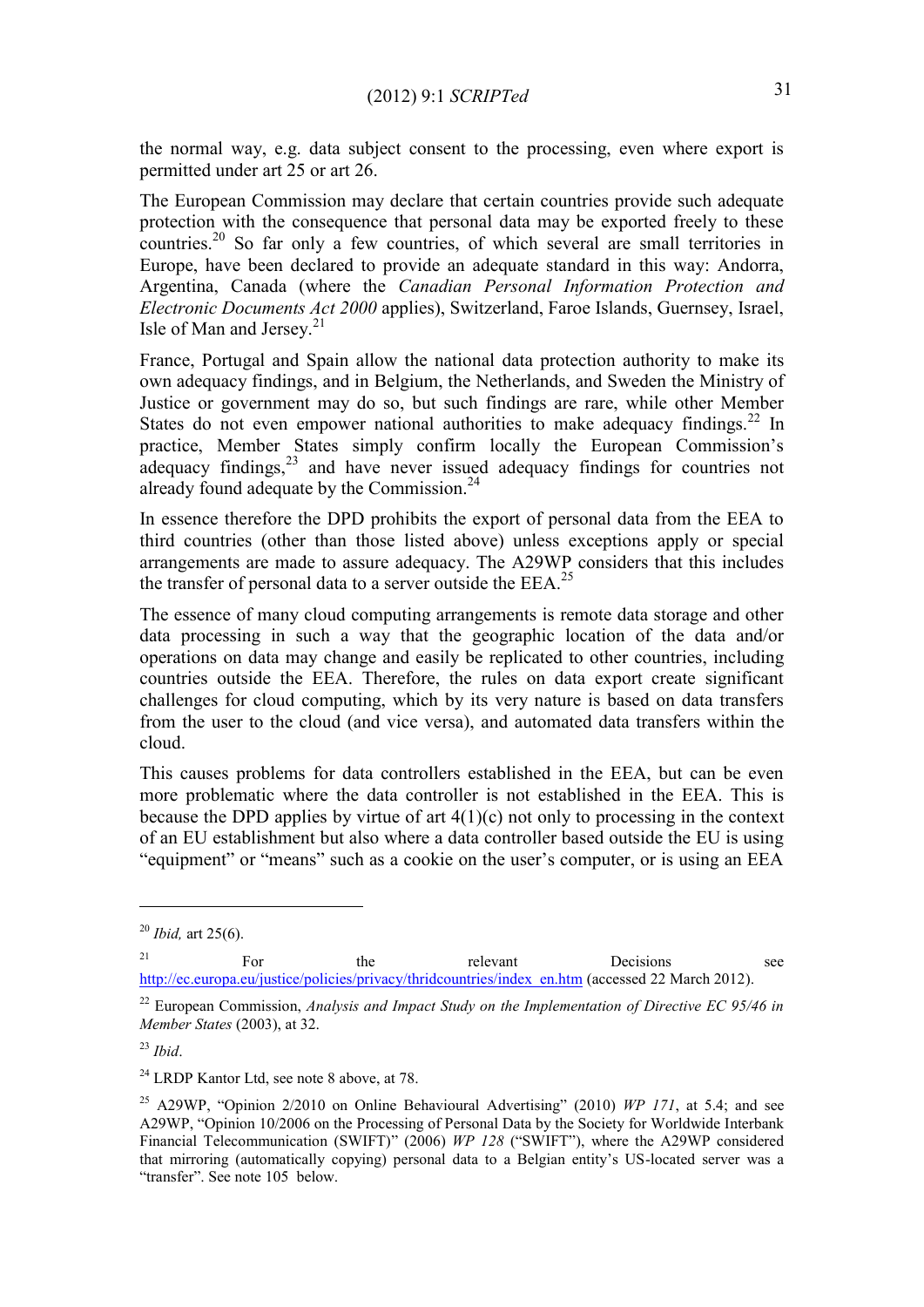data centre or EEA provider.<sup>26</sup> Combining the jurisdictional provisions with the provisions on data export may mean that a cloud provider with no establishment in the EEA may nevertheless be subject to the EU data export regime when attempting to transfer data back from the EEA to its place of establishment or some other location outside the EEA, even if the data were originally collected outside the EEA and relate to non-EEA individuals.

This may have the result that the DPD prevents non-EEA cloud computing service providers offering their services remotely to users in the EEA, unless the provider complies with the requirements of the relevant national implementation(s) or an exception applies. It also raises serious issues about the enforceability of EU Data Protection Laws in practice.<sup>27</sup> For example, a cloud provider based in the US offering remote storage and processing of photographs in the cloud with data centres based at various locations in the US would not be allowed to offer this service to users in the EEA (unless exceptions / special arrangements apply - see below). However it is difficult to see what EEA national data protection authorities would do to enforce the law against this remote cloud provider in the US. The A29WP has not recommended any solutions to this problem, but has merely stated that "existing tools regulating the conditions for transfers should be further reflected upon".<sup>28</sup>

Similarly, through the establishment or equipment nexus, EU Data Protection Laws may apply to non-EEA customers of cloud computing services that use data centres or providers in the EEA.<sup>29</sup> However, enforcement against them may again not be practicable.

It should also be noted that while some discussions centre on the jurisdiction of establishment of the cloud provider (many of whom are US corporations), in practice most cloud computing processing occurs using equipment housed in data centres or server farms, which may be situated in different geographical locations around the world. One might say that cloud computing is "data centre-centric".

While the popular view seems to be that in cloud computing data moves around the world continuously and almost randomly, so that it is not possible to know where a specific user's data are located at any one time (another reason to call it the "cloud of unknowing"), in practice this is often not so. In most cases, data are usually copied or replicated to different data centres, for business continuity/backup purposes, rather than being "moved" by being deleted from one data centre and re-created in another. Also, the primary copy of a set of related data (e.g. for a specific user, or a particular SaaS application etc, depending on the provider's setup and systems) will often be stored in the same data centre. This will typically be the one geographically closest to the user in question, for latency reasons (speed of access and response for users), albeit perhaps data may be stored in fragments distributed amongst different storage hardware within that data centre. Often the provider will know where a user's data fragments (e.g. for a particular application) are stored, at the data centre if not

<sup>&</sup>lt;sup>26</sup> CLP Applicability Paper, see note [2](#page-2-0) above.

<sup>27</sup> A29WP, "Opinion 8/2010 on Applicable Law" (2010) *WP 179*, at 25.

<sup>28</sup> *Ibid*.

 $29$  CLP Applicability Paper, see note [2](#page-2-0) above.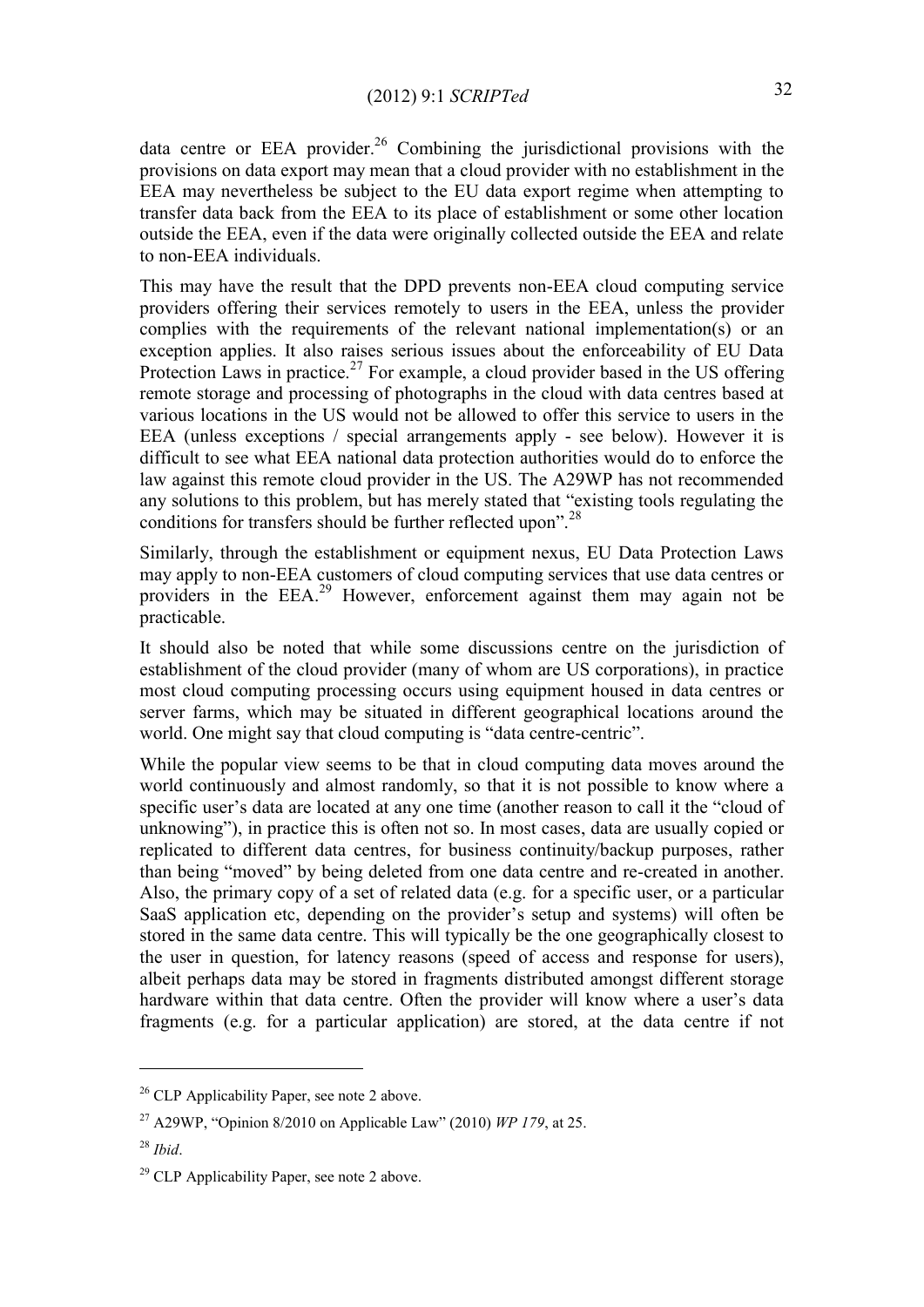equipment level. However, in most cases, whether for security or other reasons, providers do not disclose their data's location to users.<sup>30</sup> Some providers do allow users to check certain location information. $31$  As technology improves, costs reduce and customers increasingly demand greater transparency for regulatory compliance and other reasons, perhaps more providers will offer users capabilities to monitor data location and other matters, whether as a standard or additionally-priced feature, in order to maintain or increase their market competitiveness.<sup>32</sup>

With increasing globalisation, a non-EEA entity could well own or rent space and/or equipment in a data centre located within the EEA. If it uses that data centre to provide cloud computing services, transfer of personal data to it might not constitute transfer of data outside the EEA, even though the entity is not established in the EEA. Conversely, if an EEA-established entity uses a non-EEA data centre for cloud computing, then transferring personal data to that entity for cloud computing could constitute data export, as discussed below.<sup>33</sup> Also, recall that, behind the scenes, many cloud services involve the use of sub-providers and even sub-sub-providers etc, so that the relevant data centre location would be that of the data centre ultimately used by the sub-provider in the lowest layer of the cloud "stack" (which may not even be a cloud services provider as such, but a data centre services provider).

Given these issues and complexities, in any analysis it is important to be clear as to whether what is being considered is the physical location of the data, the physical location of the provider to whom a controller transfers data, and/or the laws of a jurisdiction where the provider is incorporated or established or where data are located. Regarding the latter, the wording of the DPD's data export restriction, and of many national implementations, focuses on the third country ensuring an adequate level of protection, seemingly envisaging that this be achieved through that country's data protection and privacy laws. The DPD's wording does not envisage the possibility that exported data could be adequately protected by other means, such as strong encryption or other measures taken by the controller/exporter or the recipient/importer. The DPD restriction is thus based on the assumption, exemplified

<sup>&</sup>lt;sup>30</sup> For one attempt to identify the locations of various providers' data centres, see C Gaun, "Sniffing Out the Geographic Location of Cloud Service Data Centers" (2011) *Ideas Insights* available at [http://ideasint.blogs.com/ideasinsights/2011/05/sniffing-out-the-geographic-location-of-cloud-service](http://ideasint.blogs.com/ideasinsights/2011/05/sniffing-out-the-geographic-location-of-cloud-service-data-centers-.html)[data-centers-.html](http://ideasint.blogs.com/ideasinsights/2011/05/sniffing-out-the-geographic-location-of-cloud-service-data-centers-.html) (accessed 22 March 2012).

<sup>&</sup>lt;sup>31</sup> For instance, Salesforce enables users to check the data centre location of the virtual machine "instance" their organisation is using, see <http://trust.salesforce.com/trust/status/> (accessed 22 March 2012) - which also enables monitoring of performance and maintenance data. It is not said whether a user's data, when saved to persistent storage, would be located in the same data centre, although that is probable for latency reasons.

 $32$  Current techniques for users to verify the geographical location of their data independently are not straightforward or reliable. Even when the location is given by the provider, users must trust that the information is accurate; and, even if is accurate location of data in one place does not exclude the possibility of copies also being located elsewhere. However, the issue of how cloud users may obtain independent, accurate verification of the location of their data is increasing in profile. Z Peterson, M Gondree and R Beverly, "A Position Paper on Data Sovereignty: The Importance of Geolocating Data in the Cloud" *Proceedings of HotCloud 11*, Portland, Oregon, USA, 14-17 June 2011.

<sup>&</sup>lt;sup>33</sup> See para containing note [44](#page-11-0) below.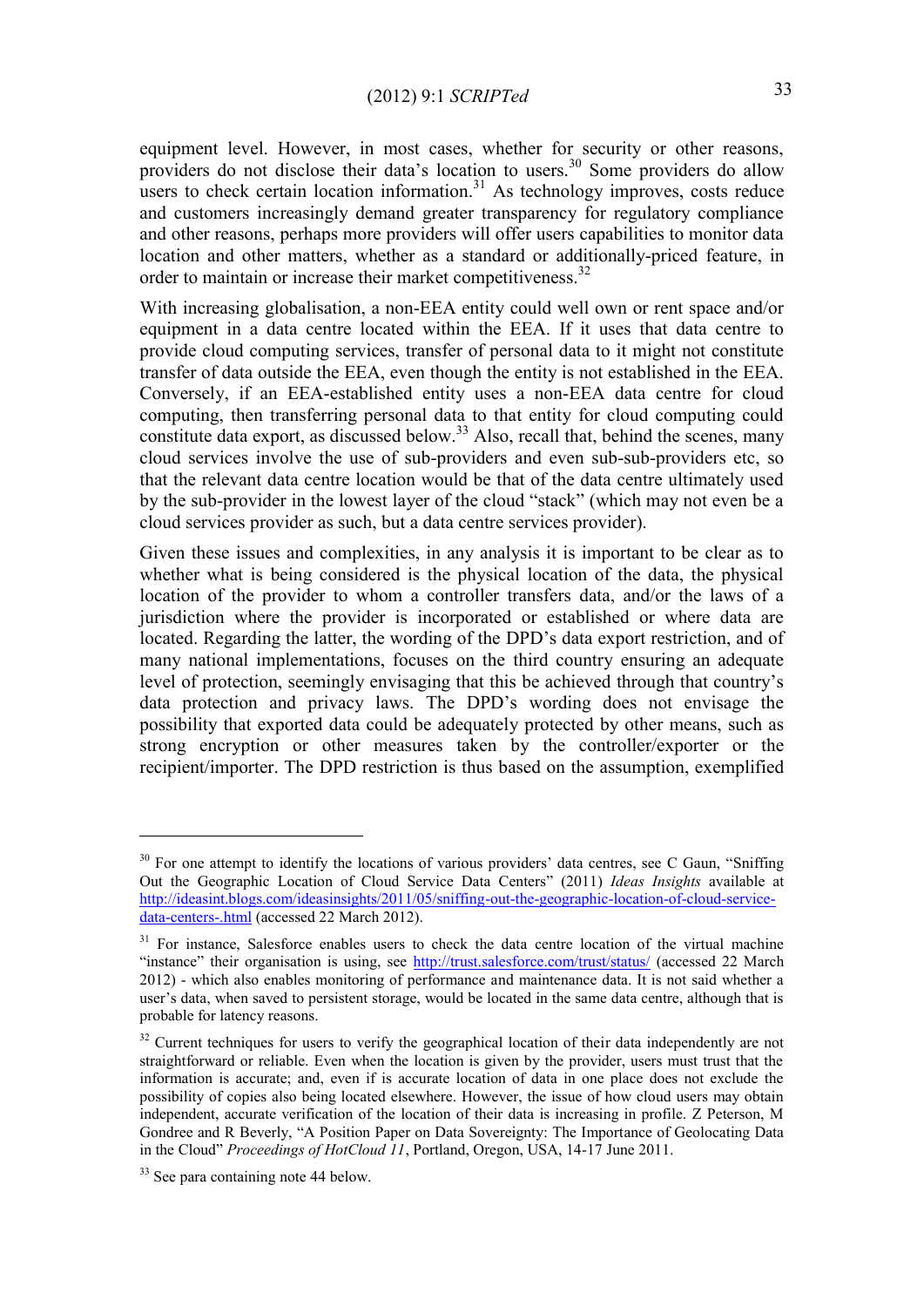by the German regulator's view mentioned below,<sup>34</sup> that data physically located in a particular country are at risk of being accessed by unauthorised third parties located in that country.

However, technological developments, particularly the Internet, have undermined this assumption, and some national implementations take a different approach. For instance, the UK Information Commissioner ("ICO") considers that a controller is entitled to assess for itself whether protection is adequate in the circumstances, so that, for example, it is reasonable to decide adequate protection exists where an employee takes a laptop containing personal data outside the EEA, as long as the information stays with the employee on the laptop and the employer has effective procedures to address security and other risks of using laptops (including the extra risks of international travel).<sup>35</sup> The German federal law, discussed below,<sup>36</sup> focuses on adequacy of protection offered by the data recipient in the third country, rather than under the laws of that country.

### <span id="page-9-1"></span>**3. What is a "Transfer"? Who makes the Transfer?**

Given the importance of data transfers in cloud computing, it is necessary to consider what a "transfer" is, what are the exceptions for making international data transfers possible, and whether and how these exceptions might apply to cloud computing.

The Directive does not define "transfer", although some national laws do. As mentioned above,<sup>37</sup> the A29WP considers that a transfer of personal data to a server outside the EEA would be considered a regulated data export for DPD purposes. Therefore, it might seem reasonable to take the view that, in considering whether a data export has occurred in a cloud computing operation, one should first ascertain the geographical location of the equipment used for the processing, i.e. in practice the location of the data centre(s) used to provide the cloud computing service in question.

However, in the analogous situation of web hosting, unfortunately the Directive

<span id="page-9-0"></span>does not lay down criteria for deciding whether operations carried out by hosting providers should be deemed to occur in the place of establishment of the service provider or at its business address or in the place where the computer or computers constituting the service's infrastructure are located  $38$ 

<sup>&</sup>lt;sup>34</sup> See para containing note [48](#page-12-0) below.

<sup>&</sup>lt;sup>35</sup> ICO, "Sending Personal Data outside the European Economic Area (Principle 8)" available at [http://www.ico.gov.uk/for\\_organisations/data\\_protection/the\\_guide/principle\\_8.aspx](http://www.ico.gov.uk/for_organisations/data_protection/the_guide/principle_8.aspx) (accessed 22 March 2012).

<sup>36</sup> See para containing note [47](#page-11-1) below.

 $37$  A29WP, see note [25](#page-6-0) above.

<sup>38</sup> *Bodil Lindqvist,* [2003] ECR I-12971 (ECJ), at 67 (hereafter, *Lindqvist*).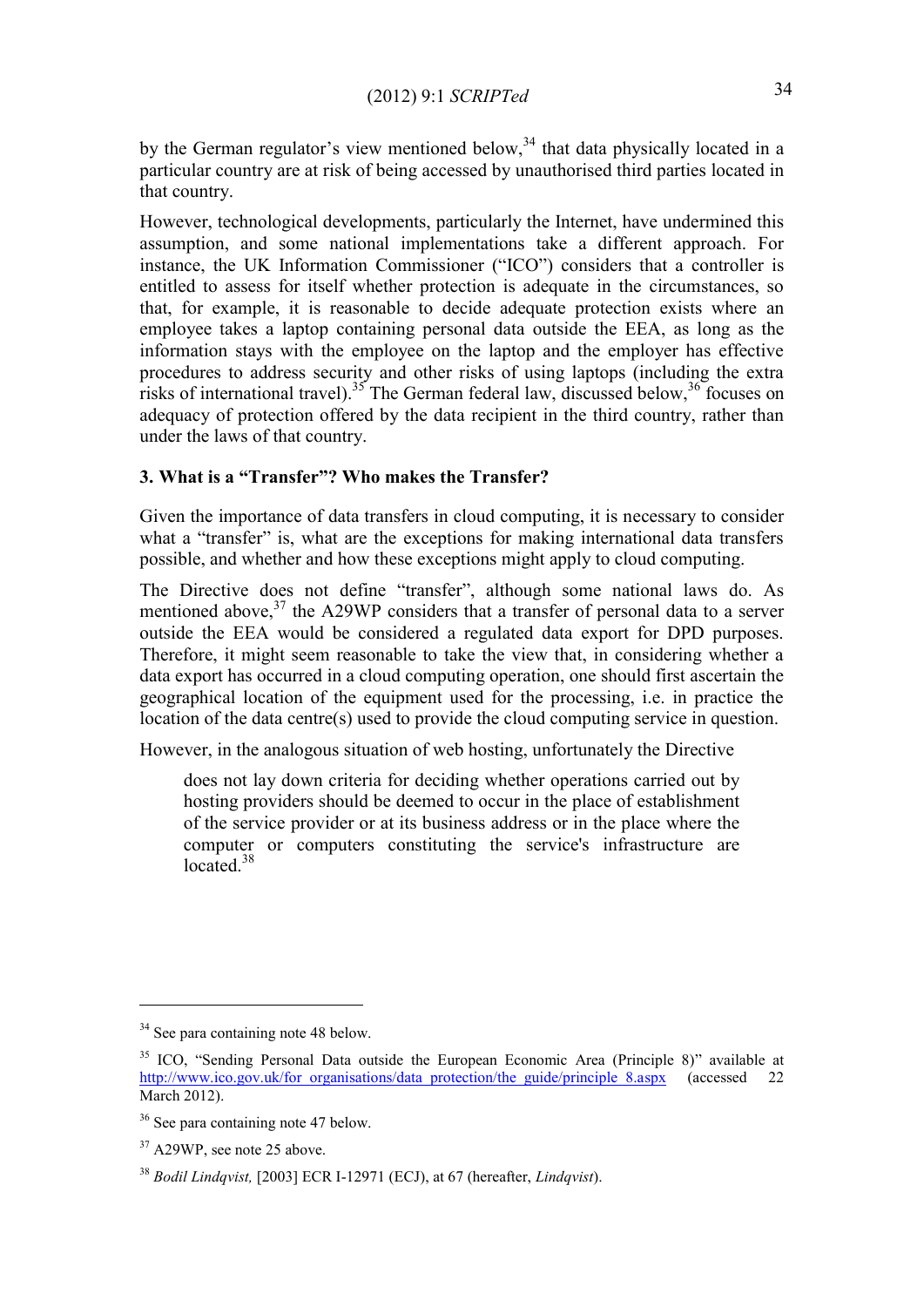Pragmatically, the ECJ has noted that treating uploading of personal data to a web host as a "transfer" to a third country would lead to impracticable and unrealistic results.<sup>39</sup> It concluded there was no data export

where an individual in a Member State loads personal data onto an internet page which is stored with his hosting provider which is established in that State or in another Member State, thereby making those data accessible to anyone who connects to the internet, including people in a third country.<sup>40</sup>

The ECJ carefully confined this holding to the uploading of data to a host "established in" a member state, stressing that the question referred to it concerned only the uploader's activities, not hosting providers', although it recognised that the host's infrastructure might be and indeed often was located in other countries. The ECJ considered it "unnecessary to investigate whether an individual from a third country has accessed the internet page concerned or whether the server of that hosting service is physically in a third country". Although the ECJ did not discuss when the transfer happens, the ICO considers "a transfer was only deemed to have occurred where the Internet page was actually accessed by a person located in a third country".<sup>41</sup>

<span id="page-10-0"></span>How does this apply to cloud computing services involving data centres or server farms inside and/or outside the EEA, particularly where the cloud computing services provider is established in the EEA?  $Lindqvis\dot{t}^{42}$  seems to suggest that if a cloud customer uploads personal data to an EEA-established cloud provider, there is no data export by the customer, irrespective of the location of the provider's data centres. However, even the ICO, generally thought one of the more pragmatic regulators, considers that if a controller uploads data to a UK-based web server intending that the information will be accessed by website visitors outside the EEA, that upload is a regulated transfer.<sup>43</sup> Thus, the focus in the UK is seemingly on *intention* to allow non-EEA entities to access data, although the "intention" aspect was not spelled out either in the DPD or the UK implementation.

On that basis, data export restrictions may be relevant to web hosting activities primarily because data are uploaded to a public website. Conversely, if a controller uploads personal data to an EEA-established cloud provider intending to store or operate on the data using cloud computing, but not intending the data to be publicly

<sup>&</sup>lt;sup>39</sup> If art 25 of *Directive* 95/46 were interpreted to mean that there is "transfer [of data] to a third country" every time that personal data are loaded onto an Internet page, that transfer would necessarily be a transfer to all the third countries where there are the technical means needed to access the Internet. The special regime provided for by ch IV of the Directive would thus necessarily become a regime of general application, as regards operations on the Internet. Thus, if the Commission found, pursuant to art 25(4) of *Directive 95/46*, that even one third country did not ensure adequate protection, the Member States would be obliged to prevent any personal data being placed on the Internet.

<sup>40</sup> *Ibid*, at 69-71.

<sup>41</sup> ICO, *The Eighth Data Protection Principle and International Data Transfers v4.0* (2010), at 1.3.4. Commentators also share this view that transfer involves actual receipt of information in a third country, not potential ability to access it, e.g. C Kuner, see note [5](#page-3-1) above, at 4.08.

<sup>42</sup> See note [38](#page-9-0) above.

<sup>&</sup>lt;sup>43</sup> ICO, see note [411](#page-10-0) above.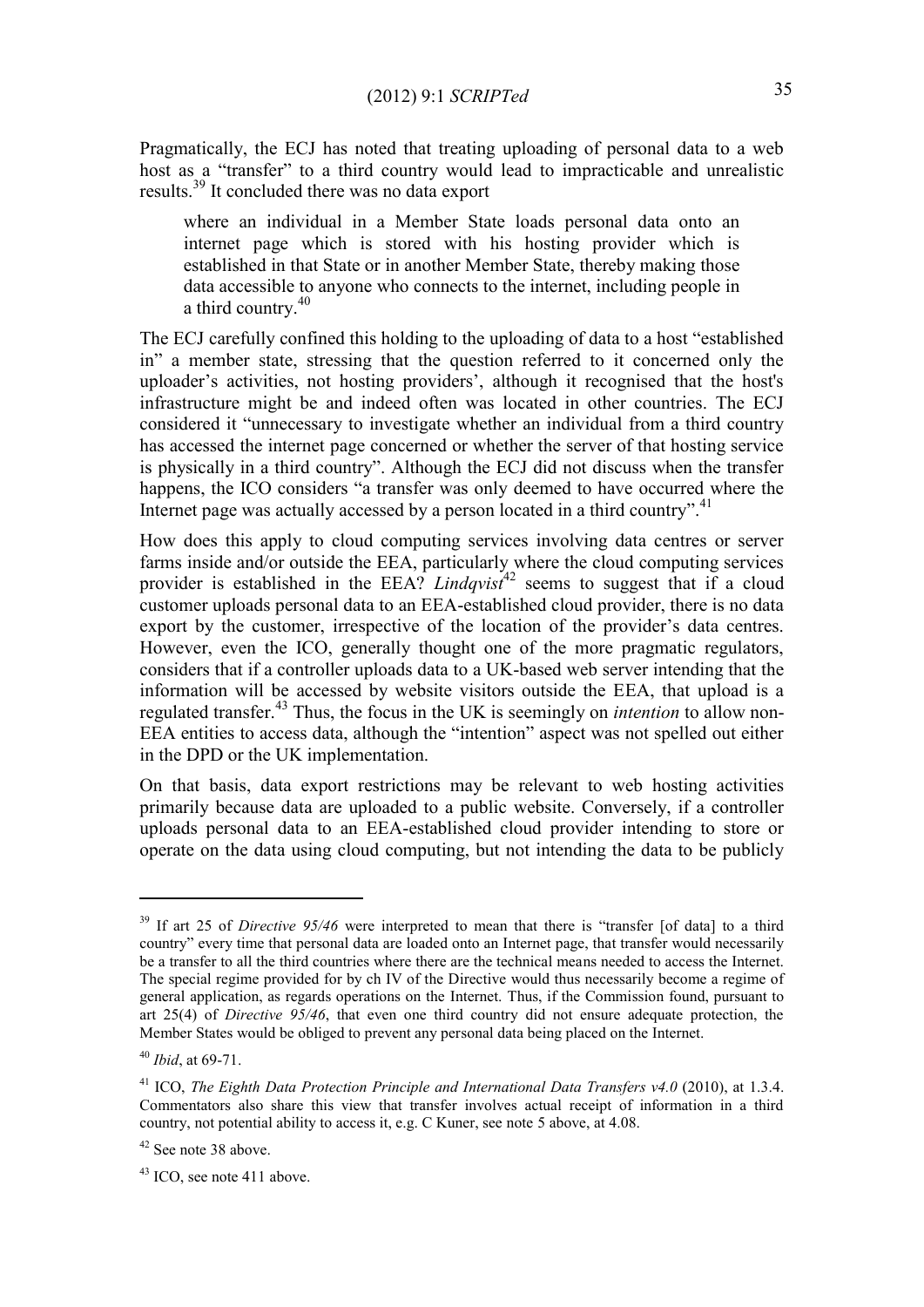<span id="page-11-3"></span>accessible, it could be arguable, based on *Lindqvist*, that the controller is not exporting data even if the provider uses a *non*-EEA data centre (or non-EEA provider) to provide its services. Whether the *provider* exports data by doing so is yet another issue; it might even risk becoming a controller through taking the decision to use a non-EEA data centre or non-EEA provider.<sup>44</sup>

<span id="page-11-0"></span>Another question is the relevance, if any, of the controller's knowledge that the provider will be using a non-EEA data centre for the processing. If the controller knows that the provider uses only non-EEA data centres, does this mean that the controller "intended" to export data? Must the controller inquire as to the location of the data centre(s) used, in order to avoid the risk of breaching the data export restriction? Can intention to export be attributed to it from lack of inquiry? What is the controller's position if the provider declines (for example, for security reasons) to name the locations of all data centres which could be used to process data for that controller? The same questions arise where a controller uses a non-EEA provider that may use non-EEA data centres. Similarly, where the direct provider provides its cloud computing service using sub-providers (or even sub-sub-providers, etc) who use non-EEA data centres – for example, where an EEA SaaS provider builds its service on an IaaS provider's platform or infrastructure and the IaaS provider uses non-EEA data centres.

<span id="page-11-2"></span>A further issue is the possible ability of the provider (and of any sub-provider, e.g. IaaS provider) to access cloud users' data. As discussed in a previous paper, <sup>45</sup> where data stored with providers are not encrypted, or only weakly encrypted, most providers have the technical ability to access the data in intelligible form. Most providers also contractually reserve the right to do so, e.g. for service/support reasons or if disclosure is compelled or requested by law enforcement authorities. If the controller/cloud customer knows that the provider has the ability and legal right to access its data, and the provider is established outside the EEA, does this mean that the controller "intended" to allow non-EEA entities to access its data? Must the controller investigate the extent of the provider's ability to access its data? <sup>46</sup>

<span id="page-11-1"></span>In this connection it is interesting to note that the German Federal Data Protection Act defines "transfer" as "the revealing to a third party of personal data which are stored or have been obtained by data processing in such a way that (a) the data are given to the third party or (b) the third party views or accesses data which is made available for view or access....<sup>"47</sup> Thus, again, the emphasis seems to be on "transfer" involving a third party knowing or accessing data. However, where the cloud provider is outside Germany or the EEA, at least one German regulator seems to consider that cloud computing necessarily involves data export. He did not discuss the possibility that a non-EEA provider might nevertheless use an EEA-located data centre for certain

<sup>&</sup>lt;sup>44</sup> SWIFT, see note [25](#page-6-0) above; see also note [105](#page-25-0) below. The ability to make "critical decisions", including on the location of SWIFT's operating centres, was considered a factor.

<sup>45</sup> CLP Personal Data Paper, see note [2](#page-2-0) above.

<sup>&</sup>lt;sup>46</sup> If the provider is considered a controller through its ability to choose sub-providers, location of data centre(s) used and/or security measures, the same issues regarding its knowledge, "intention" to export, sub-provider's ability to access data, etc, would be relevant equally to the provider as controller.

 $47$  C Kuner, see note [5](#page-3-1) above, at 2.44.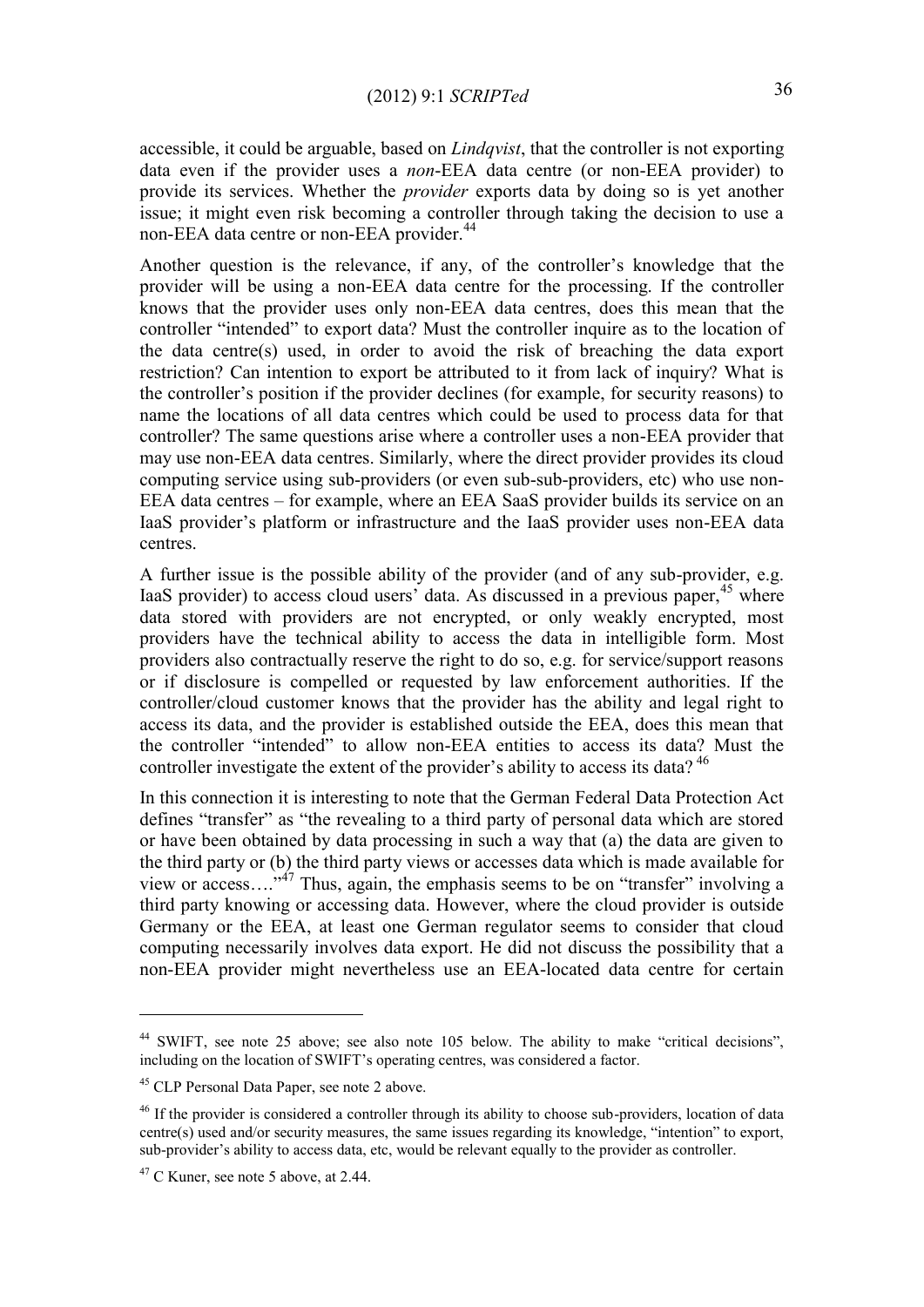<span id="page-12-0"></span>processing, but took the view that, if data are processed in another country, persons in that country, such as law enforcement authorities, may be able to access users' data, including by demanding decryption keys for any encrypted data.<sup>48</sup>

Also of interest are the views of Denmark's Data Protection Agency ("Datatilsynet"). In connection with proposed use of Google Apps (SaaS) by the Danish municipality Odense, it ruled that, while transmission to Google Ireland Limited acting as a data processor and to data centres located in EU member countries or EEA countries would not be a third country transmission, transmission to data centres in the USA and certain countries in Europe would constitute regulated transfers subject to Danish data protection law export restrictions (the "*Odense*" decision).<sup>49</sup> The Datatilsynet does not appear to have considered the question of intention to allow access to data.

<span id="page-12-2"></span>Therefore, if, for processing personal data, an EEA controller uses a cloud provider (even one established in the EEA) which has data centres both inside and outside the EEA, such that data may flow to third country data centres, the cautious view, and the one generally adopted in practice, is that export restrictions would apply to that use. This is one driver behind cloud providers increasingly offering customers the option to confine data to EEA servers only.<sup>50</sup>

<span id="page-12-1"></span>What of the not uncommon situation where a provider uses a sub-provider's platform or infrastructure to provide cloud computing services to an EEA customer? If the provider is treated as a processor, its sub-provider, e.g. underlying IaaS or PaaS provider, might well be treated as a sub-processor, in which case the previous discussion on the customer's intention/knowledge of the location of the data centre(s) ultimately used may be relevant. If a non-EEA data centre is used, it will also be necessary to consider whether there is a data export by the customer, by the provider, or indeed by the sub-provider. If none of the providers are regarded as processors, then it seems the export would be effected solely by the cloud customer, assuming it has any necessary intention. The question may arise whether, by choosing to use a non-EEA data centre or sub-provider with non-EEA data centre, the provider thereby becomes a controller. However, equally it could be argued that it is the cloud user who controls the means by choosing to use a cloud provider who (ultimately) uses a non-EEA data centre.

The Appendix contains tables and notes regarding some possible permutations of countries involved, illustrating the complexities of international data transfers in cloud computing. It should also be noted that data export may occur in situations other than deliberate upload of data to a cloud provider. A German state regulator has required website owners in that state to deactivate certain features such as fan pages and the "Like" plug-in from the social networking website Facebook. These services transfer content and traffic data to Facebook in the USA, with limited web analytics information (on number of visitors to their page etc) being provided to the website

<sup>&</sup>lt;sup>48</sup> E.g. the regulator for the German state of Schleswig-Holstein, T Weichert, "Cloud Computing and Data Privacy" (2011) *The Sedona Conference*: "If we include entities outside the European Union, the data transfer that is inevitable with cloud computing - and which has no legitimacy under data privacy law - makes clouds inherently impermissible."

<sup>49</sup> Datatilsynet, *Processing of Sensitive Personal Data in a Cloud Solution* (2011), at 3.3.

 $50$  See s [0](#page-26-0) below.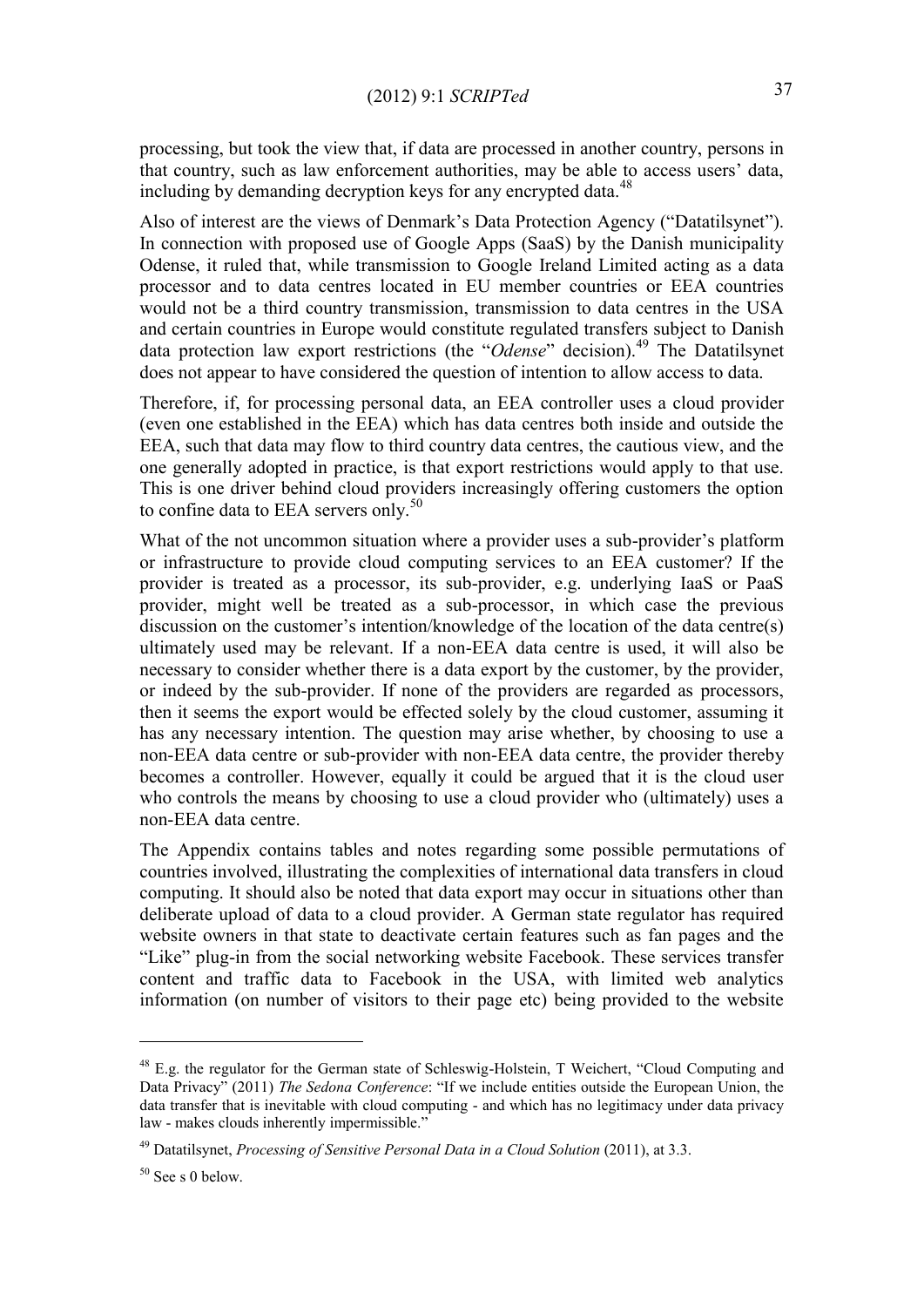owner, enabling Facebook to track and profile visitors for two years. The regulator considered that this conflicted with German communications and data protection laws unless website users' informed consent had been given before the data transfer to Facebook. Logically, this could extend to non-EEA analytics services other than Facebook's, such as Google Analytics, and indeed other web-based services such as social bookmarking. It is therefore relevant to some SaaS services as well as German and perhaps other EEA websites generally, and is "only the beginning of a continuing privacy impact analysis of Facebook applications".<sup>51</sup>

Finally, the purpose of the data export restriction merits consideration. It aims to ensure that personal data are protected, by not allowing the data to enter countries deemed to have inadequate protection. There is a view that if a non-EEA data importer is subject to the DPD through the application of art  $4<sup>52</sup>$  and therefore has to protect the imported personal data in accordance with DPD requirements, the data export restriction should not apply.<sup>53</sup> However, notwithstanding this view, Member States' authorities tend to treat the data export restriction as a separate stand-alone requirement.

#### **4. Data Export Exceptions/Derogations**

We now consider situations where the Directive, notwithstanding lack of adequate protection, permits export.

#### *4.1. Consent*

<u>.</u>

<span id="page-13-0"></span>According to art 26(1) (a), if the data subject has given his or her unambiguous consent to a data transfer, it may go ahead notwithstanding the lack of adequate protection. However, the consent must be a freely given, specific, informed and unambiguous indication of the data subject's wishes, which the A29WP has interpreted quite strictly.<sup>54</sup> While art  $26(1)(a)$  may be used to allow one-off transfers where the requisite data subject's consent has been "specifically given for the particular transfer or a particular category of transfers in question", in relation to

<sup>51</sup> Schleswig-Holstein Data Protection Commissioner's Office, "ULD to Website Owners: 'Deactivate Facebook Web Analytics"' (2011) available at [https://www.datenschutzzentrum.de/presse/20110819](https://www.datenschutzzentrum.de/presse/20110819-facebook-en.htm) [facebook-en.htm](https://www.datenschutzzentrum.de/presse/20110819-facebook-en.htm) (accessed 22 March 2012).

<sup>52</sup> CLP Applicability Paper, see note [2](#page-2-0) above.

 $53$  C Kuner, see note [5,](#page-3-1) at 4.33.

<sup>&</sup>lt;sup>54</sup> Art 2(h). Not all national implementations include this wording in their definition of "consent". The UK Data Protection Act 1998, for example, does not. A29WP, *Transfers of Personal Data to Third Countries: Applying Articles 25 and 26 of the EU Data Protection Directive,* (1998) *WP12* 24 and A29WP, *Working Document on a Common Interpretation of Article 26(1) of Directive 95/46/EC of 24 October 1995,* (2005) *WP 114*, 10-12 ("WP114") explains the A29WP's views on the pre-requisites for valid "consent" to exporting data to a country without "adequate protection", for example properly informing the data subject of the particular risk that his/her data are to be transferred to a country lacking adequate protection. Implied consent, such as notification of transfer and failure to object, is unlikely to be considered sufficient. For detailed discussion of the general concept of "consent", see A29WP, "Opinion 15/2011 on the Definition of Consent" (2011) *WP187*.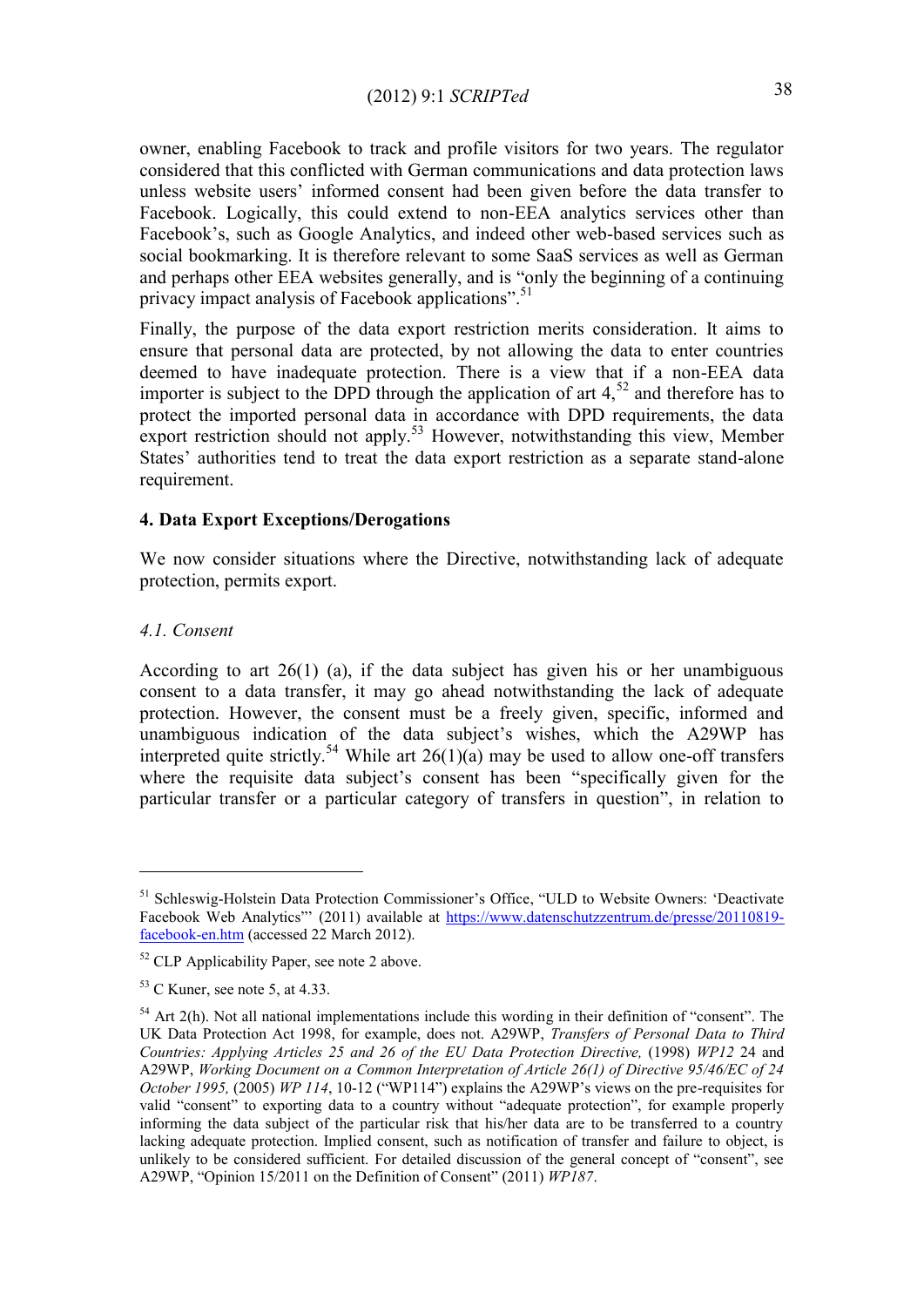repeated or structural transfers, the A29WP has expressed the view that in practice consent is unlikely to provide a satisfactory long-term framework:

In fact, particularly if the transfer forms an intrinsic part of the main processing (e.g. centralisation of a world database of human resources, which needs to be fed by continual and systematic data transfers to be operational), the data controllers could find themselves in insoluble situations if just one data subject subsequently decided to withdraw his consent.<sup>55</sup>

Consent as a justification may also be difficult in practice as the A29WP considers that, for advance consent to future transfers to be valid, details of the transfer must be "already predetermined, notably in terms of purpose and categories of recipients", as well as notified to data subjects, and that consent may be withdrawn at any time (which would require isolating the personal data concerned and preventing its export).<sup>56</sup> Therefore, for regular or repeated transfers made as part of a business or other commercial relationship, such as when using cloud computing, it may be better to try to find a justification other than consent.

Reliance on consent also raises the question of who is the data subject from whom consent must be obtained, and who is actually transferring the personal data.

On the one hand, if a user of a cloud SaaS service, such as a social networking site, is both a data subject and a joint controller knowing that his or her personal data will be transferred, processed and stored in a third country without an adequate standard of protection, it could be argued that this user has given consent as data subject.

On the other hand, if the user of the cloud service is not the data subject of the data transferred, then it may be impossible to rely on the consent derogation in art 26(1) (a). For example if a business uses a cloud application to process customer data (such as orders), then it may be more difficult to rely on an argument that the data subject (the customer) has given consent.

The same may apply where an EEA user of a SaaS service such as a social networking site posts personal data of other individuals, such as friends' photographs or names. Individuals may benefit from the "household exception" (processing personal data for a purely personal or household activity).<sup>57</sup> However, the A29WP considers that "A high number of contacts could be an indication that the household exception does not apply", so the user would be a data controller subject to data protection law requirements. Similarly, where access to profile information is available to all site members (or indeed the public) and/or indexable by search engines, or the user takes an informed decision to extend access beyond self-selected friends.<sup>58</sup> In that event, when users post personal data of others, including nonmembers of the site, they must comply with data protection laws including data export restrictions.

<sup>55</sup> *Ibid,* WP114 at 11.

<sup>56</sup> *Ibid,* WP114 at 12.

 $57$  DPD, art 3(2).

<sup>58</sup> A29WP, "Opinion 5/2009 on Online Social Networking" (2009) *WP 163*, at 3.1.1-3.1.2.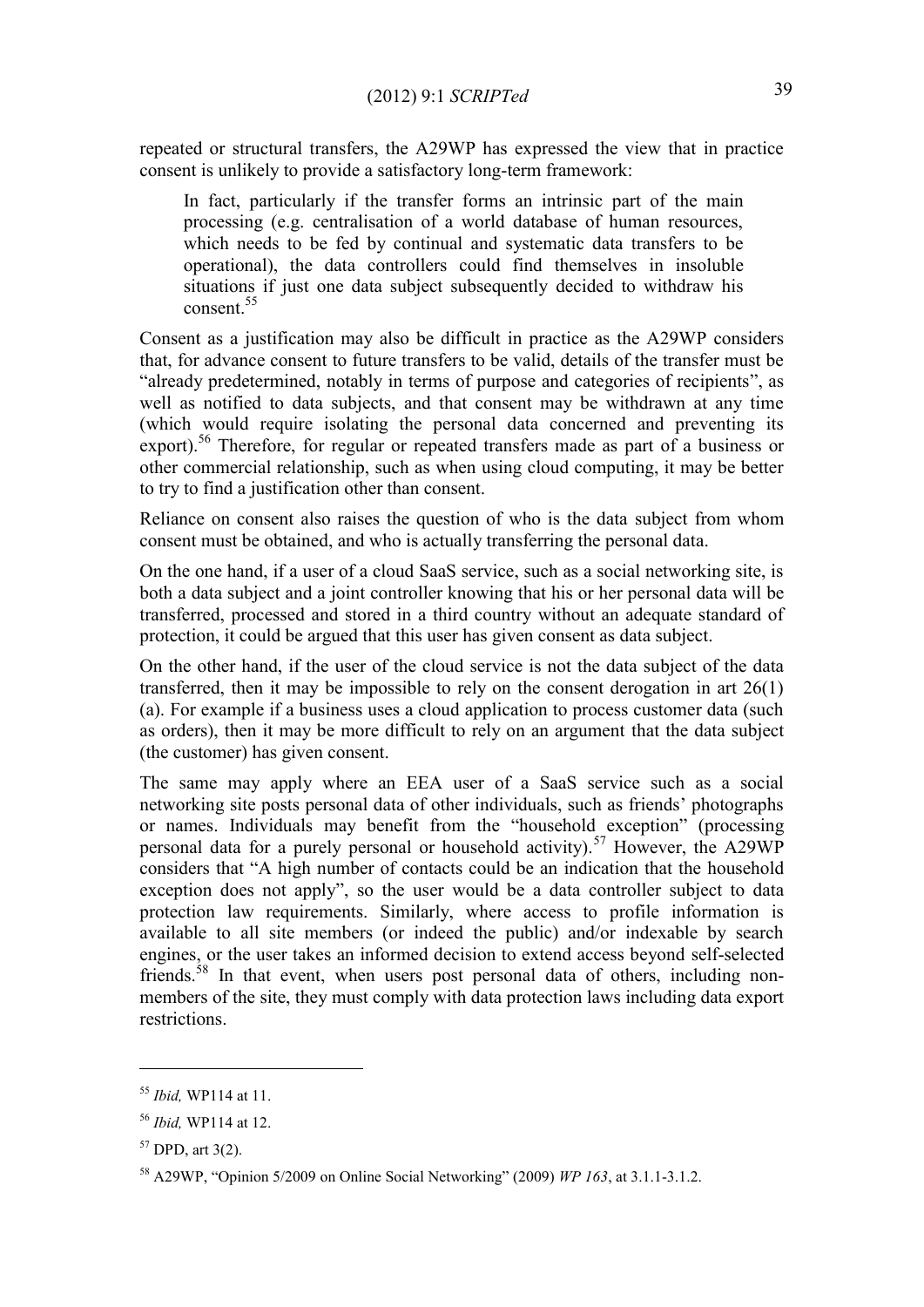The difficulties regarding data subject consent to others' processing of their personal data, let alone unambiguous consent to data export, were highlighted when Germany's Hamburg data protection authority took proceedings against social networking SaaS service Facebook. Facebook encouraged its members to use its "Friend Finder" tool to import their email address books, thereby giving Facebook access to the personal data of members' contacts (their email addresses etc). Facebook used that information to send unsolicited emails to members' contacts inviting them to join Facebook – without the contacts' consent. After discussions, Facebook agreed to make changes, including allowing email recipients to block further emails from Facebook<sup>59</sup>

Obtaining data subject consent when a cloud customer wishes to use cloud computing services involving export of third party personal data may thus be problematic. It is possible, but the customer would have to show that the data subjects' consent to the transfer was freely given, specific, informed and unambiguous, and it may prefer not to have to rely on this exception.

#### *4.2. Other Derogations Contained in Art 26*

The transfer may also be justified if it is necessary for the performance of a contract between the data subject and the data controller, according to art 26(1) (b). For instance, a data subject who is the cloud customer may know the service is provided from outside the EEA, and cannot be provided within the EEA, but chooses to use it nonetheless. An often used example of "necessity" involves a travel agent sending an individual's personal data to the third country hotels concerned when an individual books a trip abroad. $60$ 

The A29WP considers that derogations, e.g. for "necessity", should be construed restrictively,<sup>61</sup> and, as the ICO has noted, cost-efficiency does not amount to necessity.<sup>62</sup> There is nothing intrinsic to cloud computing that necessitates transfer of data to a particular jurisdiction or a jurisdiction without an adequate standard; in fact, some cloud providers provide regional clouds to avoid the issues surrounding transfer $63$ 

<span id="page-15-0"></span>None of the other derogations mentioned in art 26 seem particularly relevant to cloud computing.

#### **5. Ways to Meet the Adequacy Requirement**

Where no exception can apply, it may still be possible to export personal data from the EEA if the adequacy requirement can be met. In fact EU regulators prefer

<sup>&</sup>lt;sup>59</sup> Spiegel Online International, "Facebook Agrees to Change 'Friend Finder' Feature" (2011) available a[t http://www.spiegel.de/international/business/0,1518,741027,00.html](http://www.spiegel.de/international/business/0,1518,741027,00.html) (accessed 22 March 2012).

 $60$  WP114, see note [54](#page-13-0) above, at 13.

<sup>61</sup> *Ibid*.

 $62$  ICO, see note [41](#page-10-0) above, at 25.

<sup>63</sup> See not[e 50](#page-12-1) above.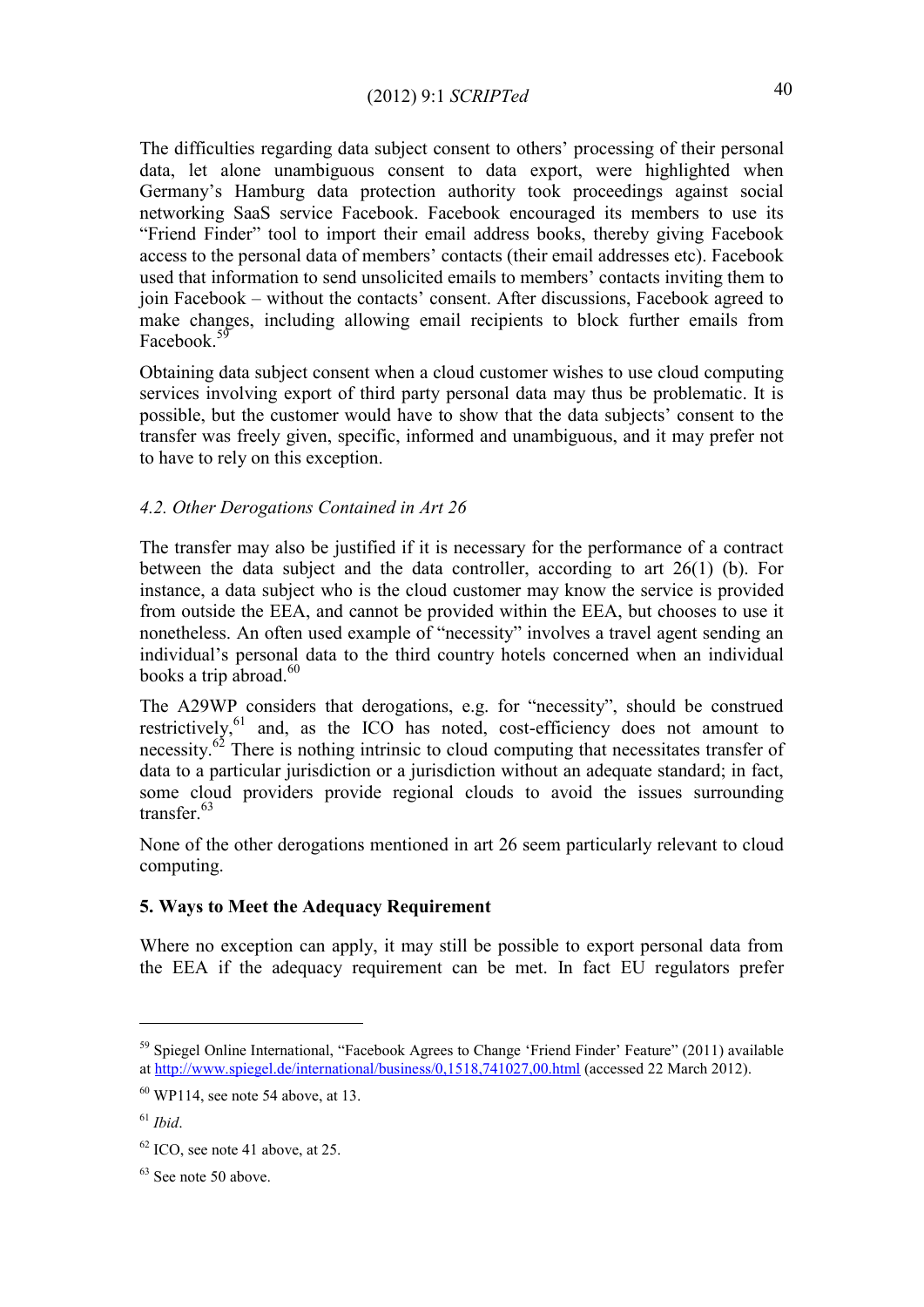adequacy as the basis for export, considering use of a derogation to be less satisfactory as personal data loses protection once exported through derogation.<sup>64</sup>

#### <span id="page-16-1"></span><span id="page-16-0"></span>*5.1. EU-US Safe Harbor Principles***<sup>65</sup>**

The US and the EU have made arrangements by way of a self-regulatory regime which allows organisations in the US (including cloud service providers) that import personal data from the EU to demonstrate an adequate standard of protection for the purposes of art 25 by participating in a Safe Harbor programme. According to some reports the popularity of the Safe Harbor programme has increased with the advent of cloud computing.<sup>66</sup>

The only types of entities that may participate in the Safe Harbor are US organisations that are subject to the jurisdiction of the US Federal Trade Commission ("FTC") or US air carriers and ticket agents subject to the jurisdiction of the Department of Transportation ("DOT"). Thus, many types of organisations are not able to make use of the Safe Harbor because they are not subject to relevant regulatory oversight by the FTC or DOT, including, for example, telecommunication common carriers and financial institutions.

To obtain Safe Harbor status a US organisation has to either (i) join an existing selfregulatory privacy programme or (ii) develop its own privacy scheme that complies with the requirements. The US organisation has to (i) self-certify annually that it is Safe Harbor compliant to the US Department of Commerce, which publishes a list of all Safe Harbor participants, and (ii) state, in its publicly-accessible privacy policy, its adherence to the Safe Harbor principles (of Notice, Choice, Transfers to Third Parties, Access, Security, Data Integrity and Enforcement). Duly-certified and listed organisations are often called "Safe Harborites".

The Safe Harbor regime is primarily enforced by the private sector, backed up by government enforcement. Participating US organisations must (i) establish selfassessment or third party assessment audit procedures for verifying compliance with the Safe Harbor and (ii) provide dispute resolution for complainants. The dispute resolution procedures must provide for sanctions, publicity and deletion of data, as well as suspension of Safe Harbor status. Dispute resolution may either be provided for by a private dispute resolution provider<sup>67</sup> or in co-operation with a panel provided by the relevant European Union data protection authority. The FTC and the DOT have

<u>.</u>

<sup>64</sup> WP114, see note [54](#page-13-0) above; C Kuner, see note [5](#page-3-1) above, at 4.12.

<sup>65</sup> Finding of adequacy for Safe Harbor, effective on 30 November 2000, under *Commission Decision of 26 July 2000 pursuant to Directive 95/46/EC of the European Parliament and of the Council on the adequacy of the protection provided by the safe harbour privacy principles and related frequently asked questions issued by the US Department of Commerce*, 2000/520/EC OJ L215/7, 25.8.2000.

<sup>66</sup> Scott Sanchez, "Location, Location, Location - Storing EU Data with Safe Harbor" (2010) *Cloud Computing Journal* available at<http://cloudcomputing.sys-con.com/node/1562070> (accessed 22 March 2012).

<sup>&</sup>lt;sup>67</sup> Such as the Judicial Arbitration and Mediation Service and the American Arbitration Association. US Department of Commerce, *Safe Harbor Workbook* available at [http://export.gov/safeharbor/eg\\_main\\_018238.asp](http://export.gov/safeharbor/eg_main_018238.asp) (accessed 22 March 2012).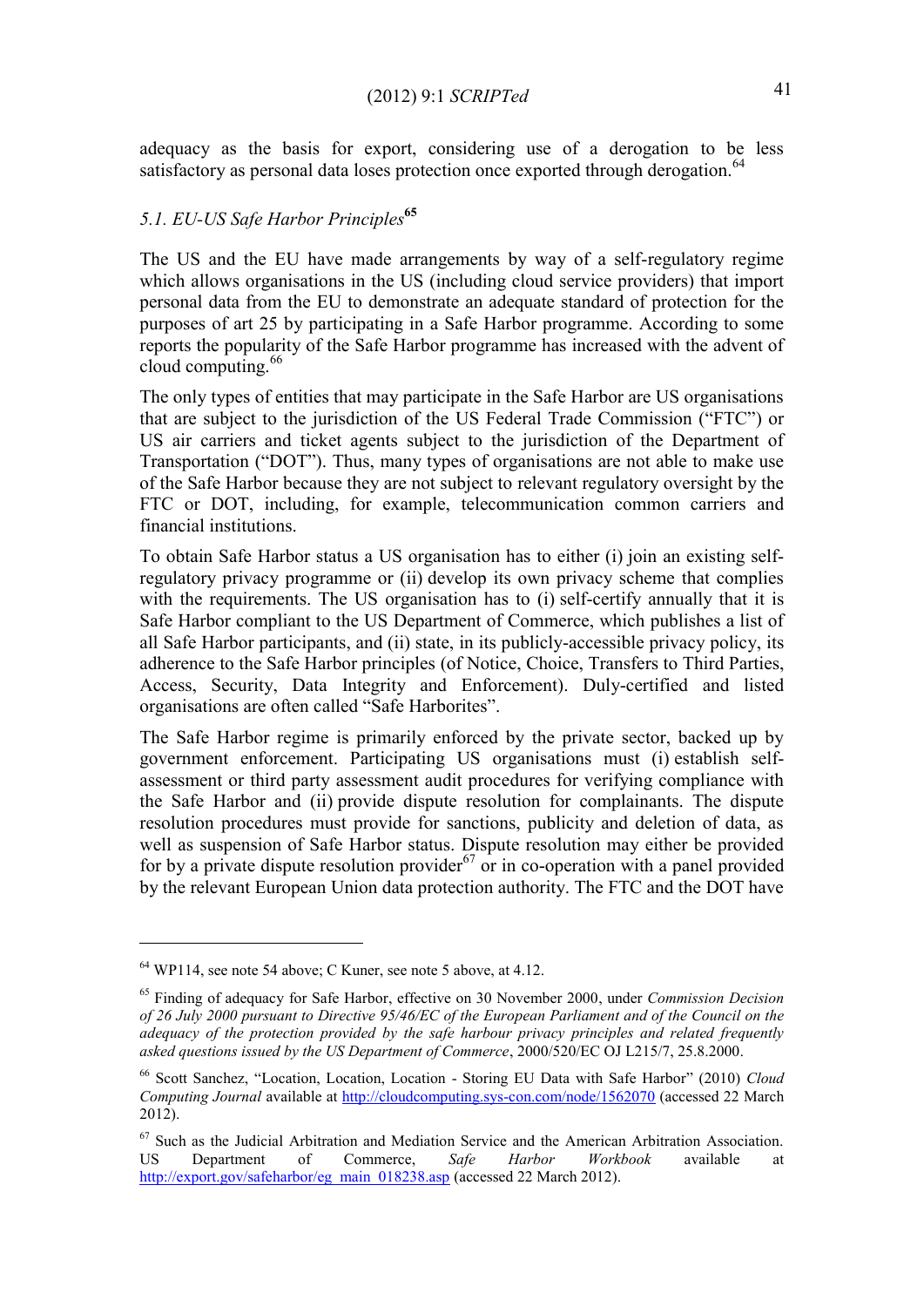powers to enforce the Safe Harbor regime where an organisation's failure to comply is an infringement of state or federal laws prohibiting unfair or deceptive acts.<sup>68</sup>

It might be thought that as, currently, most large cloud providers are US-based or headquartered entities, Safe Harbor would be the obvious mechanism to facilitate use by EEA data controllers of the services of US cloud providers. However, doubts have been raised about the Safe Harbor framework.

There is some uncertainty regarding whether the Safe Harbor framework applies to transfers to a US processor (as opposed to controller), such as a cloud provider. The better view is that it does, and that Safe Harbor requirements such as notice and choice may be met by the controller-exporter giving notice of the processing to data subjects, etc, or instructing the processor to do so.<sup>69</sup> We assume that mere processors may indeed become Safe Harborites.

Furthermore, a 2008 study found only about 70% of organisations on the Safe Harbor list were currently certified, and only some 20% of listed organisations met even basic requirements, with 13% choosing non-affordable dispute resolution providers.<sup>70</sup> In 2009, the FTC moved against seven US businesses which falsely claimed current Safe Harbor certifications.<sup>71</sup> In 2011 it took its first action for breach of substantive Safe Harbor principles, against Google in relation to its Buzz SaaS service – for failing to give users of its SaaS webmail service Gmail any notice before, or choice about, Google's use of information collected for Gmail for a purpose other than that for which it was originally collected.<sup>72</sup>

The Safe Harbor adequacy Decision by the European Commission should permit transfers to the US "without additional guarantees being necessary".<sup>73</sup> Indeed, some UK educational institutions use Google Apps for Education on the basis of the Safe Harbor and Google's standard terms.<sup>74</sup> However, the group of sixteen German federal state data protection regulators known as the Düsseldorfer Kreis<sup>75</sup> now require

<sup>68</sup> Such as *US Federal Trade Commission Act*, s 5.

 $69$  C Kuner, see note [5,](#page-3-1) at 182.

<sup>70</sup> C Galexia, *The US Safe Harbor - Fact or Fiction?* (2008).

<sup>&</sup>lt;sup>71</sup> FTC, "Court Halts U.S. Internet Seller Deceptively Posing as U.K. Home Electronics Site" (2009) *FTC File No. 092-3081* and FTC, "FTC Settles with Six Companies Claiming to Comply with International Privacy Framework" (2009) *FTC File No. 0923137.*

<sup>&</sup>lt;sup>72</sup> FTC, "FTC Charges Deceptive Privacy Practices in Google's Rollout of its Buzz Social Network" (20011) *FTC File No. 102 3136.*

 $73$  Safe Harbour Decision, see note n [65](#page-16-0) above, Recital 2.

<sup>74</sup> E.g. University of Cambridge, which made its contract available publicly at <http://www.ucs.cam.ac.uk/googleapps/google-apps-cambridge-contract.pdf> (accessed 22 March 2012). Similarly Portsmouth University relied on Safe Harbor – Kable, "Portsmouth Uni Students get Google<br>Apps Service" (2009) ZDNet available at Apps Service" (2009) *ZDNet* available at [http://www.zdnet.co.uk/news/networking/2009/09/04/portsmouth-uni-students-get-google-apps](http://www.zdnet.co.uk/news/networking/2009/09/04/portsmouth-uni-students-get-google-apps-service-39739504/)[service-39739504/](http://www.zdnet.co.uk/news/networking/2009/09/04/portsmouth-uni-students-get-google-apps-service-39739504/) (accessed 22 March 2012).

<sup>75</sup> <http://www.datenschutz-berlin.de/content/deutschland/duesseldorfer-kreis> (accessed 22 March 2012).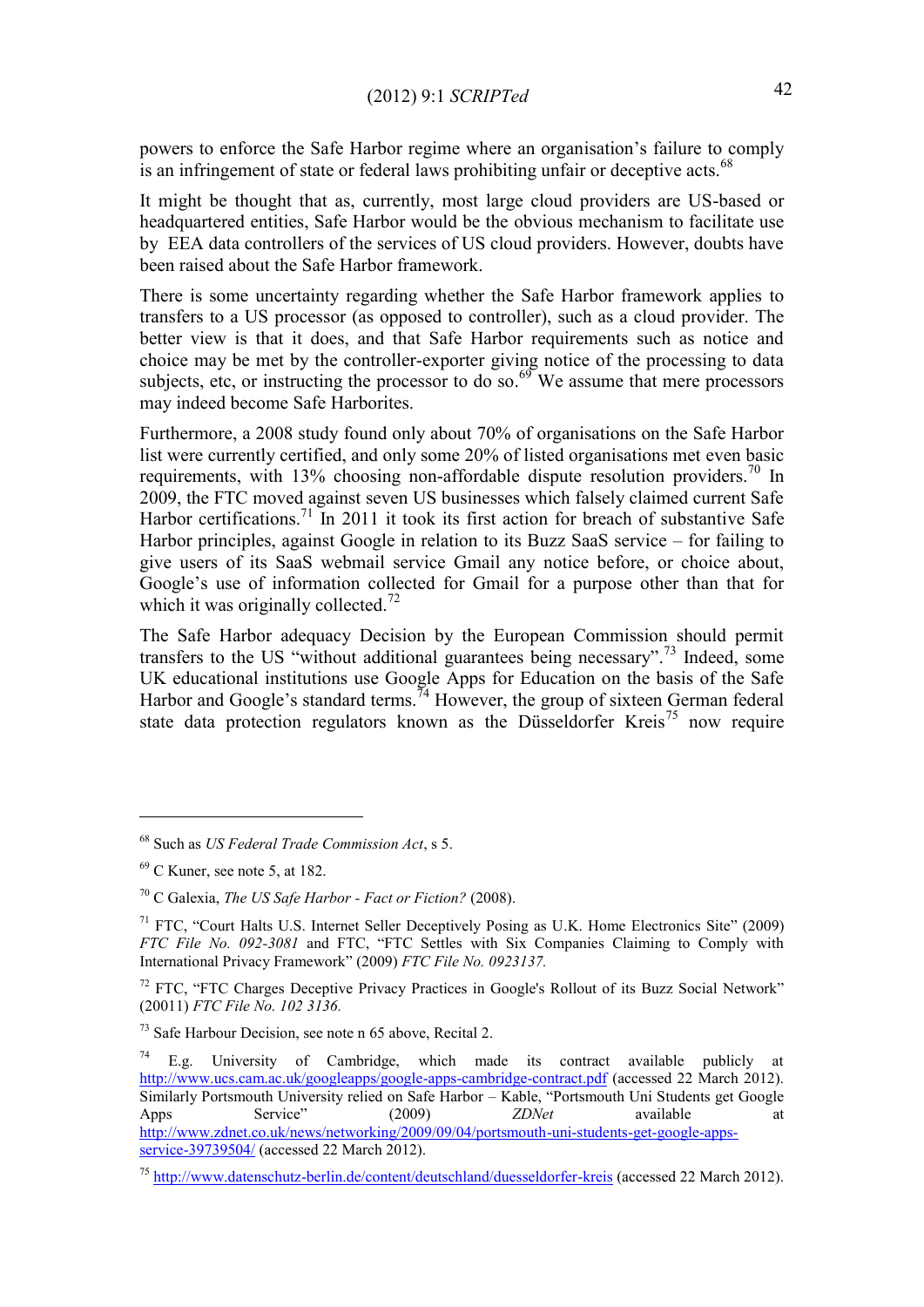German controllers to conduct and document certain checks before transferring personal data to Safe Harborites.<sup>76</sup>

Another question is, may personal data safely be exported to an US entity because it is a Safe Harborite? Or must the exporter nevertheless inquire further regarding where the Safe Harborite intends to store the exported data (US only, or outside?) and/or to whom the Safe Harborite intends to or may transfer or disclose the data? The first issue, regarding the location of data attempted to be exported under Safe Harbor, was discussed in *Odense*, mentioned earlier. There, the Datatilsynet considered that, as Google, Inc had subscribed to the Safe Harbor, the Safe Harbor permitted transfers of personal data to Google's US data centres – but not transfers to "data centres located in other insecure third countries than the USA". Without confirmation that Google's European data centres were in the EEA, the authority considered that the transfer provisions were not complied with. It considered however that transfer would have been permissible had model clauses, covered below, been used.<sup>77</sup> On this basis, it is insufficient merely to check that the proposed provider is a listed Safe Harborite; the controller also needs to check that data centres to be used by the Safe Harborite to process the controller's data are located only in the USA and/or EEA.

This ruling typifies the regulatory focus on location of data, rather than of the Safe Harbor-certified entity. With portable physical data storage media such as a hard drive, CD-ROM or USB stick, the fixation on data location may be understandable, but with cloud computing it is jurisdiction over the data importing entity that is much more significant for data protection oversight purposes than data location, as discussed below.<sup>78</sup> Interestingly, German law generally focuses on adequacy of protection offered by the recipient in any third country, rather than by the country's legal system,<sup>79</sup> but that approach is not followed through in other respects.

<span id="page-18-0"></span>We now consider so-called "onward transfers", Safe Harbor parlance for the increasingly common "disclosure" of exported information by Safe Harborites to third parties.<sup>80</sup> Where an EEA controller exports data to a US cloud provider which is a Safe Harborite ("Safe Harborite provider"), is there an "onward transfer" if the provider utilises a sub-provider's infrastructure to process the data, such as where a

<u>.</u>

<sup>76</sup> *Decision by the Supreme Supervisory Authorities for Data Protection in the Non-public Sector on 28/29 April 2010 in Hannover (revised 23 August 2010) - Examination of the Data Importer's Selfcertification According to the Safe-Harbor-Agreement by the Company Exporting Data*.

 $77$  "Odense Municipality and the individual data centres may enter into an agreement based on the EU Commission's standard contractual clauses, or Odense Municipality may grant Google Ireland Limited a clear mandate to enter into agreements, in Odense Municipality's name and on behalf of Odense Municipality, based on the EU Commission's standard contractual clauses with the individual data centres" - but the Datatilsynet assumed that there were no such agreements as it was not informed of any. Datatilsynet, see note[s 49](#page-12-2) above and 111 below.

<sup>78</sup> See note 117 below.

<sup>79</sup> European Commission, *Analysis and Impact Study on the Implementation of Directive EC 95/46 in Member States* (2003), at 31.

<sup>80</sup> US Department of Commerce, *Safe Harbor Privacy Principles* (2000). The problems with onward transfers are discussed in C Kuner, "Onward Transfers of Personal Data under the US Safe Harbor Framework" (2009) 8 *Privacy & Security Law Report* 33.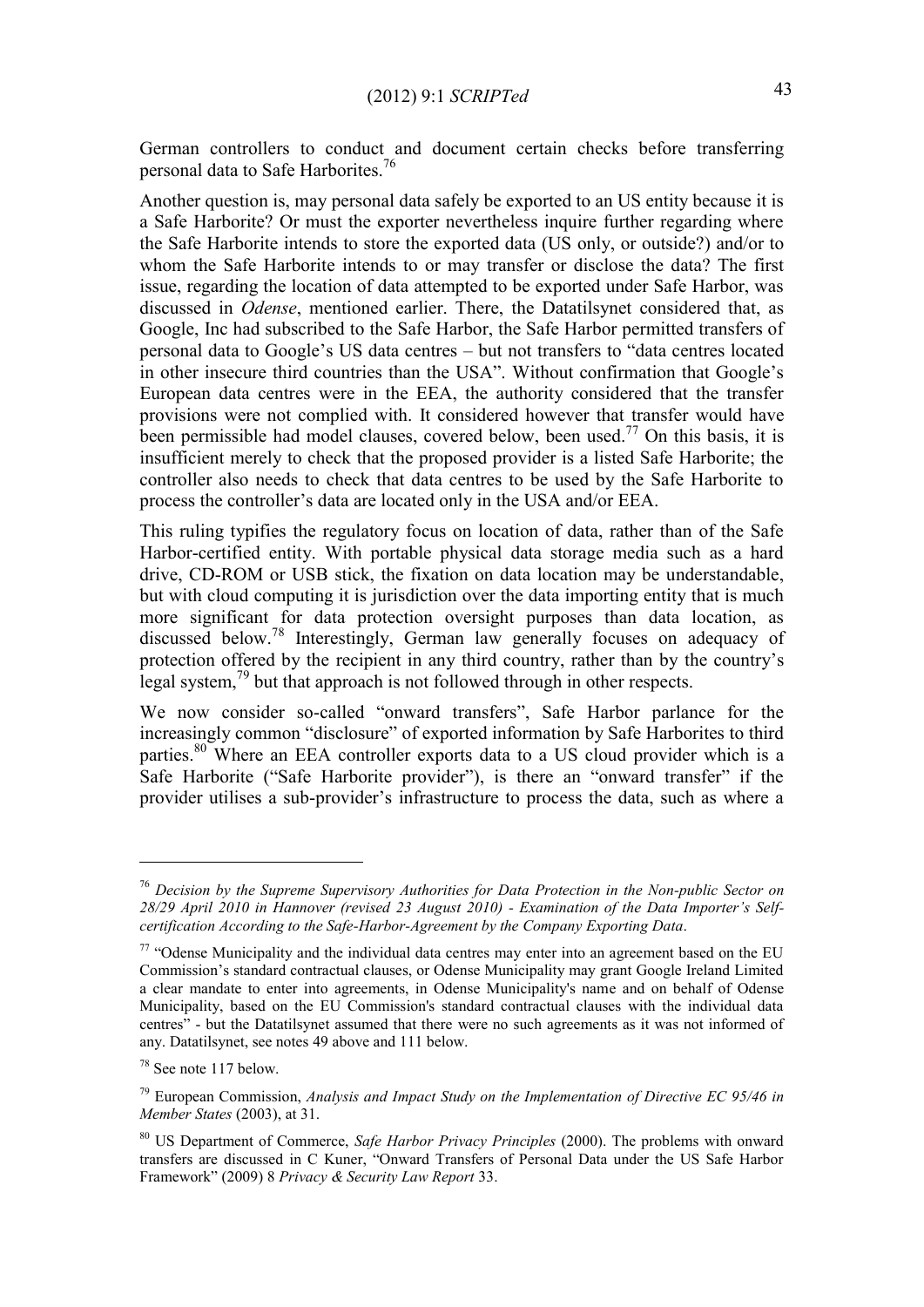SaaS provider uses a PaaS or IaaS provider? We have argued previously<sup>81</sup> that many IaaS, PaaS and some SaaS providers are not even processors, because they do not take actions actively, but merely provide infrastructure/resources for use by the controller. Arguably, this is the case too with sub-providers, at least where the sub-provider has no technical ability to access the data. Nevertheless, it is insufficiently clear whether use of a sub-provider involves onward transfer.

In a related vein, the onward transfer rules seem to equate "transfer" with "disclosure". However, this is not necessarily so. Transfer of data to a provider or sub-provider for storage or other processing does not necessarily involve disclosing data to it; for example, data will not be disclosed if they were strongly-encrypted or the system's design does not allow the provider to read data in intelligible form, as discussed above.<sup>82</sup> However, for simplicity of discussion, we assume here that "transfer" involves "disclosure".

Access by third parties to data exported to a Safe Harborite would also constitute "onward transfer", including remote access. Apart from where a Safe Harborite provider is technically able to, and does, allow third parties access to data, e.g. US law enforcement authorities,  $83$  onward transfers via allowing third parties to access exported data would generally be controlled by the controller-exporter, not the provider. For example, a controller could enable its employees worldwide to view data stored by it with a cloud provider in the US. However, Safe Harbor rules seem to place onward transfer responsibilities on the Safe Harborite, although, as with the arguments regarding whether processors can be Safe Harborites, arguably these responsibilities could be met through actions by the controller-exporter. Note that these issues may be relevant not just to cloud computing but also to websites of EEA entities hosted using US hosting providers.

The position regarding onward transfers is problematic, not least because Safe Harbor terminology does not reflect the DPD's "controller"/"processor" concepts. A related debate concerns whether personal data, once duly exported to a Safe Harborite, are thereafter subject only to US law Safe Harbor rules, or whether exported data and their processing (including onward transfers) remain subject to the data protection rules of the exporter's Member State, which stay "attached" to the data virtually wherever they go. The US government and US entities take the former view, many EU regulators the latter.

One issue is that Safe Harbor rules regulating onward transfers differ, depending on whether the "transfer" is to a third party which is "acting as an agent", that is "performing task(s) on behalf of and under the instructions of the organisation". "Agents" seem to map to "processors", and other "third parties" to "controllers". Requirements for non-agents involve applying the notice and choice principles, which may be difficult to fulfil in practice. For "transfers" to "agents", the Safe Harborite must first check that the agent

<sup>&</sup>lt;sup>81</sup> CLP Controllers/Processors Paper, see not[e 2](#page-2-0) above.

<sup>82</sup> See not[e 45](#page-11-2) above.

<sup>&</sup>lt;sup>83</sup> Ian Walden, "Accessing Data in the Cloud: The Long Arm of the Law Enforcement Agent" (2011) available at [http://papers.ssrn.com/sol3/papers.cfm?abstract\\_id=1781067](http://papers.ssrn.com/sol3/papers.cfm?abstract_id=1781067) (accessed 22 March 2012).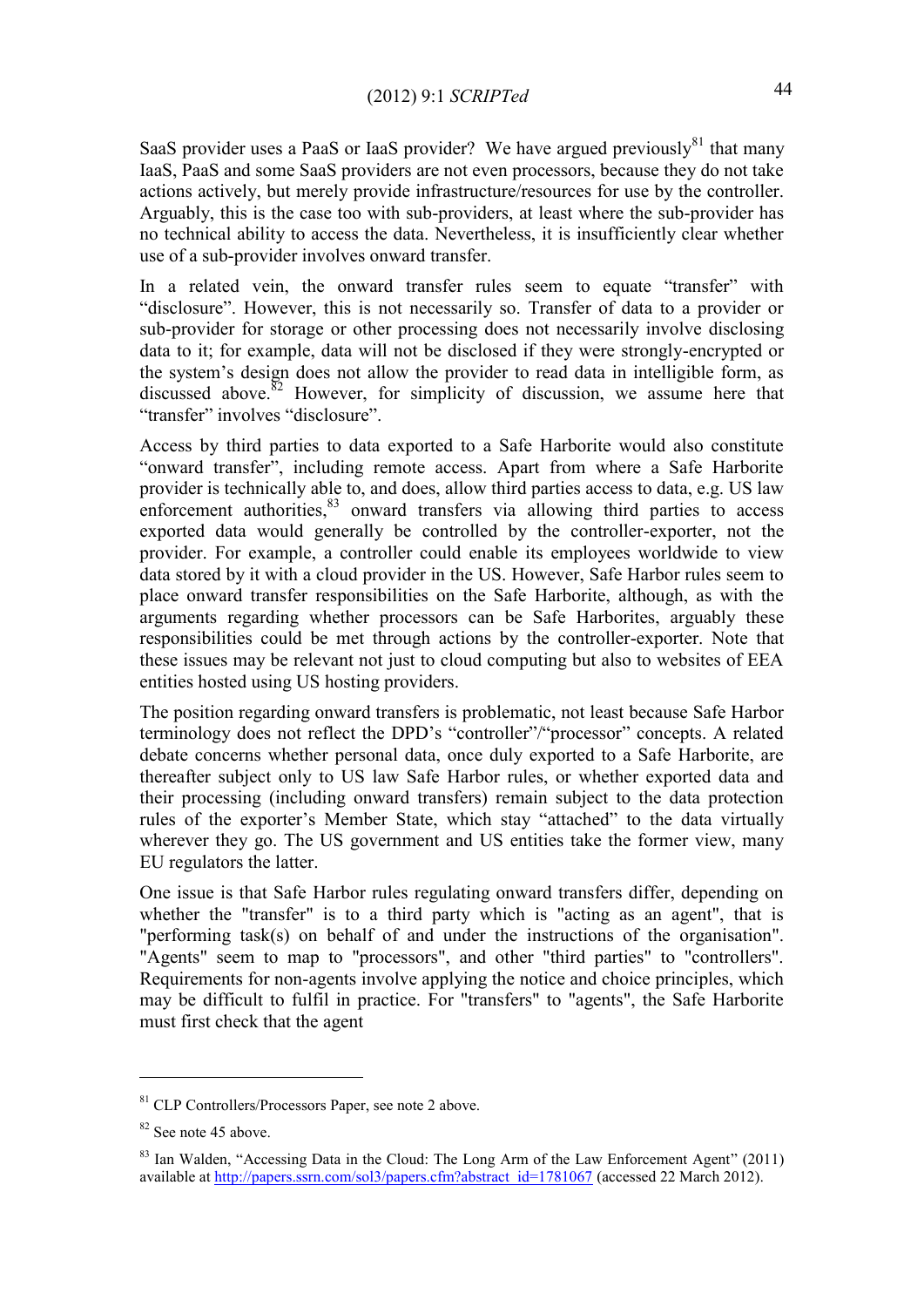subscribes to the [*Safe Harbor*] Principles or is subject to the Directive or another adequacy finding or enters into a written agreement with such third party requiring that the third party provide at least the same level of privacy protection as is required by the relevant Principles.<sup>84</sup>

Kuner<sup>85</sup> suggests that, to limit the importer/provider's risks, an "assurance agreement" with non-EEA onward transferees would be sensible.

However, the status of sub-providers as "agents"/processors or otherwise (or both) is unclear. As mentioned above, arguably many sub-providers are not even "agents", but infrastructure providers, and some may not have access to information that is "transferred" to them. Even assuming sub-providers are "third parties", it is unclear whether they are "agents" or not, and therefore it is uncertain which set of requirements must be met to enable a Safe Harborite provider to use a sub-provider. Either set may be impracticable to comply with when using cloud sub-providers. It is unclear, for instance, to what extent Safe Harborite providers in practice check that non-EEA sub-providers whose infrastructure they utilise subscribe to Safe Harbor or process the data in an "adequate" country, let alone enter into assurance agreements with them.

As for the situation where an EEA controller transfers data to a Safe Harborite provider intending future remote access to the data by third parties, the provider may not know or be able to control who those third parties are, let alone have relationships with them. This seems to put the main burden (to give notice to data subjects etc) on the controller, depending on the individual circumstances. This raises many thorny fact-dependent practical issues. The possible lack of clarity as to status of those third parties is exacerbated by the general difficulty, under current EU Data Protection Laws, of distinguishing between controllers and processors.<sup>86</sup>

#### *5.2. Model Clauses*

Art 26(4) provides that if a transfer of data to outside the EEA is made under contractual clauses the terms of which have been approved by the European Commission for this purpose, the protection is considered adequate, and the transfer must be permitted by Member States.

<span id="page-20-0"></span>Standard contractual clauses have been issued by the European Commission for transfers of personal data (i) from an EEA-established controller to a controller in a third country,  $87$  or (ii) from EEA-established controller to a third country processor.  $88$ 

 $84$  Safe Harbor Principles, see note [80](#page-18-0) above. It is also uncertain whether an organisation may "subscribe" to Safe Harbor principles, i.e. agree to follow them, without formally being a Safe Harborite.

<sup>85</sup> C Kuner, see note [80](#page-18-0) above.

<sup>86</sup> CLP Controllers/Processors Paper see note [2](#page-2-0) above.

<sup>87</sup> There are two set of clauses for controller-controller transfers, under *Commission Decision of 15 June 2001 on Standard Contractual Clauses for the Transfer of Personal Data to Third Countries, under Directive 95/46/EC (2001/497/EC)*, OJ L181/19, 4.7.2001, and *Commission Decision of 27 December 2004 amending Decision 2001/497/EC as Regards the Introduction of an Alternative Set of Standard Contractual Clauses for the Transfer of Personal Data to Third Countries (2004/915/EC)*, OJ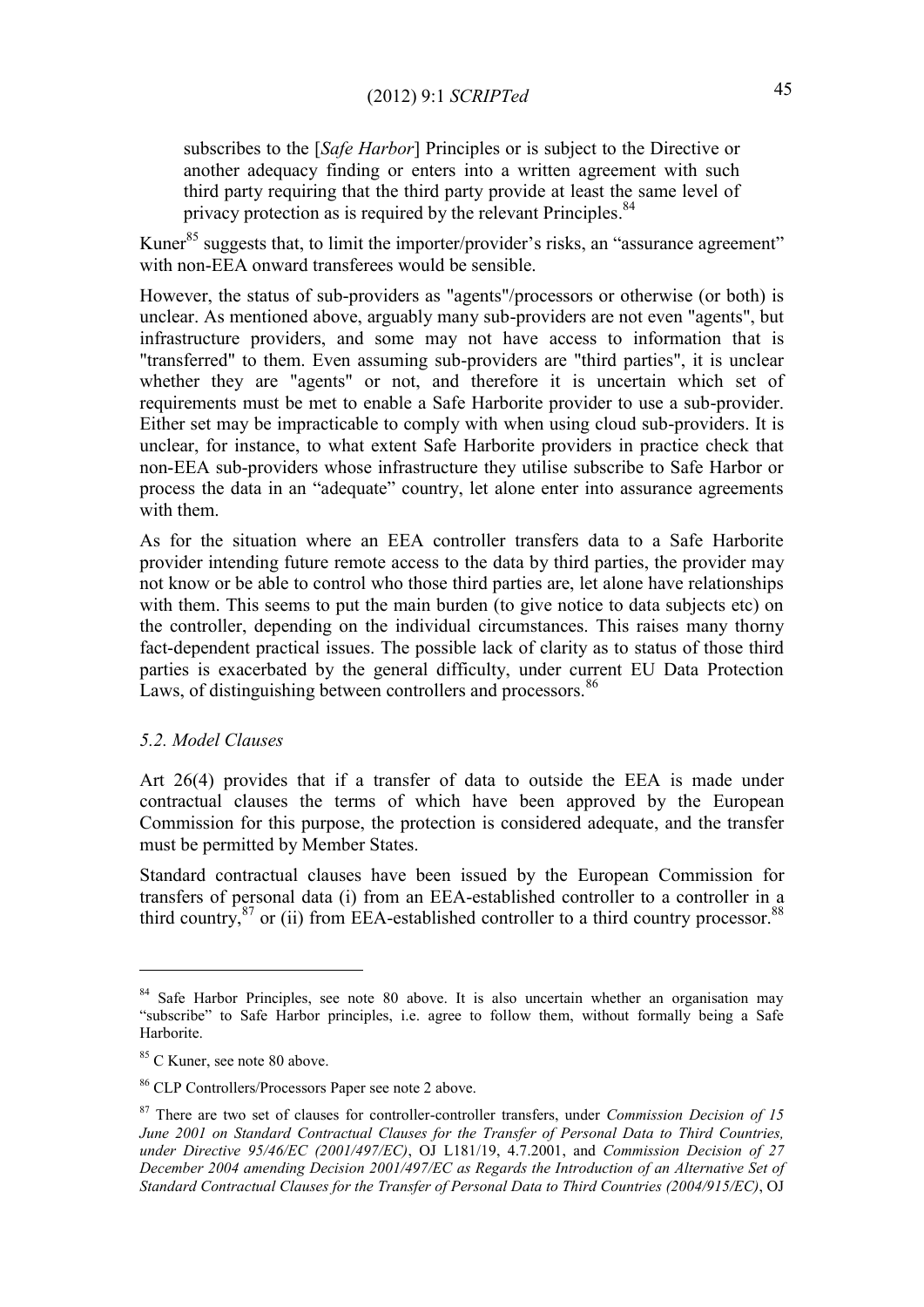<span id="page-21-0"></span>The latter clauses were replaced in  $2010^{89}$  and now cover transfers by a third country processor to a third country sub-processor, sub-sub-processor, and etc.

#### *5.3. Binding Corporate Rules*

Binding Corporate Rules ("BCRs") are codes of conduct dealing with the international transfer of personal data within the same corporate group at a multinational level, subject to the authorisation of the relevant data protection authorities, devised by the A29WP under art 26(2) of the Directive with industry input. $90$ 

Transfers to third countries under approved BCRs are permissible. However, the process for obtaining regulatory approval is currently long and expensive, with different Member States having their own procedures, and some States' data protection authorities nevertheless taking the view that each transfer under an approved BCR still requires individual approval.<sup>91</sup> BCRs might be helpful for facilitating data transfers within a corporate group's private cloud.

#### <span id="page-21-1"></span>*5.4. Other Options*

<u>.</u>

Finally, it may still be possible to transfer personal data to a third country, even if none of the above applies, by virtue of art 26(2). This allows a Member State to:

authorize a transfer or a set of transfers of personal data to a third country which does not ensure an adequate level of protection within the meaning of art 25(2), where the controller adduces adequate safeguards with respect to the protection of the privacy and fundamental rights and freedoms of individuals and as regards the exercise of the corresponding rights; such safeguards may in particular result from appropriate contractual clauses.

While such authorisations should be notified to the European Commission and other Member States, very few have been notified in practice.<sup>92</sup>

L385/74, 29.12.2004. Either set may be used, although controllers prefer the latter set as it incorporates some of their requested changes.

<sup>88</sup> Under *Commission Decision of 27 December 2001 on Standard Contractual Clauses for the Transfer of Personal Data to Processors Established in Third Countries, under Directive 95/46/EC (2002/16/EC)*, OJ L6/52, 10.1.2002.

<sup>89</sup> By *Commission Decision of 5 February 2010 on Standard Contractual Clauses for the Transfer of Personal Data to Processors Established in Third Countries under Directive 95/46/EC of the European Parliament and of the Council (2010/87/EU)*, OJ L39/5, 12.2.2010 – the clauses in this Decision superseded the 2001 standard controller-processor clauses, which may no longer be used.

<sup>&</sup>lt;sup>90</sup> For a list of the main A29WP working papers on BCRs please see European Commission, "Available Tools" available at [http://ec.europa.eu/justice/policies/privacy/binding\\_rules/tools\\_en.htm](http://ec.europa.eu/justice/policies/privacy/binding_rules/tools_en.htm) (accessed 22 March 2012).

 $91$  C Kuner, see note [5,](#page-3-1) at 4, 120-4, 154.

<sup>92</sup> European Commission, *First Report on the Implementation of Directive 95/46/EC COM (2003)265 final* (2003), at 4.4.5 note 17, and [European](http://ec.europa.eu/justice/policies/privacy/docs/lawreport/consultation/technical-annex_en.pdf) Commission, see not[e 22](#page-6-1) above, at 13.6.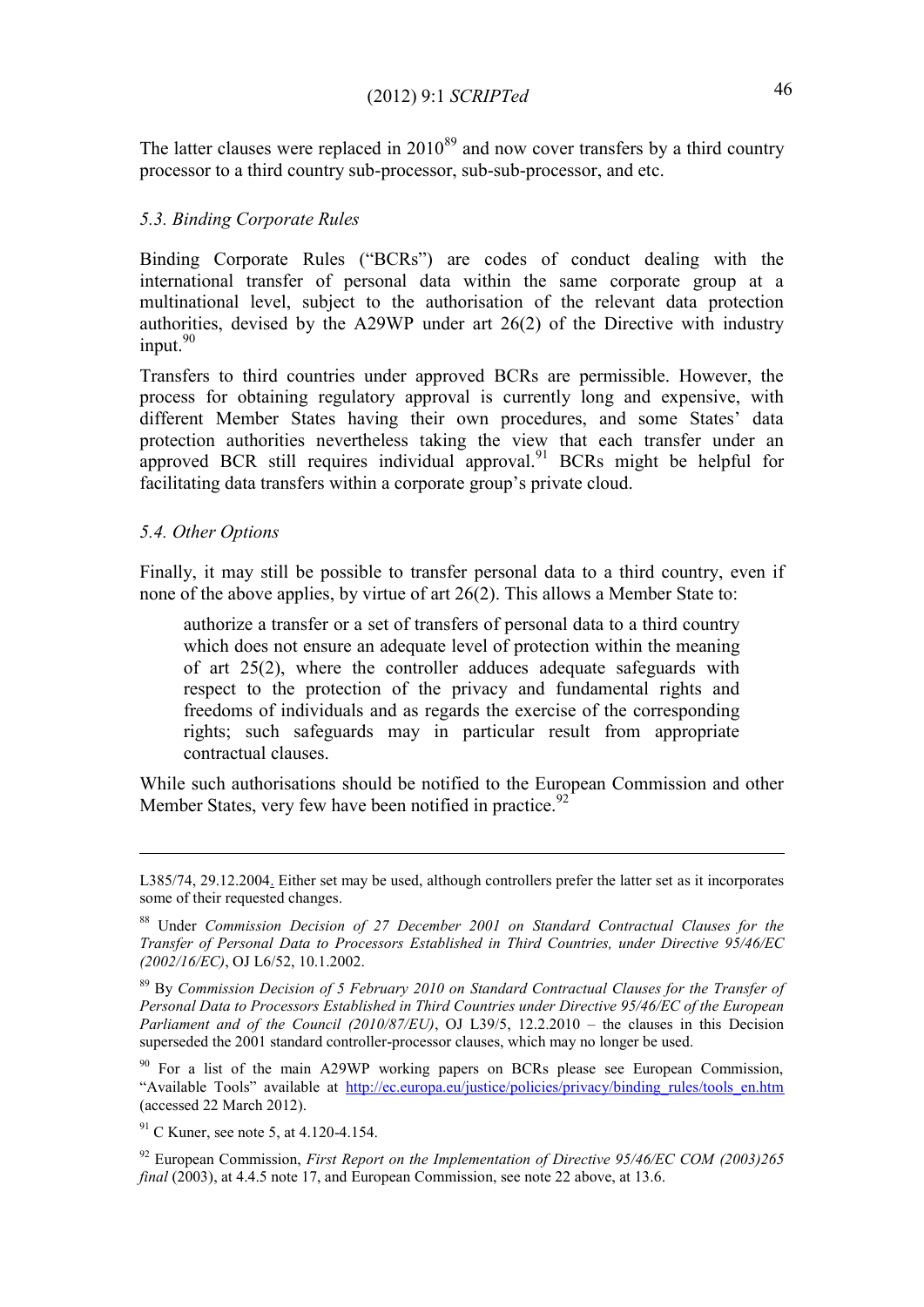The ICO does not require transfers to be pre-authorised, but as mentioned above allows data controllers to make their own adequacy assessments.<sup>93</sup> Obviously, where a transferor makes its own assessment, it runs the risk that a data protection authority may later take the view that its assessment was wrong. The more thorough its assessment, however, the more likely it is that it will be able subsequently to justify it.

However, most Member States are not willing to permit data controllers' own assessments. Indeed, in Austria, Greece, Luxembourg, Portugal and Spain, absent an European Commission adequacy finding, only national authorities can determine the adequacy of a third country, which means transfers to countries not found adequate by the European Commission or relevant national authority are not possible unless a derogation applies.<sup>94</sup> In such cases, it may be possible to request the authority to approve an ad hoc contract for the data export, although this has time and costs implications, and the authority might decide not to approve the contract.

#### **6. Possible Solutions for Cloud Computing**

There are several possible solutions or workarounds that may enable cloud computing to be used to store or otherwise process personal data, notwithstanding the data export restriction. Sometimes, a combination of these methods may be used for "belt and braces" purposes, particularly in the not uncommon situation where the status of the provider as processor or controller is not entirely clear.

#### *6.1. Anonymisation or Encryption*

1

The data export restriction applies only to "personal data" within the DPD's definition. If information is not, or ceases to be, "personal data", for example because it has been adequately anonymised or strongly encrypted, it may be exported and otherwise dealt with free of the DPD's restrictions. Furthermore, data fragments stored in the cloud may not be "personal data" in the provider's hands if the provider is unable to read the fragments, although they would remain "personal data" as regards the cloud user storing the data, who by logging into their account with the provider may re-unite the fragments.<sup>95</sup>

It might seem therefore that a cloud user could strongly encrypt or anonymise personal data before storing it in the cloud, even with a provider that uses data centres located outside the EEA.

 $93$  ICO see note [35](#page-9-1) above, at 2.3 – although permitting controllers to make their own assessments seems out of line with the A29WP's views: D Korff, "New Challenges to Data Protection Working Paper No 2 - Data protection laws in the EU: The difficulties in meeting the challenges posed by global social and technical developments" (2010) *European Commission Comparative Study on Different Approaches to New Privacy Challenges in Light of Technological Developments* 92.

<sup>&</sup>lt;sup>94</sup> LRDP Kantor Ltd in association with Centre for Public Reform, "New Challenges to Data Protection- Final Report" (2010) *European Commission* 75.

<sup>&</sup>lt;sup>95</sup> For detailed discussion of these issues, see CLP Personal Data Paper note [2](#page-2-0) above, as supplemented by Hon, "'Personal Data' in the UK, Anonymisation and Encryption" (2011) available at <http://www.cloudlegal.ccls.qmul.ac.uk/Research/49700.html> (accessed 22 March 2012).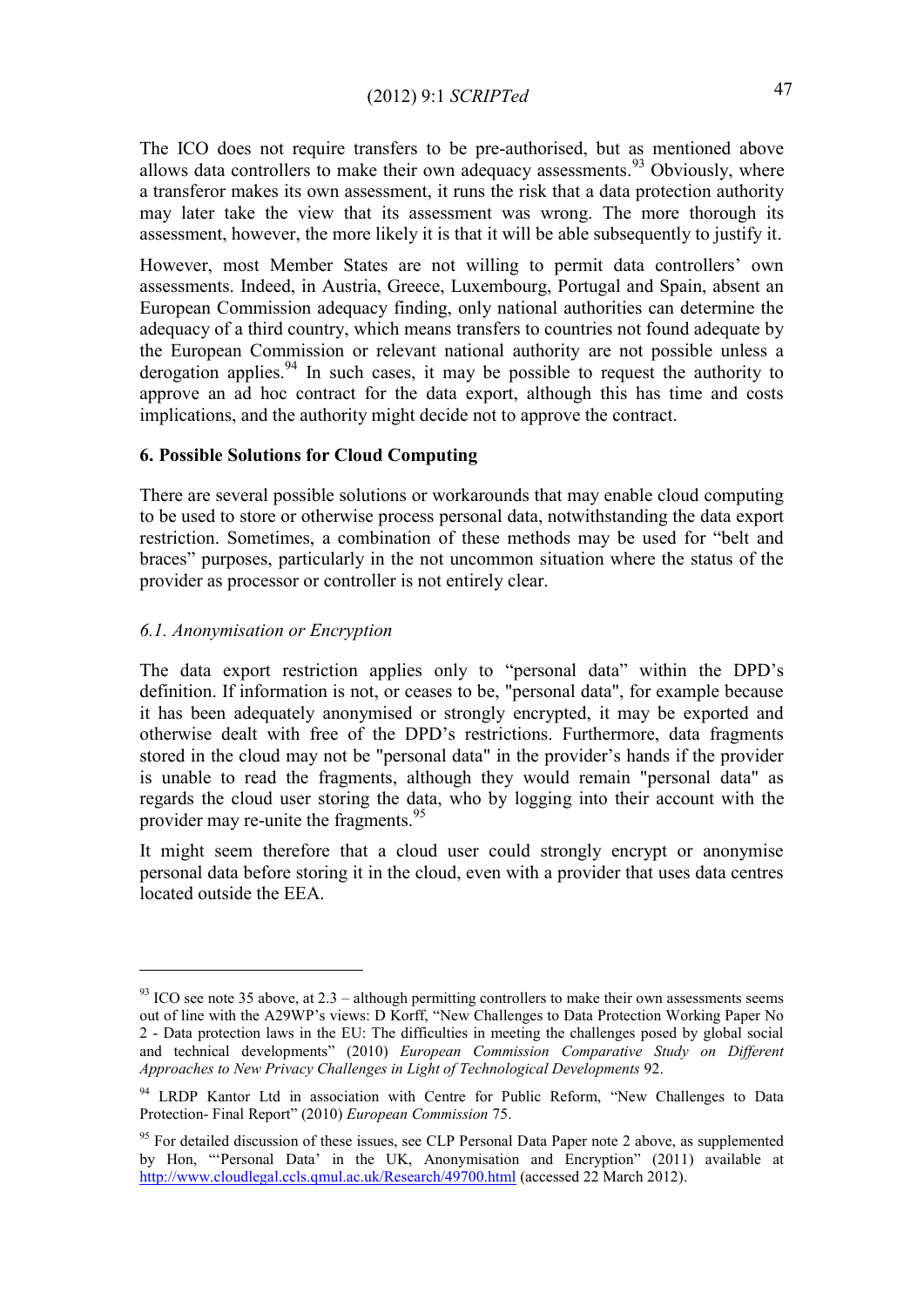However, whether the data have truly become "anonymous" depends on the effectiveness of the anonymisation, which may change over time as reidentification techniques improve, and similarly the effectiveness of the encryption (including security of key management) affects whether the data remain "personal data". It is also uncertain whether, even if anonymised or encrypted information is treated as anonymous data in a provider's hands, it may still be considered "personal" data as regards the cloud user uploading the data.<sup>96</sup>

Until these uncertainties are resolved in all Member States, it is not clear whether controllers could store encrypted or anonymised data in cloud computing data centres outside the EEA without breaching the data export restriction.

#### *6.2. Safe Harbor*

The Safe Harbor is widely-used to justify data export to US cloud providers such as Google, as mentioned above. However, it only applies to US entities. This may not be a huge barrier currently, as so many cloud providers are US entities. Even so, the Safe Harbor cannot be used by telecommunications common carriers, that are increasingly providing cloud computing services, and there are uncertainties as to whether the Safe Harbor applies to processors such as cloud providers. Furthermore, and perhaps more importantly, the onward transfers rules may cause difficulties when the provider uses sub-providers or when the controller wishes to allow third parties access to exported  $data<sup>97</sup>A bigger barrier may be the doubts raised by some EU regulators about the$ efficacy of the Safe Harbor. Given these concerns, it is not unlikely that the EU authorities will review the Safe Harbor. The A29WP has included the Safe Harbor in its work programme for  $2012-2013$  in any event.<sup>98</sup>

#### *6.3. Model Clauses*

Model clauses are a possible method to enable a controller to use the services of a cloud provider who has non-EEA data centres. They may even be incorporated into the provider's online contractual terms. For example, in its Client-Software License Agreement for its LiveVault software, for online backup of users' data to its infrastructure, US provider Iron Mountain expressly incorporated by reference the standard EU contractual clauses that address the specific restriction on the export of personal data by its EEA customers to it as processor. This kind of approach should work for direct controller-processor transfers to a cloud provider that uses its own infrastructure.<sup>99</sup>

<u>.</u>

<sup>96</sup> *Ibid*.

<sup>&</sup>lt;sup>97</sup> See section [0](#page-16-1) above.

A29WP, "Work Programme 2012-2013" available at [http://ec.europa.eu/justice/data](http://ec.europa.eu/justice/data-protection/article-29/documentation/opinion-recommendation/files/2012/wp190_en.pdf)[protection/article-29/documentation/opinion-recommendation/files/2012/wp190\\_en.pdf](http://ec.europa.eu/justice/data-protection/article-29/documentation/opinion-recommendation/files/2012/wp190_en.pdf) (accessed 22 March 2012).

<sup>99</sup> See<http://www.ironmountain.com/legal/client-software-license-agreement.html> - as at 8 September 2011, referring to the standard 2001 controller-processor clauses, see note [88](#page-20-0) above. However, the clauses incorporated have since been superseded by a subsequent Decision, (see note [89](#page-21-0) above) and the version of Iron Mountain's clauses accessed 22 March 2012 no longer incorporate any model clauses.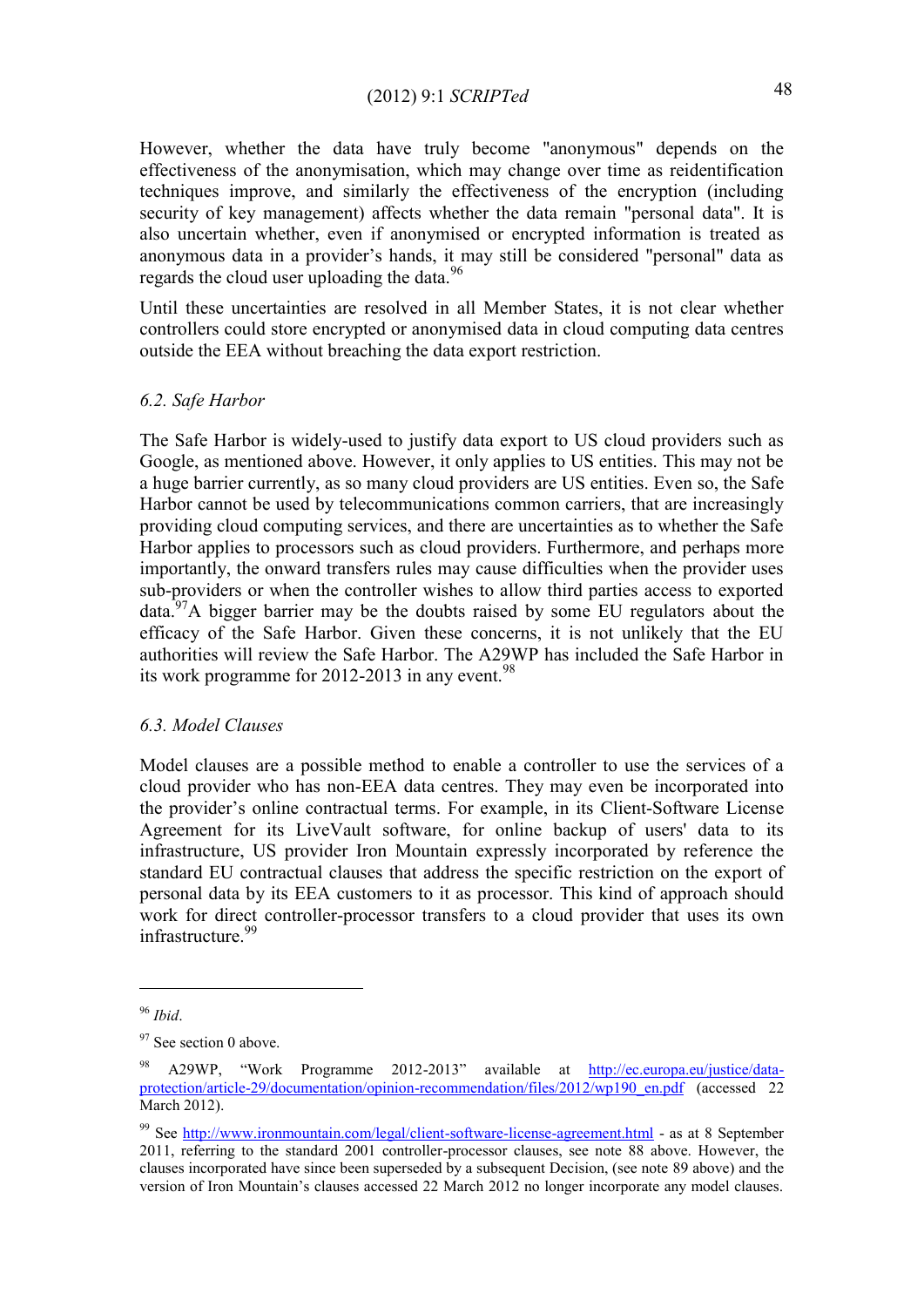However, there are limitations with using model clauses. They were designed for controller-to-controller or controller-to-processor transfers. They cannot be used if, as we have argued is the case in some scenarios, $100$  the cloud provider is not even a processor. In such a scenario, the cloud user/controller would need to find some other exception or justification for the data export.

Also, the model clauses do not cover fully all the sub-provider scenarios that are common with cloud computing (assuming here that cloud providers are "processors"). In particular, they "apply only to subcontracting by a data processor established in a third country of his processing services to a sub-processor established in a third country". <sup>101</sup> This means that an EEA controller may use the model clauses for cloud computing involving non-EEA sub-providers (e.g. a SaaS or PaaS provider that utilises the infrastructure of a non-EEA IaaS or PaaS sub-provider), as long as its initial provider is established outside the EEA. However, if the initial cloud provider is established in the EEA, the model clauses cannot be used to enable data export to the provider's underlying non-EEA IaaS or PaaS sub-provider.

To enable data export in those situations, the EEA controller would have to enter into a direct contract with the non-EEA processor (or strictly, sub-processor), containing the model controller-processor clauses. Alternatively, the controller must authorise the EEA processor (e.g. in the agreement between them) to enter into a contract on its behalf with the non-EEA sub-processor incorporating those model clauses. Ad hoc contracts are another option here, but they must meet all the usual requirements, and several data protection authorities reserve the right to review any such contracts and authorise (or decline) data exports based on the contract.<sup>102</sup>

As the model clauses do not enable EEA cloud providers to transfer data to non-EEA sub-providers, this may incentivise EU customers to use non-EEA cloud providers, in order to achieve greater flexibility in terms of transfers to sub-processors. This seems to be a major limitation of the new model clauses and is a significant practical disadvantage as many EEA providers rely on the infrastructure or platforms of non-EEA IaaS and PaaS providers such as Amazon Web Services, Google App Engine or Microsoft Windows Azure. In order to remove the current disincentive for EEA controllers to use EEA cloud providers, it would be desirable to rectify this situation, including clarifying how processors' place of "establishment" is determined for this purpose.

Furthermore, in order for a transfer to be recognised for adequacy purposes, the model clauses must be used without modification, although they can be part of a larger

Iron Mountain is in fact also on the Safe Harbor list, available at <http://safeharbor.export.gov/companyinfo.aspx?id=10165> (accessed 22 March 2012), so it may have decided it did not need to rely on model clauses. However, model clauses may be helpful in addition, to address other DPD requirements.

<sup>&</sup>lt;sup>100</sup> CLP Controllers/Processors Paper, see note [2](#page-2-0) above.

 $101$  The 2010 Decision, see note [89](#page-21-0) above, recital 23.

<sup>102</sup> A29WP, *FAQs in Order to Address Some Issues raised by the Entry into Force of the EU Commission Decision 2010/87/EU of 5 February 2010 on Standard Contractual Clauses for the Transfer of Personal Data to Processors Established in Third Countries under Directive 95/46/EC (WP 176)* (2010).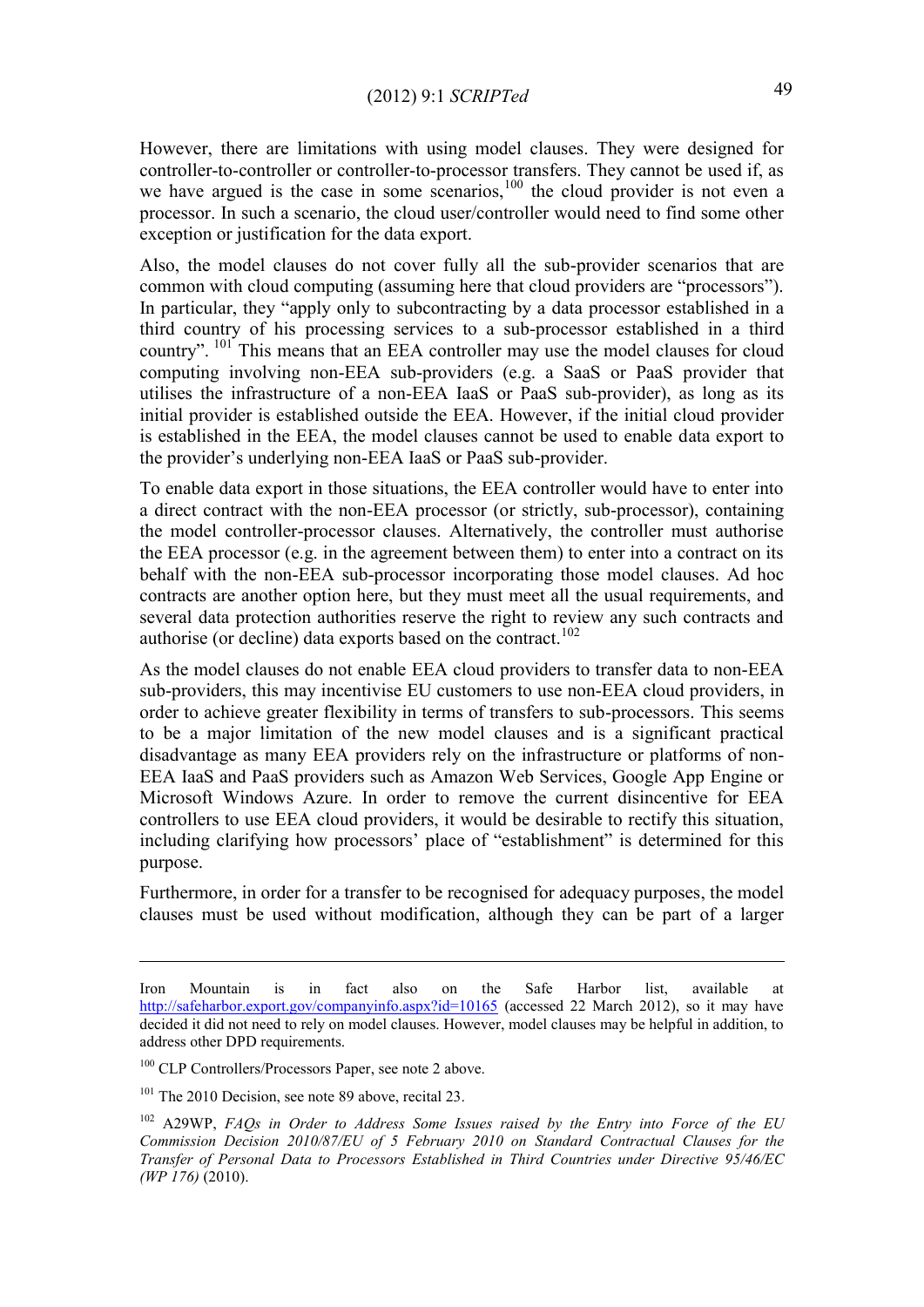<span id="page-25-1"></span>contract whose other provisions deal with other matters. Also, the controller-processor model clauses only apply to EEA-established controllers, so they would not permit a non-EEA established controller, to whom EU Data Protection Laws may apply due to its use of equipment in the EEA (e.g. a data centre), to re-export personal data. Last but not least, many Member States insist on advance authorisation of contracts (e.g. Austria, Belgium, Bulgaria, Croatia, Denmark, Estonia, France, some German states, Greece, Lithuania, Luxembourg, the Netherlands, Poland, Portugal, Romania, Slovakia, Slovenia and Spain), or the filing of contracts, sometimes in ways which effectively amount to imposing a requirement of prior approval, in some cases even though the contracts incorporate the model clauses.<sup>103</sup>

<span id="page-25-0"></span>A final point on model clauses is that different sets must be used for controllercontroller and controller-processor transfers. While cloud providers should be treated as processors (or not even that)<sup>104</sup> in some cases a cloud provider may risk being considered a controller. This may be the case, for example, if it uses the personal data for its own new purposes or discloses it to an unauthorised third party,  $^{105}$  or perhaps even because it controls the security measures. In such a case, if the contract with the provider had utilised the processor-processor clauses, the "wrong" clauses may have been used, and the export accordingly rendered unlawful. In practice both sets of clauses are sometimes used, to address the not uncommon situation where it is unclear whether a provider is purely a processor or may be a controller, for example because it determines its security measures.

#### *6.4. BCRs*

<u>.</u>

BCRs for private cloud computing within a corporate group have been mentioned above. This is the most obvious use of BCRs in cloud computing. However, in practice BCRs are cumbersome, costly and time-consuming to obtain, so corporate groups are unlikely to go through the BCR approval procedures simply for private cloud computing purposes. The BCR approval procedures could therefore benefit

<sup>&</sup>lt;sup>103</sup> C Kuner, see note [5,](#page-3-1) at 4.27 and Appendix 12 (list of filing requirements). The draft Regulation ch 5 would explicitly permit transfers using model clauses approved by European Commission or supervisory authorities under the specified mechanisms. This is helpful as it should mean individual authorities should no longer be able to require prior authorisation of transfers incorporating such clauses.

<sup>&</sup>lt;sup>104</sup> CLP Controllers/Processors Paper, see note [2](#page-2-0) above.

 $105$  For a situation where a processor was considered to have arrogated to itself the role of controller, see the SWIFT opinion, note [25](#page-6-0) above. Here Belgian financial messaging service provider SWIFT, which facilitates transactions between financial institutions, had decided, without informing its member institutions, to comply with US subpoenas, and allowed the US Department of the Treasury to view or search data held in SWIFT's US data centre. SWIFT was considered to have become a controller as it had exceeded its authority as a processor; it had "the power to take critical decisions with respect to the processing, such as the security standard and the location of its operating centres...". Contractual terms stipulating that SWIFT was to act as a processor did not prevent it from being considered a controller on the facts.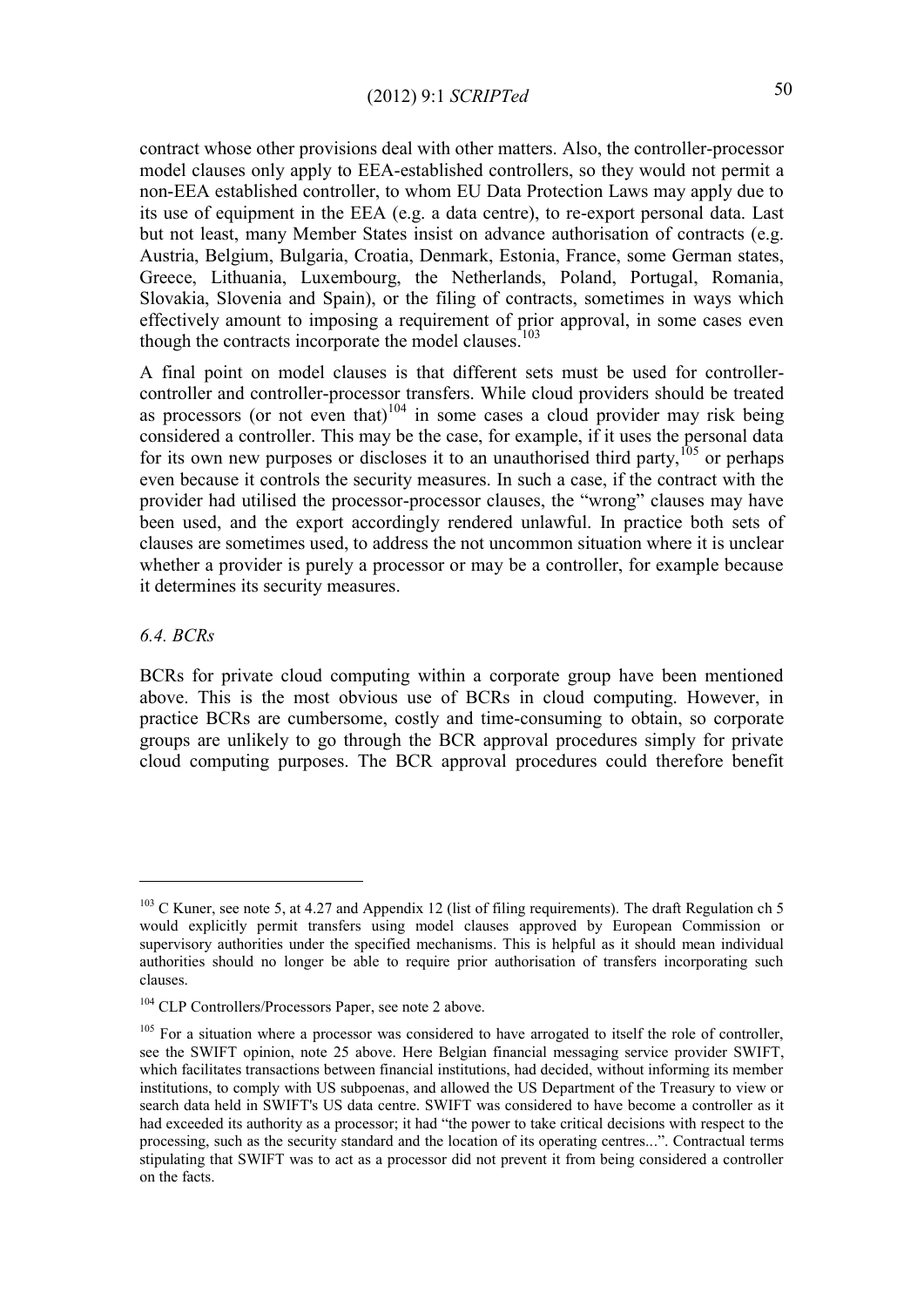from streamlining, harmonisation and compulsory recognition by authorities across the EEA $106$ 

Potentially, BCRs could have broader utility if, for example, the A29WP were to permit BCRs for transfers within the corporate group of a processor, e.g. cloud provider. There have been calls for processor BCRs for some time.<sup>107</sup> It may also be worth considering whether BCRs could be used for transfers within a community cloud. Although community members are not necessarily part of the same corporate group, they may have enough interests in common, as for example government authorities or members of highly-regulated sectors like financial services or pharmaceutical companies, that it may be feasible for them to agree and sign up to a single legally-binding self-regulatory code which will be enforceable by data subjects.

It may also be possible to employ hybrid models that combine BCRs with model clauses for processors.

#### <span id="page-26-0"></span>*6.5. Regional Clouds*

1

The easiest practical solution currently is to use a regional cloud. As mentioned above, $108$  some IaaS or PaaS providers offer customers the option to select broad geographical regions where their data are to be stored or their applications hosted, often on an individual basis e.g. one application in one region, another application in another.<sup>109</sup> For example, a cloud user may choose to confine its data to the European region (rather than the US, for instance).

However, these providers generally do not state whether their European data centres are confined to the  $EEA$ <sup>110</sup>. This matters because Europe includes some countries that are not in the EEA, such as Albania and Monaco. For example, Microsoft's European sub-regions for its Windows Azure PaaS service are simply designated as "North Europe" and "Western Europe", while Google Storage for Developers only offers a

<sup>&</sup>lt;sup>106</sup> There are signs of some States trying to streamline procedures, most recently Belgium. See Hunton and Williams LLP, "Belgium Simplifies the Authorization Procedure for Binding Corporate Rules" (2011) *Privacy and Information Security Law Blog* available at [http://www.huntonprivacyblog.com/2011/08/articles/european-union-1/belgium-simplifies-the](http://www.huntonprivacyblog.com/2011/08/articles/european-union-1/belgium-simplifies-the-authorization-procedure-for-binding-corporate-rules/)[authorization-procedure-for-binding-corporate-rules/](http://www.huntonprivacyblog.com/2011/08/articles/european-union-1/belgium-simplifies-the-authorization-procedure-for-binding-corporate-rules/) (accessed 22 March 2012). However, procedures need to be streamlined across all Member States if BCRs are to become more practicable. The draft Regulation arts 42(2) and 43 would explicitly recognise BCRs, which is helpful.

<sup>&</sup>lt;sup>107</sup> See e.g. V Bange, "Is It Time for the European Union to Consider Binding Corporate Rules for Data Processors?" (2010) 10(6) *WDPR* 4. The draft Regulation would explicitly permit processor BCRs, which is helpful. However, the entities concerned must still be in the same corporate group.

<sup>&</sup>lt;sup>108</sup> See sentence containing note [63](#page-15-0) above.

<sup>&</sup>lt;sup>109</sup> E.g. Amazon Web Services and Microsoft Windows Azure – CLP Contracts Paper see note [10](#page-4-0) above. Google recently introduced the ability for users to specify storage of their data in "buckets" only in Europe, or only in the US - Google, "Google Storage for Developers API Overview" available at <http://code.google.com/apis/storage/docs/developer-guide.html#specifyinglocations> (accessed 22 March 2012), and N Joneja, "Google Storage for Developers Open to All, with New Features" (2011) *Google Code Blog* available at [http://googlecode.blogspot.com/2011/05/google-storage-for-developers](http://googlecode.blogspot.com/2011/05/google-storage-for-developers-open-to.html)[open-to.html](http://googlecode.blogspot.com/2011/05/google-storage-for-developers-open-to.html) (accessed 22 March 2012).

<sup>&</sup>lt;sup>110</sup> In *Odense*, see note [49](#page-12-2) above, the Datatilsynet pointed out that "It has not been stated whether all of Google Inc.'s data centres in Europe are located within the EU/EEA".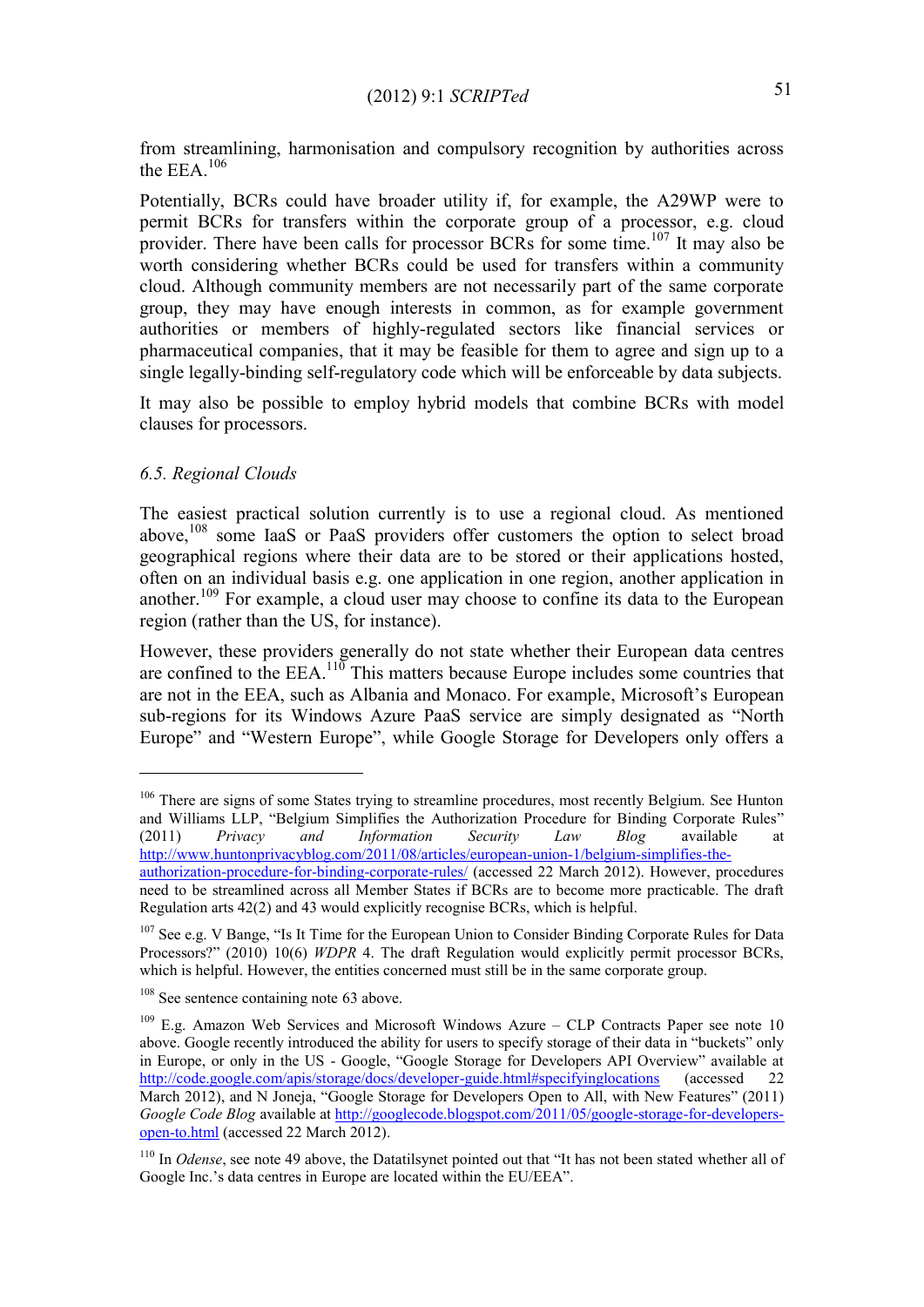choice of "Europe" or "United States". Amazon for EC2 does specify US East (Northern Virginia), US West (Northern California), EU (Ireland), Asia Pacific (Singapore), and Asia Pacific (Tokyo). Furthermore, even providers that allow customers to choose regions do not commit contractually, in their terms of service, to keep the relevant data or applications in the chosen region. $111$ 

All this suggests that, in defining regions for users to select, the providers still primarily have in mind technological issues,  $12$  rather than regulatory concerns. Specifying that a European region (where the provider's data centre is located) is in the EEA could make the provider more attractive to DPD-conscious users who need to keep their data within the EEA, so it seems surprising that more providers do not stipulate the specific European countries in which their regional data centres are **located** 

In practice many users will know that, for example, Microsoft's European data centres for cloud customers are located in Ireland and Amsterdam,<sup>113</sup> and those users may therefore be willing to take a view on that basis. However, for users who rely on regional storage to avoid infringing the data export restriction, the most satisfactory position is that providers should undertake contractually that data designated for storage in the EEA will not be moved outside the EEA.

It is not inconceivable that in future providers could use data centres on ships flying EEA flags in international waters.<sup>114</sup>

#### **7. The way forward?**

1

The DPD's data export restriction rules are neither sufficiently clear nor harmonised effectively across Member States, particularly the concepts of transfer and data location. This causes legal uncertainties in relation to the use of cloud computing. Also, the DPD's drafting did not properly take into account the use of the Internet, let alone cloud computing. The DPD's intense and narrow focus on data location made

<sup>&</sup>lt;sup>111</sup> Although the regionalisation may be an enforceable representation - CLP Contracts Paper see note [10](#page-4-0) above. Note that storage of personal data in EEA data centres does not preclude its export in some circumstances, e.g. some of the provider's support staff may be located outside the EEA, but may need access to data in the EEA data centre to investigate service problems. In such a case, access by the support staff would be restricted and would require e.g. use of model clauses or Safe Harbor, or some other solution.

<sup>&</sup>lt;sup>112</sup> Reducing latency, i.e. increasing speed of response. This is improved with geographical proximity of the user to the data centre storing or operating on the data.

<sup>&</sup>lt;sup>113</sup> See e.g. Microsoft, "Microsoft's Cloud Data: Reliable, Resilient and Secure" (2 August 2011) *Telegraph* available at [http://www.telegraph.co.uk/sponsored/technology/microsoft-cloud](http://www.telegraph.co.uk/sponsored/technology/microsoft-cloud-computing/8667528/Microsofts-cloud-data-reliable-resilient-and-secure.html)[computing/8667528/Microsofts-cloud-data-reliable-resilient-and-secure.html](http://www.telegraph.co.uk/sponsored/technology/microsoft-cloud-computing/8667528/Microsofts-cloud-data-reliable-resilient-and-secure.html) (accessed 22 March 2012).

<sup>&</sup>lt;sup>114</sup> Google has patented floating data centres (CLP Applicability Paper, see note [2](#page-2-0) above), although currently intended to be based in territorial waters. It would be possible for a country to exempt from its national laws all data processed in data centres situated on its territory (or recognise such data centres diplomatically as territory of another country) where, e.g., the data do not originate from that country and do not relate to its citizens, but are imported and re-exported. In a sense the French CNIL ruling mentioned in that Paper is a step in that direction. It remains to be seen to what extent such "data havens" may be promoted by countries wishing to encourage the building and use of data centres on their territory.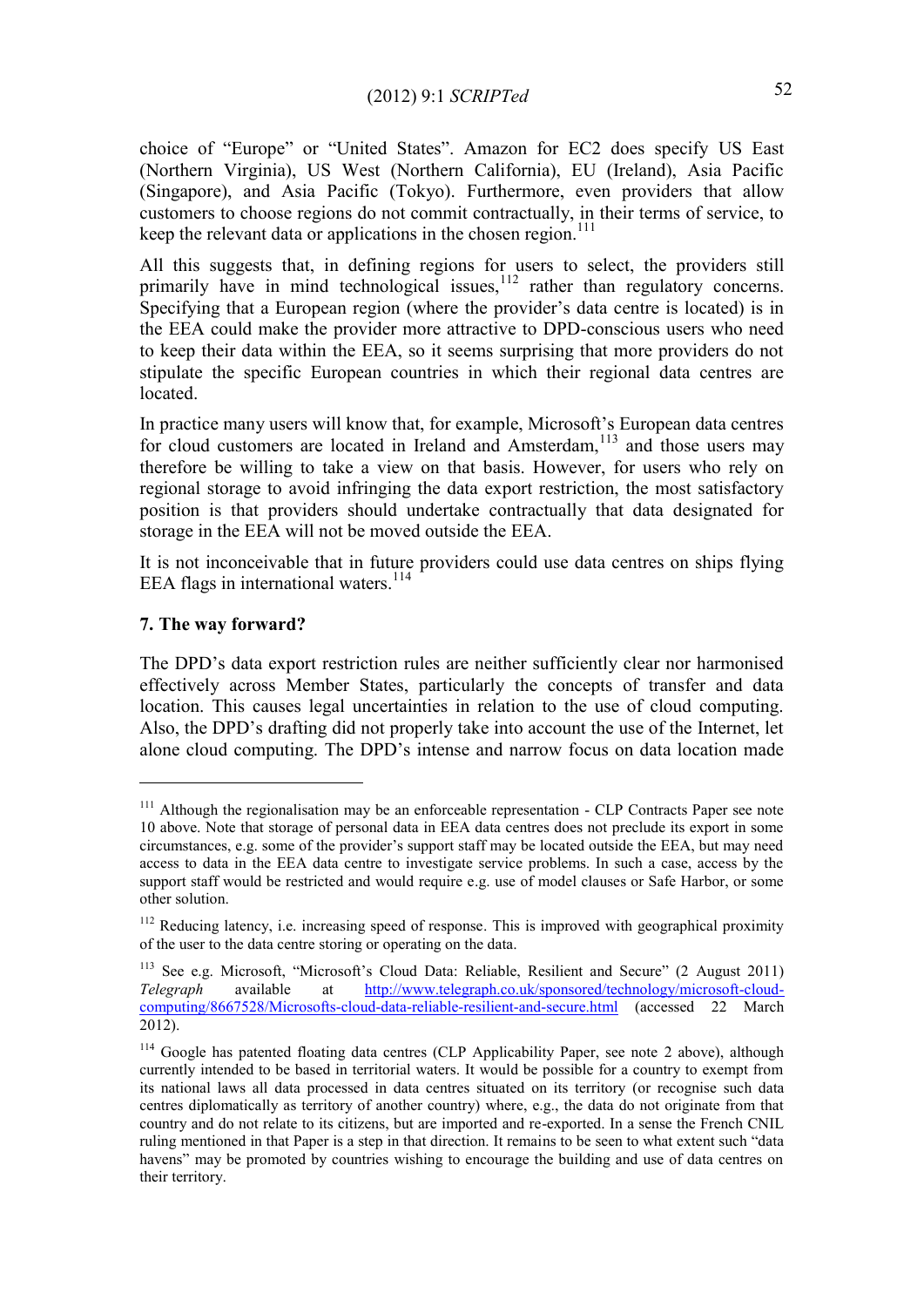some sense when data could normally be transported between countries only by physically carrying storage media across borders. With the inception of the Internet, personal data may be emailed, instant messaged or tweeted or copied to recipients in multiple countries across the globe in an instant, as well as being made available internationally on websites. The concept of "location" is increasingly meaningless as well as irrelevant to data protection laws, given the ease of remote access to data.

The DPD's focus on data location should not obscure the underlying purpose of its data export restriction, namely data protection. In the data export restriction context, the specific objective was, and remains, to protect personal data against access by unauthorised persons. Unauthorised use is another risk, but data cannot be used without first being accessed, so, rather than focusing on data export, the DPD should consider protection against unauthorised access by third parties as the first line of defence, because preventing unauthorised access protects against unauthorised use.

We argue the DPD's rules should accordingly focus on restricting unauthorised access, rather than restricting data export. In other words, what matters most is not where information is stored, but who can read it, i.e. who is able to obtain access to it in intelligible form.

Where data are strongly encrypted and the decryption keys securely managed, the data's location should be irrelevant. Even if such encrypted data are stored in a third country, unauthorised persons would not be able to access data in intelligible form without the key.<sup>115</sup> Conversely, keeping data within the EEA does not guarantee better protection. Where data are stored unencrypted (or only weakly encrypted), even if the storage equipment is located within the EEA, unauthorised persons may be able to access intelligible data by hacking into the storage equipment, and/or the provider storing data on behalf of the cloud customer may technically be able to access the data by logging into the customer's account, and indeed may be compelled by a foreign law to do so. For example, the law of the provider's (third) country of incorporation may require it to disclose its customer's data (wherever stored) to its home law enforcement authorities. $116$ 

<sup>&</sup>lt;sup>115</sup> We argue that the DPD should no longer legally prohibit data export as such, because that restriction is outdated given technological developments such as the internet and encryption. Discussion of encryption technicalities is beyond the scope of this paper. Those who use cloud computing to process personal data, of which they are controllers, may encrypt such data before upload for cloud storage. They therefore have the decryption key (although the provider may not). On receiving data subject access requests they may retrieve data for decryption offline in order to meet that request. As for operating on personal data in the cloud in encrypted form, work continues on homomorphic encryption - see the CLP Personal Data paper, note [2](#page-2-0) above. Ensuring data subject rights may be met in other respects is not a data export concern as such, but raises general issues arising equally whether data are kept within the EEA or transferred outside it. Therefore we do not cover them in this paper.

<sup>&</sup>lt;sup>116</sup> There was widespread reporting of Microsoft's acknowledgement, at the launch of its SaaS service Office 365, that, as US corporations must comply with US laws, it could not be guaranteed that data held in EU-based data centres would not leave the EEA should a request for such data be made under the US PATRIOT Act. This led to questions being raised at European Parliament level - S Veld et al, "Access to EU data by US Authorities" (2011) *European Parliamentary Questions 13 July 2011*  available at <u>[http://www.europarl.europa.eu/sides/getDoc.do?pubRef=-//EP//TEXT+WQ+E-2011-](http://www.europarl.europa.eu/sides/getDoc.do?pubRef=-//EP//TEXT+WQ+E-2011-006901+0+DOC+XML+V0//EN)</u> [006901+0+DOC+XML+V0//EN](http://www.europarl.europa.eu/sides/getDoc.do?pubRef=-//EP//TEXT+WQ+E-2011-006901+0+DOC+XML+V0//EN) (accessed 22 March 2012). Subsequently, Google stated that "As a law abiding company, we comply with valid legal process, and that - as for any US based company means the data stored outside of the U.S. may be subject to lawful access by the U.S. government…".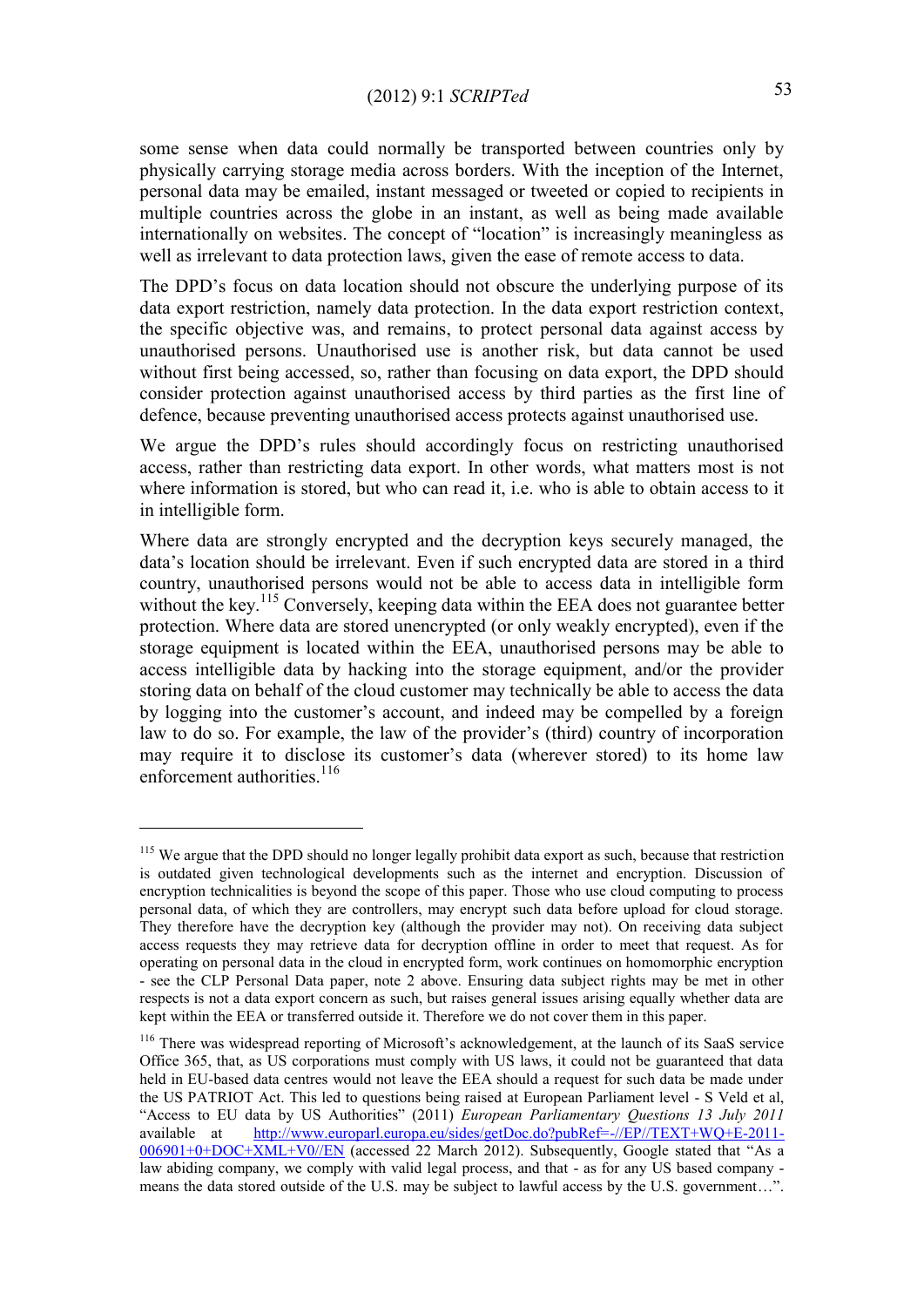The DPD's assumption that data can be accessed by persons in a third country, simply because data are stored in that country, is undermined not only by the Internet but by cloud computing. Depending on the setup of the system, if authorities in the third country where a data centre is located should seize one server or even all equipment in the data centre, that may not necessarily result in their being able to read any personal data in intelligible form, due to the use in cloud computing of data fragmentation, proprietary file systems, and perhaps even distribution of parts of the relevant data across different data centres. However, if third country authorities obtain the co-operation of the provider, they will generally be able to access unencrypted or weakly encrypted data, whether held in EEA or non-EEA data centres.<sup>117</sup>

In cloud computing, access to data in practice depends on two main factors:

 whether the user has encrypted the data strongly before its transfer (and manages the keys securely with the provider not having the key), and

 whether the design of the provider's systems gives it the technical ability to access users' data (e.g. the system could involve all data being encrypted strongly by default on the user's local computer such that only the user has the key), and, if so, who has authority or influence over the provider.

We suggest that the DPD's legal restriction on data export be abolished.<sup>118</sup> Art 17 DPD already legally requires controllers (and, indirectly, processors) to take appropriate technological and organisational measures for protecting personal data, to ensure a level of security appropriate to risks represented by the processing and the nature of the data, having regard to the state of the art and implementation costs. Data protection laws should, instead of restricting data export as such, focus on requiring appropriate accountability, transparency and security measures that take into account cloud computing's characteristics and many providers' status as neutral intermediaries.<sup>119</sup> They should do so in a technologically-neutral way, rather than in an overly prescriptive way that legally requires exact technologies which may in turn

<sup>117</sup> CLP Personal Data Paper, see note [2](#page-2-0) above.

1

<sup>119</sup> CLP Controllers-Processors Paper, see not[e 2](#page-2-0) above.

L Constatin, "Google Admits Handing over European User Data to US Intelligence Agencies" (8 August 2011; updated 16 August 2011) *Softpedia* available at [http://news.softpedia.com/news/Google-](http://news.softpedia.com/news/Google-Admits-Handing-over-European-User-Data-to-US-Intelligence-Agencies-215740.shtml)[Admits-Handing-over-European-User-Data-to-US-Intelligence-Agencies-215740.shtml](http://news.softpedia.com/news/Google-Admits-Handing-over-European-User-Data-to-US-Intelligence-Agencies-215740.shtml) (accessed 22 March 2012). Both corporations were reported as stating that they would inform affected users of requests, "whenever possible". However, the issue raised is not new – see e.g. J Collins, "Warning against Cloud Computing Usage" (6 February 2010) *Irish Times*. Such a situation may put the provider between a rock and a hard place, as acceding to US authorities' requests may comply with US law but may breach EU Data Protection Laws – see SWIFT, note [25](#page-6-0) above.

<sup>118</sup> On accountability, Canada's *Personal Information Protection and Electronic Documents Act 2000*  does not prohibit data export or restrict data location per se, but instead makes clear that organisations are responsible for personal information under their control, even when transferred to a third party for processing, and must use contractual or other means to provide a comparable level of protection during such processing. In *Odense*, see note [49](#page-12-2) above, the Datatilsynet considered that a controller cannot ensure security measures are met unless it knows at all times the location of its data. With respect, this view seems not to take into account technological realities of encryption and cloud computing architecture and operations. However, the lack of transparency by cloud providers as to their storage and security policies and techniques has not assisted the debate.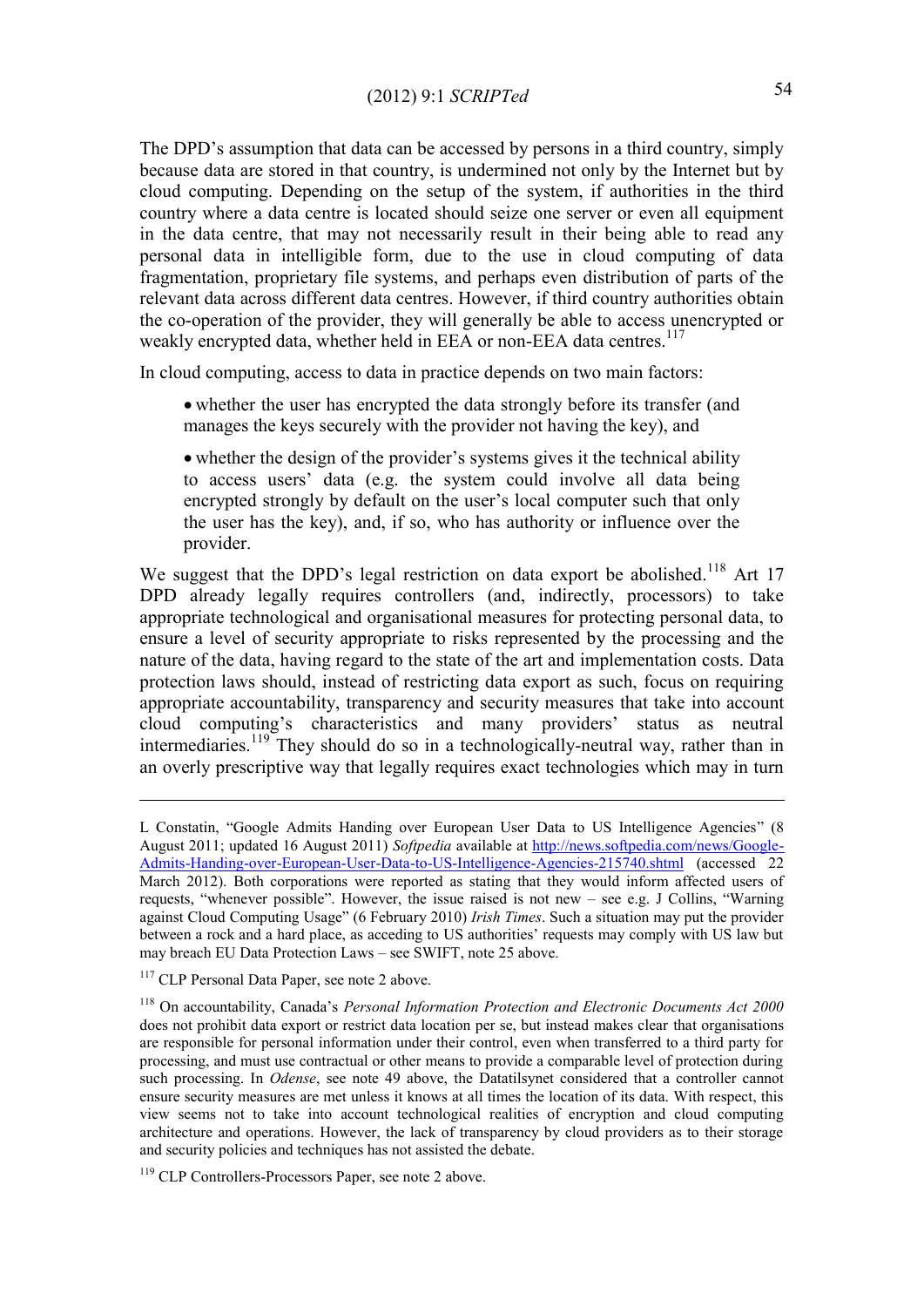become outdated. However, the proposals on security and accountability in the draft Regulation, which for example would impose direct security requirements on processors, are beyond the scope of this paper.

Although we argue that the data export restriction should be replaced by requirements regarding accountability, transparency and security, if the restriction is retained then it is important to clarify:

 whether it applies to the location of personal data (i.e. location of the underlying data centre(s) used) or the geographical location of the recipient (and if so, which – principal place of business, or jurisdiction of residence or incorporation?), including the issue left open in *Lindqvist*; 120

 $\bullet$  what is meant by "adequate protection" – the laws of the third country, the measures taken by the recipient/importer, etc?

 the significance, if any, of the exporter's knowledge and/or intention regarding the relevant location should be clarified.

The draft Regulation would, rather than abolish data export restrictions, create additional restrictions on transferring personal data outside the EEA. Without an adequacy decision by the European Commission, transfers would be permissible only by adducing "appropriate safeguards" for data protection in a "legally binding instrument". It is envisaged in particular that transfers may be based on BCRs, model clauses adopted by the Commission, or clauses adopted or authorised by a supervisory authority. BCRs must be approved, however, and contracts must either be preapproved, by the Commission or a supervisory authority, or a specific prior authorisation must be obtained on a case by case basis $121$  This may eliminate the ability for authorities to allow controllers to make their own decisions on adequacy<sup>122</sup> and seems retrograde as it could increase bureaucracy and requests for pre-approvals, consequently increasing the workload of regulators whose resources might be better spent on investigating and enforcing breaches than approving routine transfers. It seems unfortunate that the opportunity was not taken to permit appropriate safeguards to be adduced by technological means, such as by the controller using encryption and taking its own backups.

One positive aspect is that the draft Regulation art 44(1)(h) would introduce a derogation permitting transfers necessary for "the purposes of the legitimate interests pursued by the controller or the processor". However, that would only apply where transfers are not "frequent or massive" and the controller or processor has, based on assessing "all the circumstances surrounding the data transfer operation or the set of data transfer operations", adduced appropriate safeguards to protect personal data where necessary. While a 'legitimate interests' justification could be helpful, the exclusion of transfers that are "frequent or massive" might undermine substantially the practical utility of the justification. It is insufficiently clear what transfers would qualify as "frequent or massive". The focus should instead be on adducing appropriate

<u>.</u>

<sup>&</sup>lt;sup>120</sup> See paragraph containing note [38](#page-9-0) above.

 $121$  Draft Regulation, art 42.

<sup>&</sup>lt;sup>122</sup> Discussed at s [0](#page-21-1) above.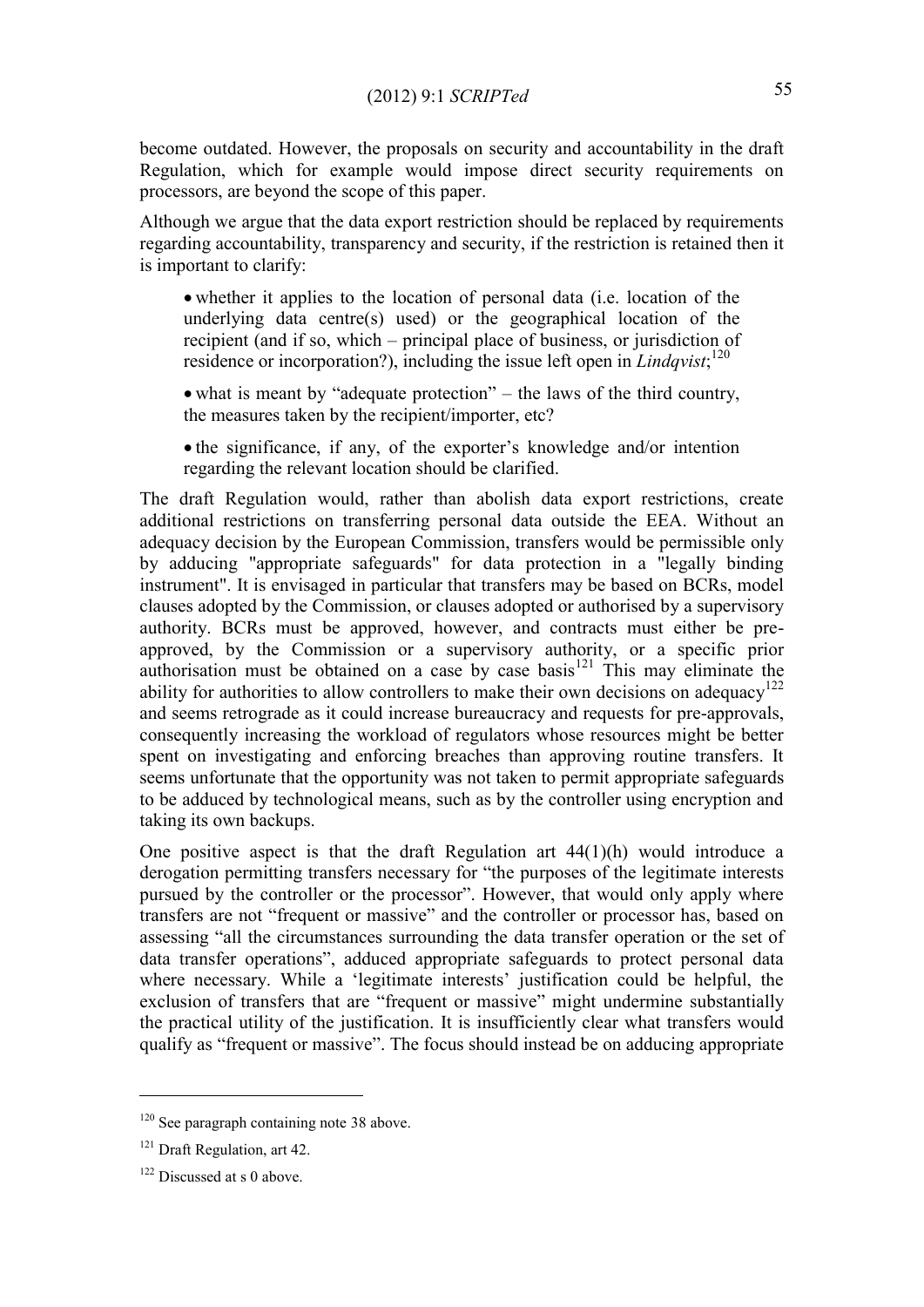safeguards whatever the size or frequency of transfers. Guidance as to what would be appropriate safeguards in this situation, and that safeguards may be technological not just legal, would assist here.<sup>123</sup>

Additionally, the detailed rules on data export need harmonising across the EEA, for several reasons. Full harmonisation would reduce compliance burdens for entities operating in several Member States. Furthermore, it would address any concerns of 'leakage' of personal data by a transfer of data to another EEA State, which transfer must be permitted under the DPD, and thence outside the EEA, where the transferee's restrictions on data export are less stringent than those of the originating EEA State. The draft Regulation aims to harmonise the position, being in the form of a regulation with direct effect rather than a directive but, in its current form at least, would be unlikely to achieve this objective due to lack of both clarity and certainty.

In relation to the Safe Harbor, the many uncertainties discussed above need to be addressed in order for the Safe Harbor to be a truly safe framework enabling EEA controllers to use US cloud providers. In any review of the Safe Harbor it would be desirable to clarify that processors may use the Safe Harbor. It would also be important to clarify the mapping of EU controller/processor concepts and responsibilities to Safe Harbor principles, and indeed the controller/processor distinction more generally needs attention.<sup>124</sup> The US and EU need to agree clearly which country's rules apply to data exported under the Safe Harbor, and to what extent. In relation to onward transfers, the position and requirements need clarification, e.g. the meaning of "subscribes to" Safe Harbor principles. The rules should take account of the potential use by Safe Harborite providers of non-US data centres and/or of sub-providers (US or otherwise), and the situation where providers may have possession of data but not access to intelligible data (i.e., that transfer does not always equate to disclosure). The inconsistencies in Safe Harbor acceptance across the EU Member States also need to be eliminated. Agreeing these issues is unlikely to be a quick process.

The position of processors and sub-processors in the context of exported data also needs specific consideration. Specific issues include the extent to which a cloud provider may become a controller through choosing to use a data centre located outside the EEA, or through choosing to use a sub-provider; how a processor's or subprocessor's state of establishment is determined, and which Member State's security requirements, if any apply, to providers.<sup>125</sup> Possible solutions may involve the promulgation of processor-to-processor model clauses to enable use of layered cloud computing, in particular allowing EEA processors to transfer data to non-EEA subprocessors, BCRs for processors, and clarification regarding the Safe Harbor uncertainties. The draft Regulation would permit BCRs for processors, but other uncertainties remain to be addressed.

In summary, restricting data export per se rather than emphasising security, accountability and transparency (wherever in the world data are processed) may hold

<sup>&</sup>lt;sup>123</sup> Art 44 (7) of the draft Regulation would empower the Commission to adopt delegated acts "for the purpose of further specifying… the criteria and requirements for appropriate safeguards".

<sup>&</sup>lt;sup>124</sup> CLP Controllers/Processors Paper, see note [2](#page-2-0) above.

 $125$  CLP Applicability Paper, see note [2](#page-2-0) above.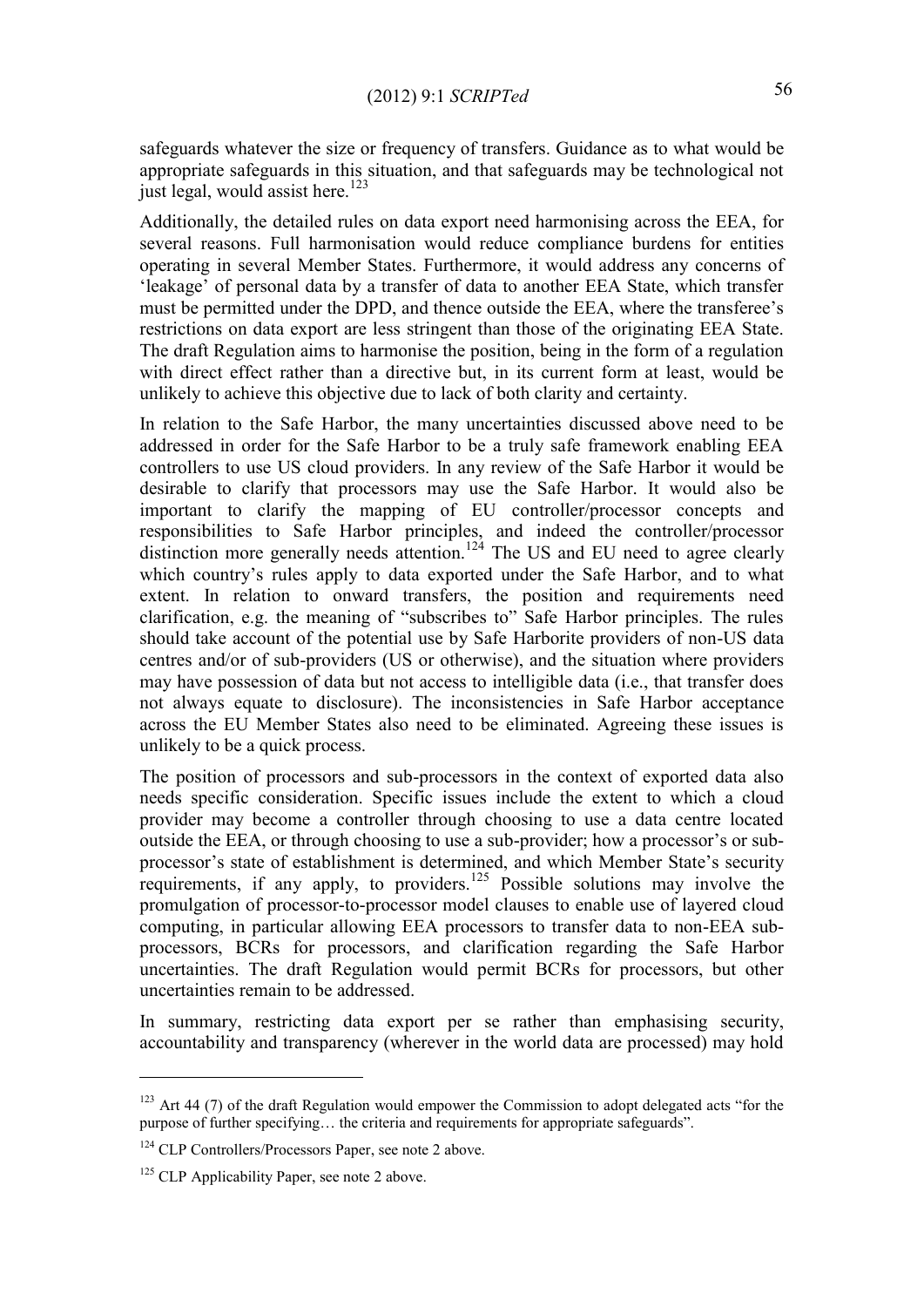back the efficient use of cloud computing, and the draft Regulation would exacerbate this.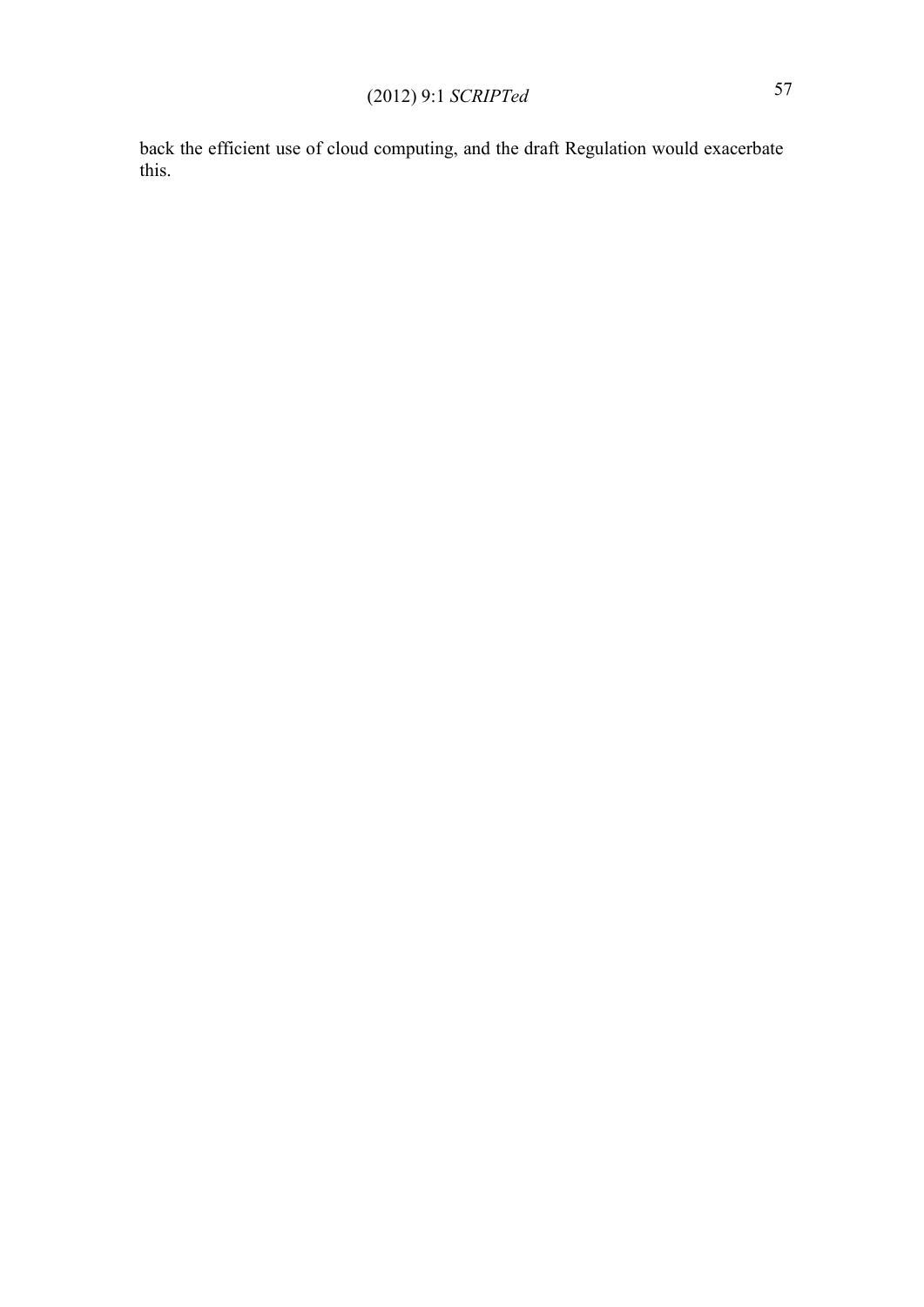#### **Appendix. Practical Application: Common Scenarios**

The tables below illustrate the issues discussed, using alternative cloud computing scenarios involving a cloud user Customer, being a controller of personal data that are to be processed in the cloud.

#### *Key to abbreviations:*

<u>.</u>

| Customer | Customer or user of cloud computing services; The Customer<br>will usually be a controller of personal data. |
|----------|--------------------------------------------------------------------------------------------------------------|
| Provider | Provider of cloud computing or related services.                                                             |
| Multiple | Several data centres in different countries are used between<br>which personal data may flow automatically.  |

For each alternative scenario we consider whether EU Data Protection Laws would permit a data export. For simplicity we assume, unless otherwise stated, that in scenarios where Customer is subject to EU Data Protection Laws, any export would be from, and under the law of, the Member State which applies to Customer due to its being established or using "equipment" or "means there". $\frac{1}{1}$ 

<sup>&</sup>lt;sup>1</sup> For detailed discussion of data protection jurisdiction raised by these scenarios, see CLP Applicability Paper, not[e 2](#page-2-0) above.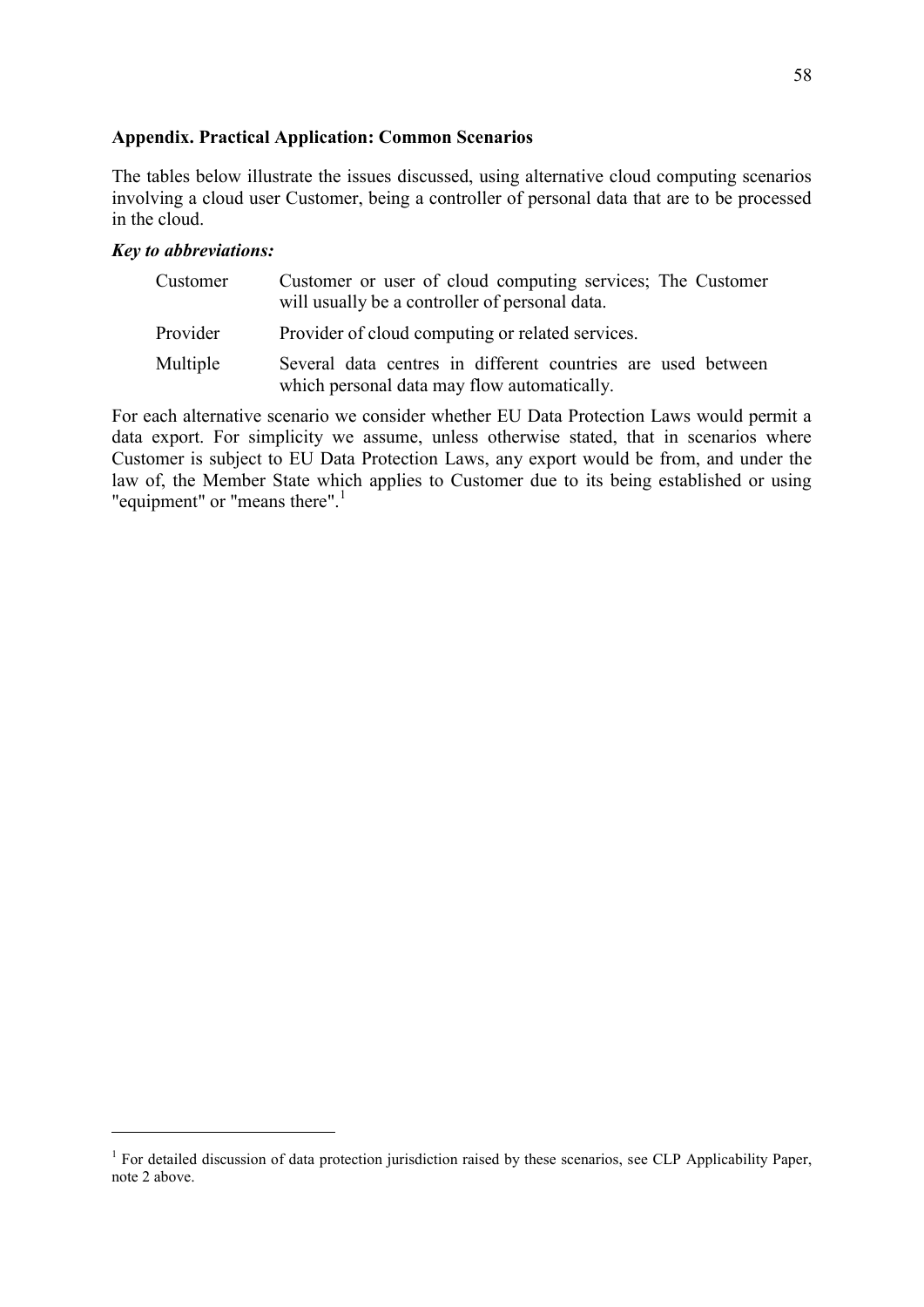## **1. Private Cloud (Self-Hosted)**

With a self-hosted private cloud, we assume Customer controls the location of the data centre(s) used, even though it may not be the legal owner of those data centre(s) and/or of the equipment used.

|   | <b>Cloud</b><br>customer<br>established in | Data<br>centre<br>location | <b>Position</b>                                                                                                                                                                                                                                                                                                                                                                                                                                                                                                                               |
|---|--------------------------------------------|----------------------------|-----------------------------------------------------------------------------------------------------------------------------------------------------------------------------------------------------------------------------------------------------------------------------------------------------------------------------------------------------------------------------------------------------------------------------------------------------------------------------------------------------------------------------------------------|
|   | <b>EEA</b>                                 | EEA                        | No data export issue.                                                                                                                                                                                                                                                                                                                                                                                                                                                                                                                         |
|   | <b>EEA</b>                                 | Non-EEA                    | Data export issue – customer must find an exception, or a way to ensure adequacy of protection (see part $6$ ,<br>above).                                                                                                                                                                                                                                                                                                                                                                                                                     |
| 3 | Non-EEA                                    | <b>EEA</b>                 | Customer may become subject to the DPD if, through its use of an EEA data centre, it is considered to have an<br>"establishment" in the EEA or to make use of equipment in the EEA for processing personal data. If so, it would<br>then have to comply with the data export restrictions and other DPD requirements, even if it initially "imported"<br>data to the EEA data centre for processing and re-export following the processing, and even if the data originated<br>outside the EEA and related to non-EEA persons. <sup>127</sup> |
| 4 | Non-EEA                                    | Non-EEA                    | No DPD issues if the customer has no other EEA connection.                                                                                                                                                                                                                                                                                                                                                                                                                                                                                    |
| 5 | <b>EEA</b>                                 | Multiple                   | If personal data are confined to EEA data centres – see 1.<br>If personal data could be processed in non-EEA data centre – see 2. Furthermore, differences in data export rules<br>in different Member States could mean that personal data may legally be exported from a data centre in one State<br>in circumstances when it could not be from a data centre in another. This might, for instance, motivate Customer<br>to use only (or as the "end point") data centres in States with less stringent restrictions.                       |

 $\overline{a}$ 

<sup>&</sup>lt;sup>127</sup> CLP Applicability Paper, see note [2](#page-2-2) above.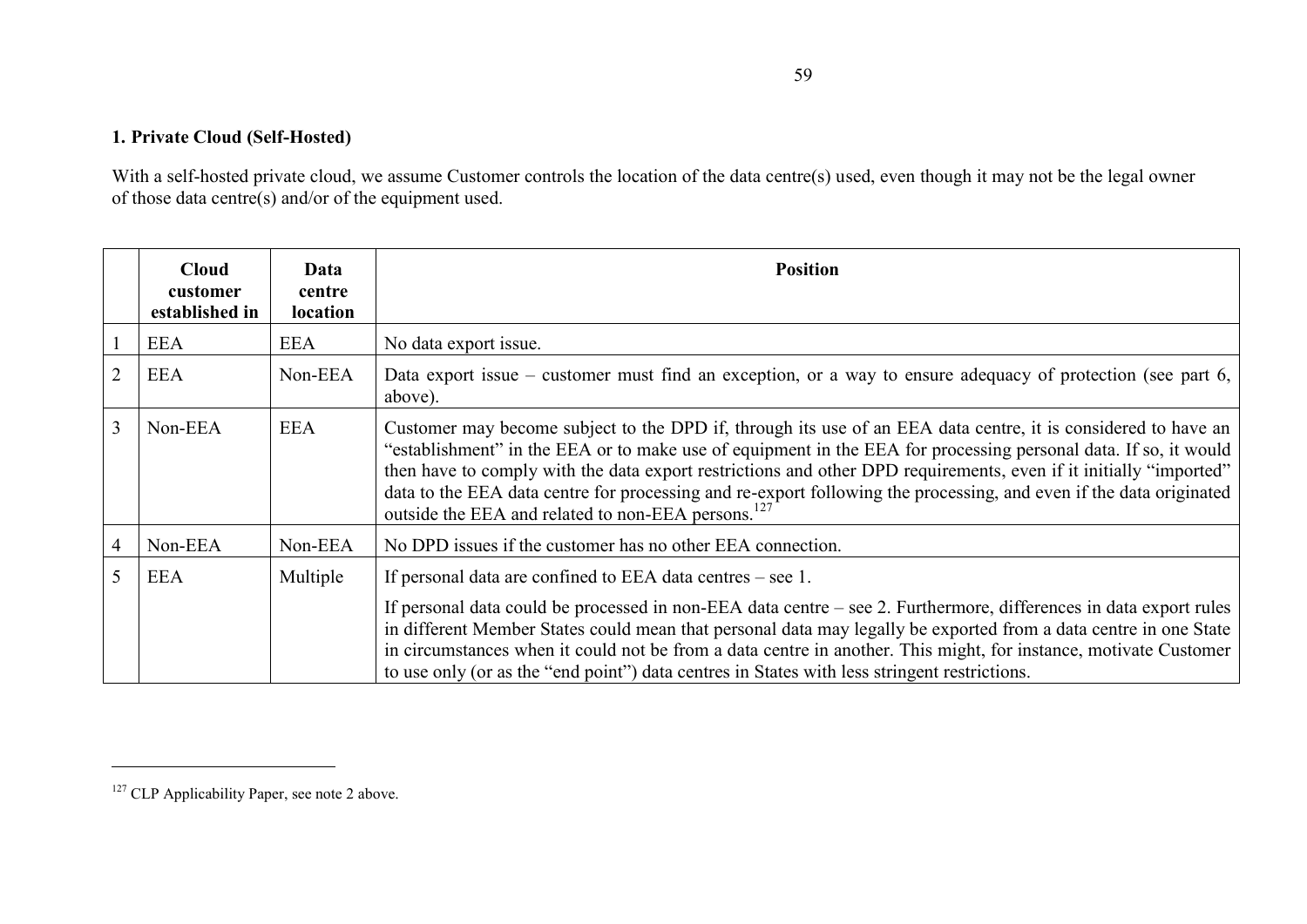| Non-EEA | Multiple | Example: a US corporation with a private cloud using multiple data centres, including in the EEA.                                   |
|---------|----------|-------------------------------------------------------------------------------------------------------------------------------------|
|         |          | If personal data could never be processed in the EEA – see 4.                                                                       |
|         |          | If personal data could be processed in EEA data centre – see 3 and, in relation to "export" from different<br>Member States, see 5. |

## **2. Using Provider**<sup>128</sup>

 $\overline{a}$ 

The table below may apply to several possible models, where in each case Customer uses the services of a third party Provider, involving:

- a dedicated private cloud hosted/managed by the Provider or a third party. (We assume that, with a dedicated private cloud, a third party controls the location of data centre(s) used, although the location may be stipulated or restricted by Customer);
- a community cloud (e.g. entities in same corporate group); or
- a public cloud service.

We do not provide a separate table for situations where Provider uses a sub-provider (e.g. SaaS provider utilising IaaS/PaaS infrastructure). This is because, when a sub-provider is used, then, assuming Provider is not considered a controller through its choice of sub-provider or another reason.<sup>129</sup> the situation will essentially be as in the table below, but with Provider choosing the sub-provider used, and "Data centre location" referring to the location of the sub-provider's (or its ultimate sub-provider's) data centre. However, the more layers of providers there are, the less likely it is perhaps that Customer would be taken to know or intend any export, as discussed in the main body of this paper.

 $128$  The numbering is continued from the previous table for ease of reference.

 $129$  This possibility has already been discussed - see note [17](#page-5-0) above. If Provider is a controller, then the analysis regarding Customer's position applies to Provider equally, if Provider is subject to EU Data Protection Laws through being "established" in the EEA or using "equipment" or "means" in the EEA – see CLP Applicability Paper, see note [2](#page-2-2) above.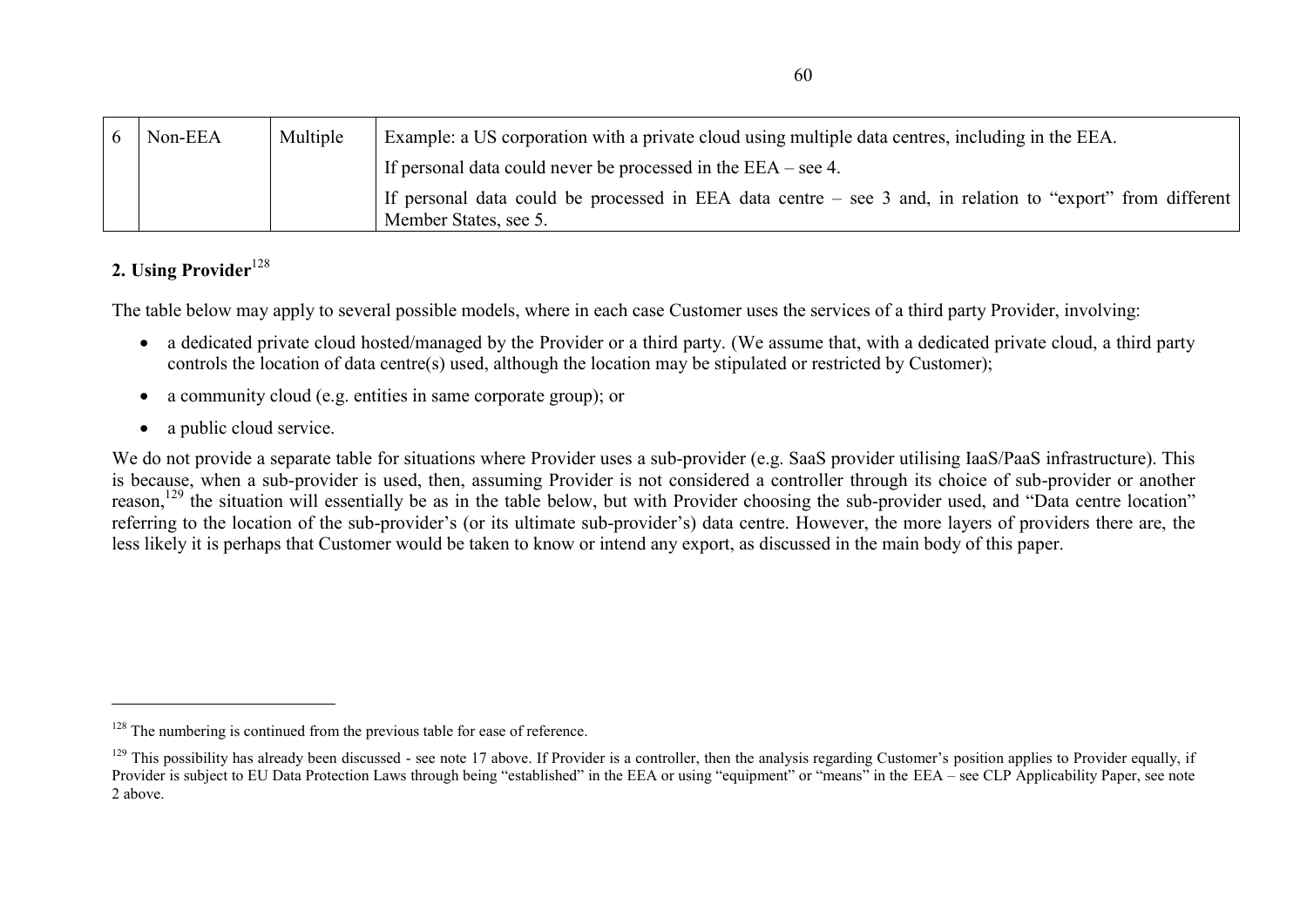|   | <b>Customer</b><br>established in | Provider<br>established<br>in | Data<br>centre<br>location | <b>Position</b>                                                                                                                                                                                                                                                                                                                                                                                                                                                                                                                                                                                                                                                                                                                                                                                                                                                                   |
|---|-----------------------------------|-------------------------------|----------------------------|-----------------------------------------------------------------------------------------------------------------------------------------------------------------------------------------------------------------------------------------------------------------------------------------------------------------------------------------------------------------------------------------------------------------------------------------------------------------------------------------------------------------------------------------------------------------------------------------------------------------------------------------------------------------------------------------------------------------------------------------------------------------------------------------------------------------------------------------------------------------------------------|
|   | EEA                               | <b>EEA</b>                    | EEA                        | No data export issue for either Customer or Provider. Customer must obviously comply with<br>the relevant national implementation of the DPD ("EU Data Protection Laws"), including as<br>regards its contract with Provider if Provider is its "processor".                                                                                                                                                                                                                                                                                                                                                                                                                                                                                                                                                                                                                      |
| 8 | EEA                               | <b>EEA</b>                    | Non-EEA                    | Customer - no data export issue if <i>Lindqvist</i> is followed (on the analogy of uploading data to<br>an EEA web host), although other DPD requirements will apply. However, under <i>Odense</i><br>there would be an export, and in practice the cautious view would be to assume an export,<br>and seek a solution enabling export. This suggests Customer ought to inquire as to the<br>location of the data centre ultimately used by Provider.<br>Provider - if Provider is considered to determine the "purposes and means" of processing, for<br>example because it chose the sub-provider or chose (or, perhaps even, did not inquire into)<br>the location of the data centre used, it risks being considered a "controller" - see the SWIFT<br>scenario <sup>127</sup> – and thus would be subject to the data export restriction and other data protection<br>rules. |
| 9 | EEA                               | Non-EEA                       | <b>EEA</b>                 | Customer - no data export issue, assuming the initial transfer was to the EEA data centre.<br>This is the "regional data centre" solution used by some non-EEA providers.<br>Provider – no export issue similarly. <sup>128</sup>                                                                                                                                                                                                                                                                                                                                                                                                                                                                                                                                                                                                                                                 |

 $\overline{a}$ 

 $127$  See notes [25,](#page-6-2) [44](#page-11-3) and [105](#page-25-1) above. See also CLP Applicability Paper, not[e 2](#page-2-2) above.

<sup>&</sup>lt;sup>128</sup> However, if Provider determines the purposes and means of processing the data, it risks being considered to use equipment in the EEA to process personal data and thus being caught by the DPD as controller. See CLP Controllers/Processors Paper, note [2](#page-2-2) above. We argue that in many cases a provider should not be treated as a processor: *Ibid*. A separate question is whether an EEA court would accept jurisdiction over Provider, which it may be more likely to do if Provider owns (or perhaps even just uses) an EEA data centre.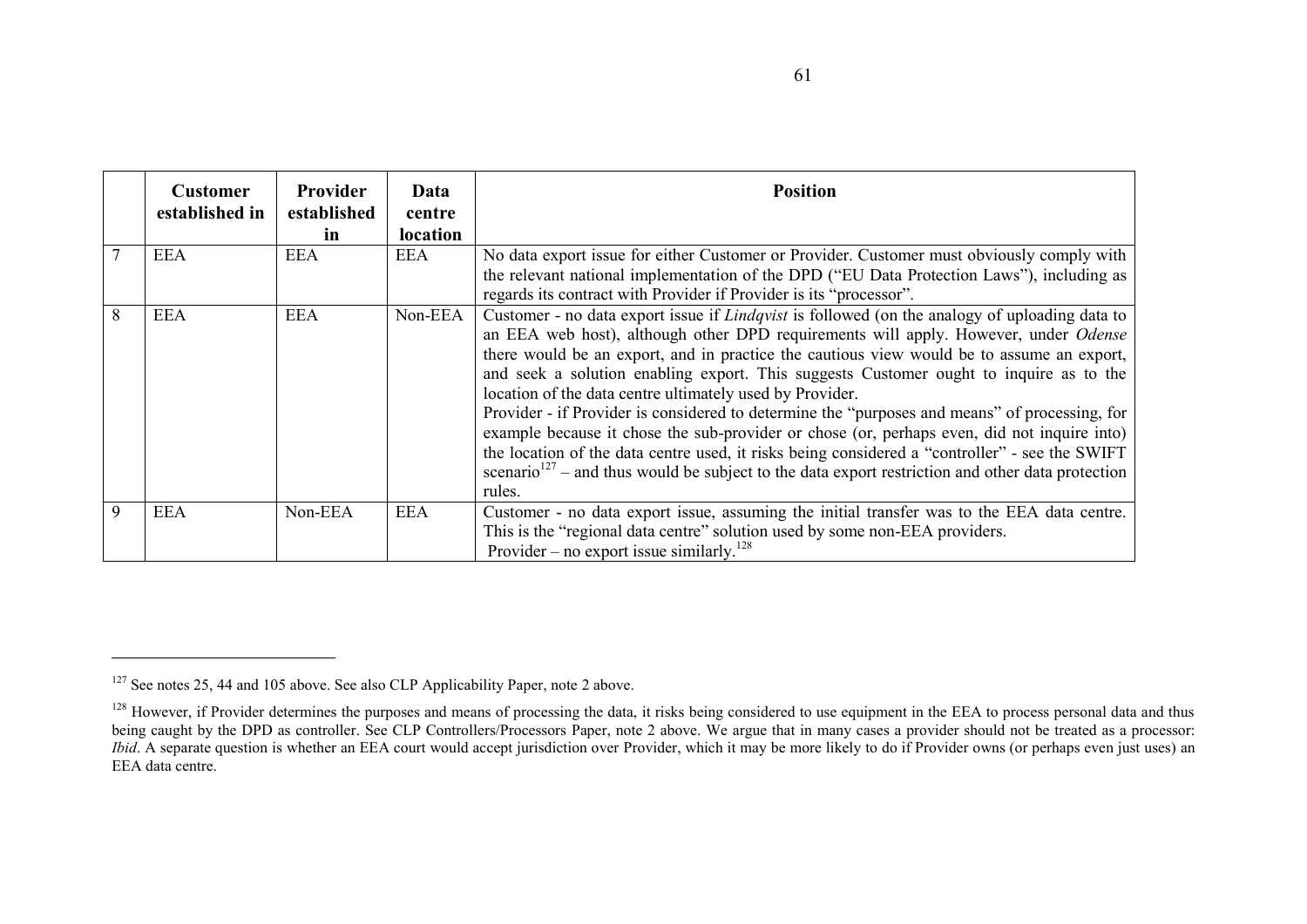|    | <b>Customer</b><br>established in | Provider<br>established<br>in | Data<br>centre<br>location | <b>Position</b>                                                                                                                                                                                                                                                                                                                                                                                                                                                                                                                                                                                                                                                                                                                      |
|----|-----------------------------------|-------------------------------|----------------------------|--------------------------------------------------------------------------------------------------------------------------------------------------------------------------------------------------------------------------------------------------------------------------------------------------------------------------------------------------------------------------------------------------------------------------------------------------------------------------------------------------------------------------------------------------------------------------------------------------------------------------------------------------------------------------------------------------------------------------------------|
| 10 | <b>EEA</b>                        | Non-EEA                       | Non-EEA                    | Customer - data export issue, see 8.<br>Provider - see 8; but if Provider has no EEA data centre and no other EEA connection an<br>EEA court may be less likely to accept jurisdiction over it and there may be issues regarding<br>whether any EEA judgment could be enforced against Provider, in practice.                                                                                                                                                                                                                                                                                                                                                                                                                        |
| 11 | Non-EEA                           | <b>EEA</b>                    | <b>EEA</b>                 | Customer - re-export issue may arise as in 3, if the data are to be transferred outside the EEA<br>after the cloud processing. Also, Customer risks being subject to EU Data Protection Laws if,<br>through its use of an EEA provider or EEA data centre Customer is deemed to make use of<br>equipment in the EEA, as with Provider in 8. However, the same issue arises as for Provider<br>in 8 regarding whether an EEA court would accept jurisdiction over Customer or whether any<br>EEA judgment could be enforced against Customer in practice. If Customer is subject to EU<br>Data Protection Laws, there may be a re-export issue as in 3.<br>Provider - no data export issue even if it is a controller. <sup>129</sup> |
| 12 | Non-EEA                           | <b>EEA</b>                    | Non-EEA                    | Customer - no data export issue (if data are never processed in any EEA data centre, there<br>should be no issue of a "transfer" to outside the EEA) and (assuming use of an EEA provider<br>is not using "means" in the EEA), if it has no other EEA connection, should not be subject to<br>EU Data Protection Laws.<br>Provider - if Provider is a controller, Provider could be subject to EU Data Protection Laws<br>wherever in the world processing takes place (although if data were never in the EEA, there is<br>no data export issue).                                                                                                                                                                                   |
| 13 | Non-EEA                           | Non-EEA                       | <b>EEA</b>                 | Customer - as 11. Application of EU Data Protection Laws may perhaps be less likely if its<br>only EEA connection is through its non-EEA provider using an EEA data centre.<br>Provider - as 9.                                                                                                                                                                                                                                                                                                                                                                                                                                                                                                                                      |
| 14 | Non-EEA                           | Non-EEA                       | Non-EEA                    | No DPD issues for either Customer or Provider if it has no other EEA connection.                                                                                                                                                                                                                                                                                                                                                                                                                                                                                                                                                                                                                                                     |

<sup>&</sup>lt;sup>129</sup> Also, when acting for EEA controllers the Provider should have certain contractual obligations imposed on it by the controller, in particular implementing appropriate technical and organisational measures to protect personal data as defined by the laws of the Provider's EEA State of establishment (under art 17(3)). The Provider may apply similar measures when processing data for other customers.

 $\overline{a}$